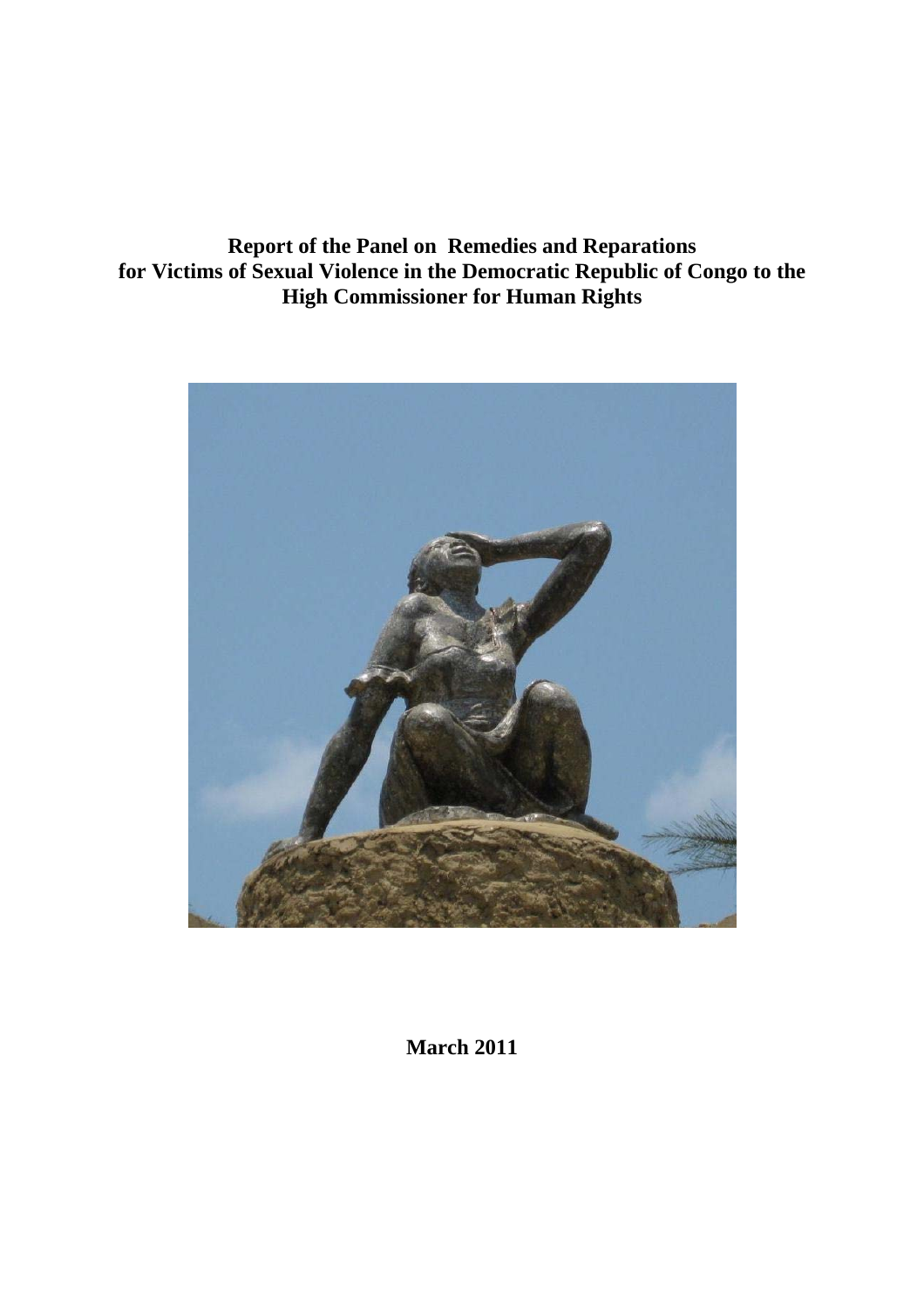# **Table of Contents**

| I.   |                                                                                        |
|------|----------------------------------------------------------------------------------------|
|      | <b>Terms of Reference/Summary of Mission</b><br><b>Methodology of the Panel's Work</b> |
| II.  |                                                                                        |
|      | <b>Bukavu</b><br><b>Shabunda</b>                                                       |
| III. |                                                                                        |
|      | <b>Bunia</b><br>Komanda                                                                |
| IV.  |                                                                                        |
|      | <b>Mbandaka</b><br><b>Songo Mboyo</b>                                                  |
| V.   |                                                                                        |
| VI.  |                                                                                        |
| VII. |                                                                                        |

*The photo on the cover page is of a memorial to women victims of war in Shabunda (South Kivu)*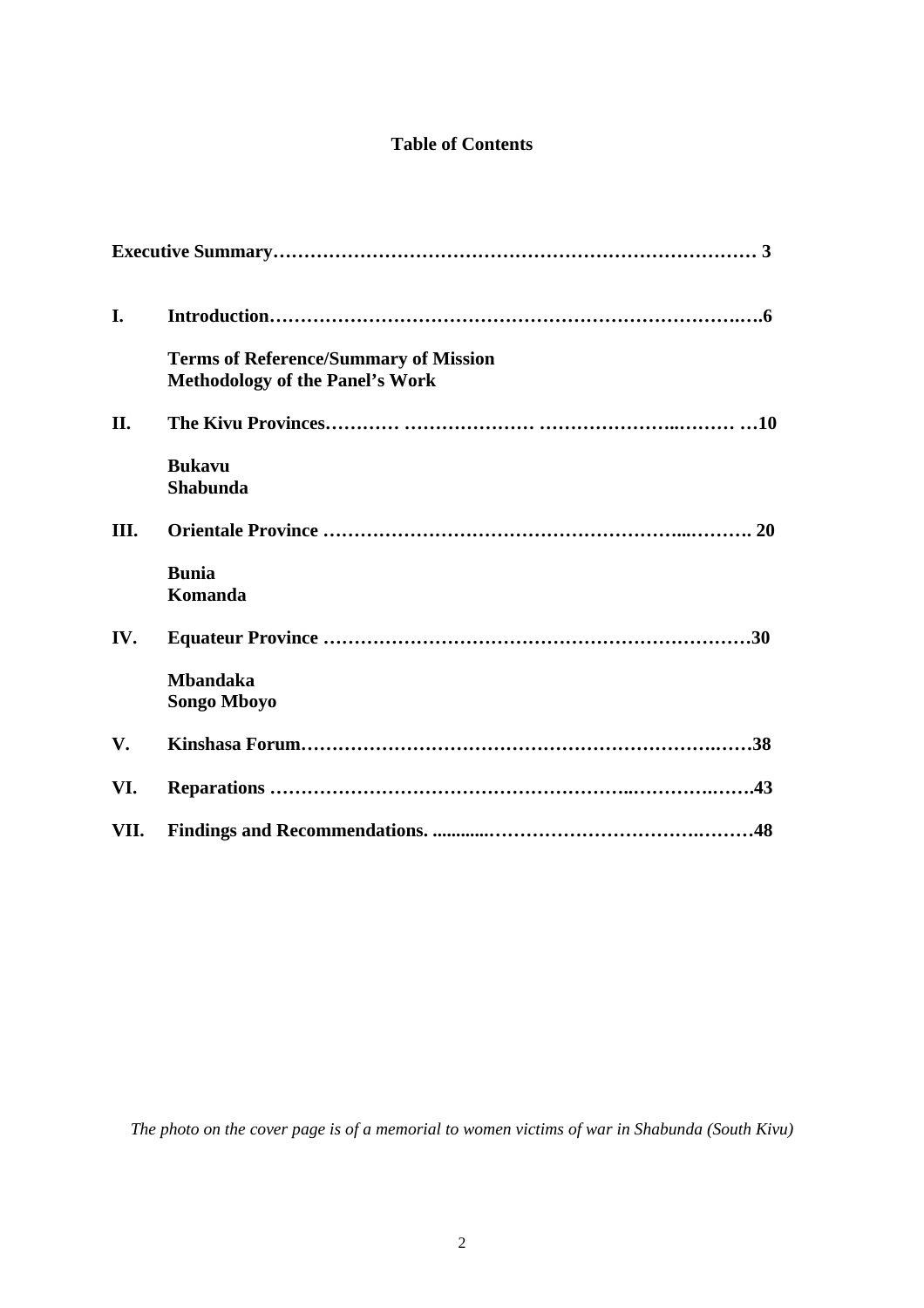#### **EXECUTIVE SUMMARY**

1. In August 2010, a high-level panel was convened by the United Nations High Commissioner for Human Rights to hear directly from victims of sexual violence in the Democratic Republic of the Congo (DRC) regarding their needs and their perceptions of remedies and reparations available to them. The High Commissioner tasked the panel to assess the functioning of existing judicial mechanisms for remedies and reparations for victims of sexual violence, and to make recommendations on the strengthening of these mechanisms as well as the need for additional mechanisms, particularly to provide access to remedies for victims whose perpetrators are not known. The panel was chaired by Kyungwha Kang, the Deputy High Commissioner for Human Rights, with Elisabeth Rehn, former Minister of Defense of Finland and co-author of the UNIFEM report on Women, War and Peace, and Dr. Denis Mukwege, Medical Director of Panzi Hospital in Bukavu (South Kivu) serving as members. The panel worked in consultation with the Government of the DRC.

2. From 27 September to 13 October 2010, the panel conducted its in-country work, travelling to Kinshasa, Bukavu, Shabunda, Bunia, Komanda, Mbandaka and Songo Mboyo, and meeting with a total of 61 victims, some individually and some in groups, ranging in age from three to sixty-one years old. Groups included victims who had contracted HIV/AIDS as a result of rape, victims who had become pregnant and had children as a result of rape, victims whose husbands had rejected them following their rape, child victims of rape, victims of rape who had taken their cases to court seeking justice, and victims of rape by civilian perpetrators. In each locality, the panel also met with provincial and local government officials, and convened roundtables with officials in the justice sector, members of civil society and UN representatives.

3. The Panel was informed about efforts undertaken by the Government to address sexual violence, including the adoption of a National Strategy to Combat Gender-Based Violence and the passing of two laws against sexual violence in 2006. The panel found that the needs of the victims of sexual violence it interviewed are largely unmet, particularly in remote areas. The lives they knew have been largely destroyed, and they are suffering greatly physically, psychologically, and materially. This victimization continues and is compounded by the stigma they often face in families and communities. Their husbands abandon them, and they are socially ostracized. Often this rejection is further compounded for victims who suffer from fistula, victims who become pregnant and bear children as a result of rape, and victims who contract sexually transmitted diseases, including HIV/AIDS. Shifting the stigma from the victims to the perpetrators would have a great impact on the ability of victims to reclaim their dignity and rebuild their lives.

4. For those victims the panel interviewed from North and South Kivu, where armed conflict continues to plague the civilian population, the restoration of peace and security was the highest priority - their "first prayer," their "big dream," and their "greatest hope." Peace and security are seen as the precondition to any restoration of normal life, and victims expressed concern that whatever they are given now to restore their lives can be again destroyed if there is no peace. Among the recommendations of the panel is a call for intensification of efforts to restore peace and security in eastern DRC, with support from countries in the region and from the international community and with equal participation of women, in implementation of Security Council Resolution 1325.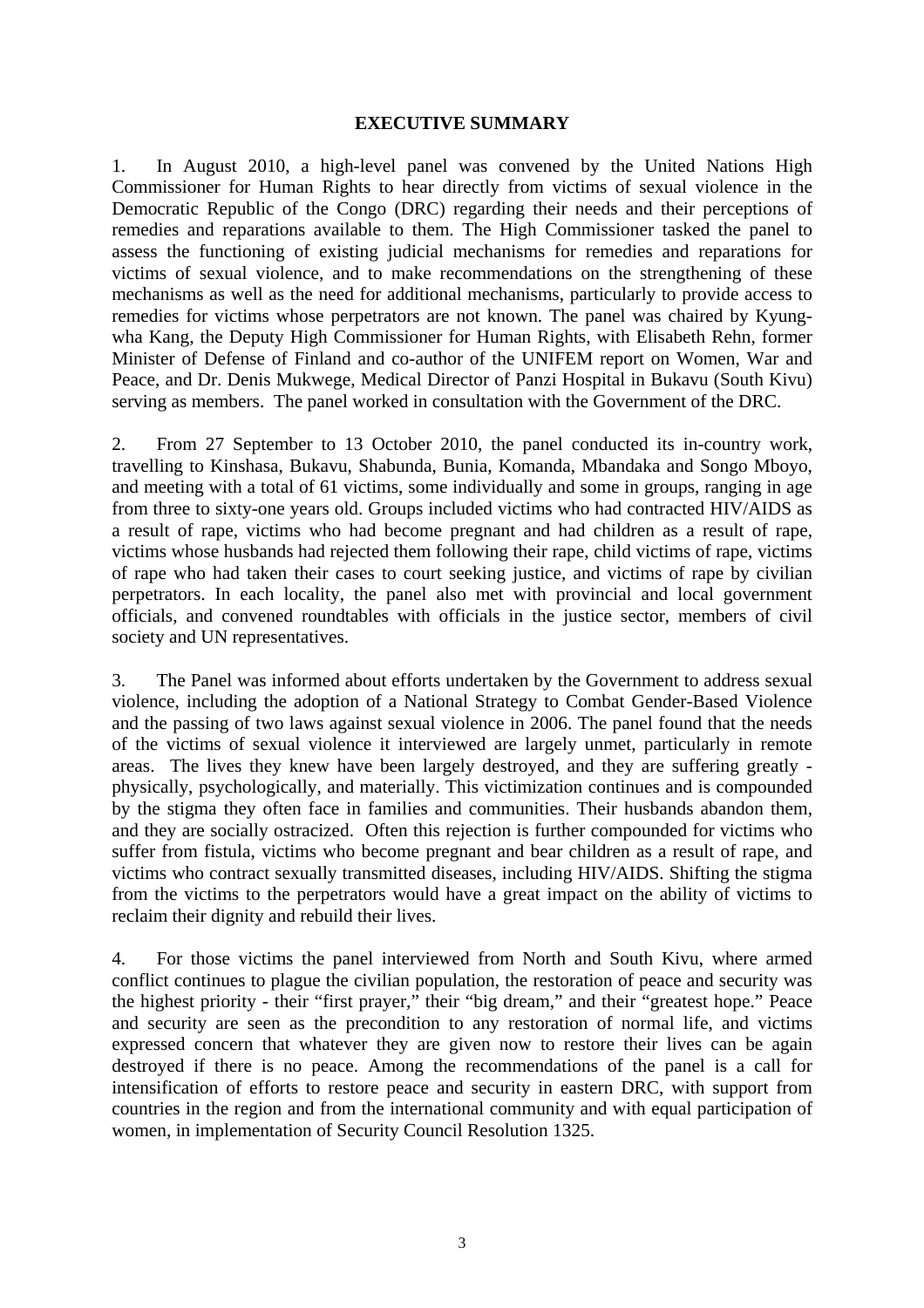5. Health care and education were among the highest priorities conveyed to the panel by victims, who expressed concern first and foremost for their children. They are determined but in many cases unable to send their children to school. Those who have contracted HIV/AIDS are deeply troubled by concern over what will happen to their children when they die. Many victims who met with the panel have been displaced from their homes, some as a result of the armed conflict and others as a result of rejection by their husbands and families. They expressed the need for socio-economic reintegration programmes, with attention to ensure that they are sustainable and tailored to the economic context.

6. The panel was struck by the difference between the urban centres and the villages it visited in each province. In remote areas there is so little infrastructure that access to any form of assistance or reparation is virtually non-existent. Most women outside the cities are unable to get medical assistance within 72 hours of rape. Nor are there prisons and courts within reachable distance, making detention and trial of perpetrators very challenging and rendering justice unattainable. Shabunda is not accessible by road. Transport is a critical need for law enforcement, as well as healthcare. Even in Bukavu, the panel noted that the police officer responsible for sexual violence investigations has only a motorcycle, which makes it impossible for her to transport arrested persons to detention facilities. Similarly in Mbandaka, the police unit for sexual violence and protection of children has no vehicle.

7. The panel met with victims of sexual violence who have been able to overcome the many challenges of bringing a case to court and getting a judgment that condemns the perpetrators and awards them reparations in the form of damages and interest. These victims expressed great frustration because their perpetrators have escaped from prison while they have not been paid the damages and interest awarded to them by the court, even in those cases where the state has been held liable *in solidum*. This is a matter of widespread concern to judicial officers and provincial government authorities, as well as civil society and the victims themselves. The failure to pay these awards is undermining the judiciary and the confidence of victims in the justice system. The panel recommendations call on the Government of the DRC to take immediate action to pay the damages and interest that have already been awarded to victims by the courts, in installments if necessary, and to make greater efforts to bring perpetrators to justice, including officers with command responsibility. The panel found that widespread sexual violence perpetrated with impunity by illegal armed groups as well as national security forces has led to a widely noted increase in sexual violence perpetrated by civilians as a result of war.

8. Most victims interviewed by the panel are unable to seek justice through the courts because they cannot identify their perpetrators, or in some cases their perpetrators have not been arrested, leaving these victims with no possibility of access to reparation through judicial proceedings, as the justice system does not provide for reparations in the absence of the perpetrator. Victims have a right to reparations, which include restitution, compensation, rehabilitation, satisfaction, and guarantees of non-repetition. There is a need to highlight the responsibility of the government in this regard, with support from the international community. The conflict in DRC is transnational and there is a commonly held view among victims, civil society, and government authorities that there is an international responsibility as well as a national one to address the resulting harm.

9. The panel registered a clear call - from victims, NGOs and government authorities – for reparations. The creation of a reparations fund mechanism for victims of sexual violence whose perpetrators are unidentified or insolvent is envisioned by the National Strategy to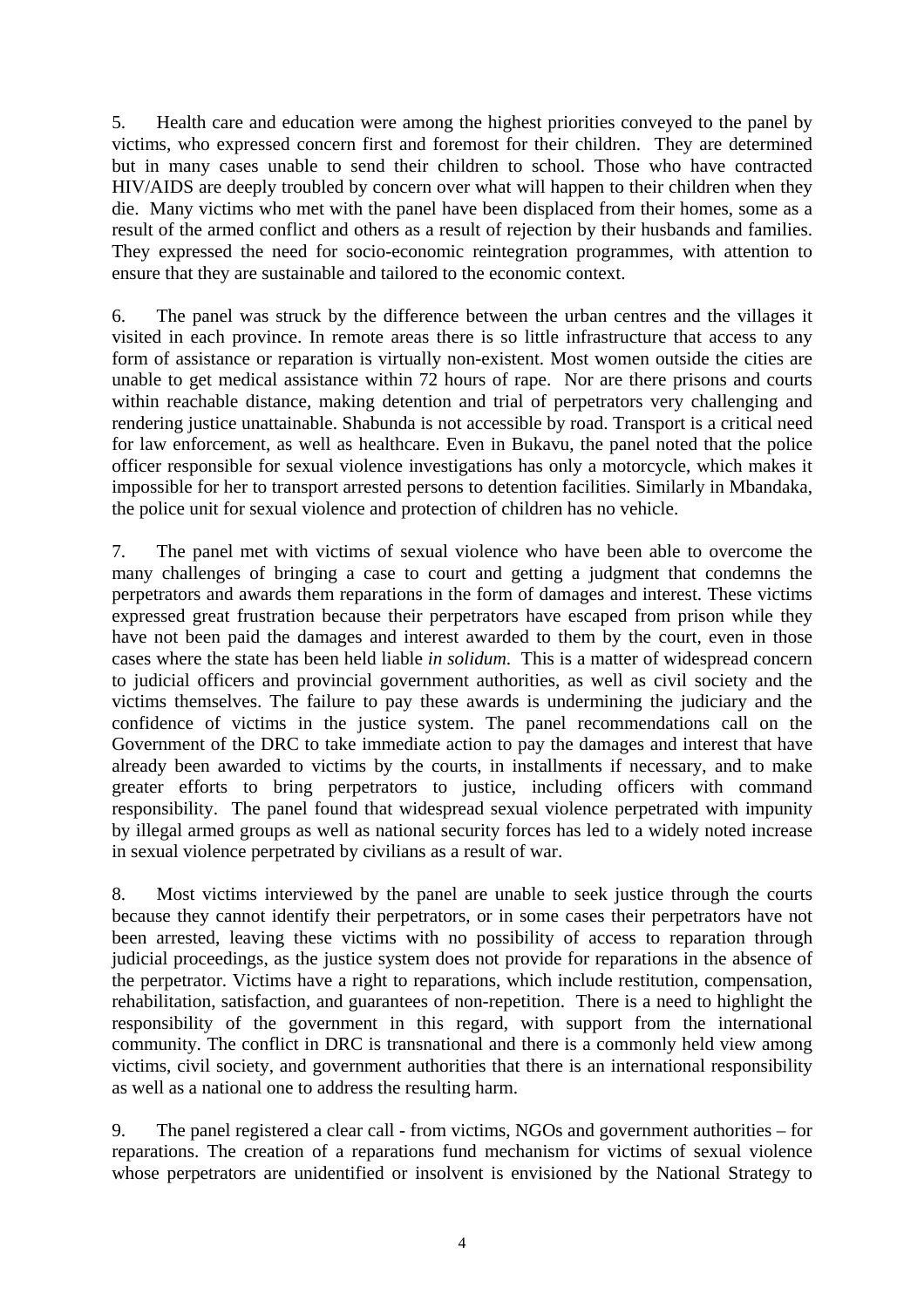Combat Gender-Based Violence, as a component of the fight against impunity. The panel heard many views on the relative benefits and drawbacks of individual vs. collective reparations, and repeatedly the suggestion was made that both collective and individual reparations should be provided for. Certain needs are more readily dealt with on a collective basis, whereas other needs can only be addressed on an individual basis. Depending on the nature of individual reparations, different levels of victim qualification might be required, if not through judicial proceeding then through an administrative process. The panel noted the distinction to be drawn between humanitarian assistance and reparations, or between development programmes and reparations, reparations being characterized by an element of redress, which acknowledges the harm suffered and provides benefits to remedy that harm, with some component of state responsibility.

10. The panel recommends that a fund to support reparations for victims of sexual violence in the DRC, the need for which is foreseen in the National Strategy to Combat Gender-Based Violence, be established as a matter of priority, with the governance of the reparations fund to include representatives of the Government of the DRC, the United Nations, donors, civil society, and survivors themselves, to best ensure accountability for the allocation of funding and the expenditure of funds. Such a fund should benefit victims of sexual violence in all parts of the country, not just eastern DRC. While there must be some element of government contribution to a reparations fund in recognition of its responsibility to the victims, this participation could take various forms including in-kind contributions, percentage allocation of costs, public statements and other forms of symbolic reparation that recognize the harm suffered by victims. The reparations fund should have the flexibility to respond differently to different needs in different places, and the panel recommends that a decentralized model that allows for reparation projects to be formulated at the local or provincial, as well as the national level, would be more effective in tailoring reparations, particularly collective reparations, to the needs of the victims. A reparations fund should be restricted to Congoleseled initiatives so as to help build national capacity, and the design of a reparations fund should be formulated in close consultation with victims of sexual violence, as well as civil society.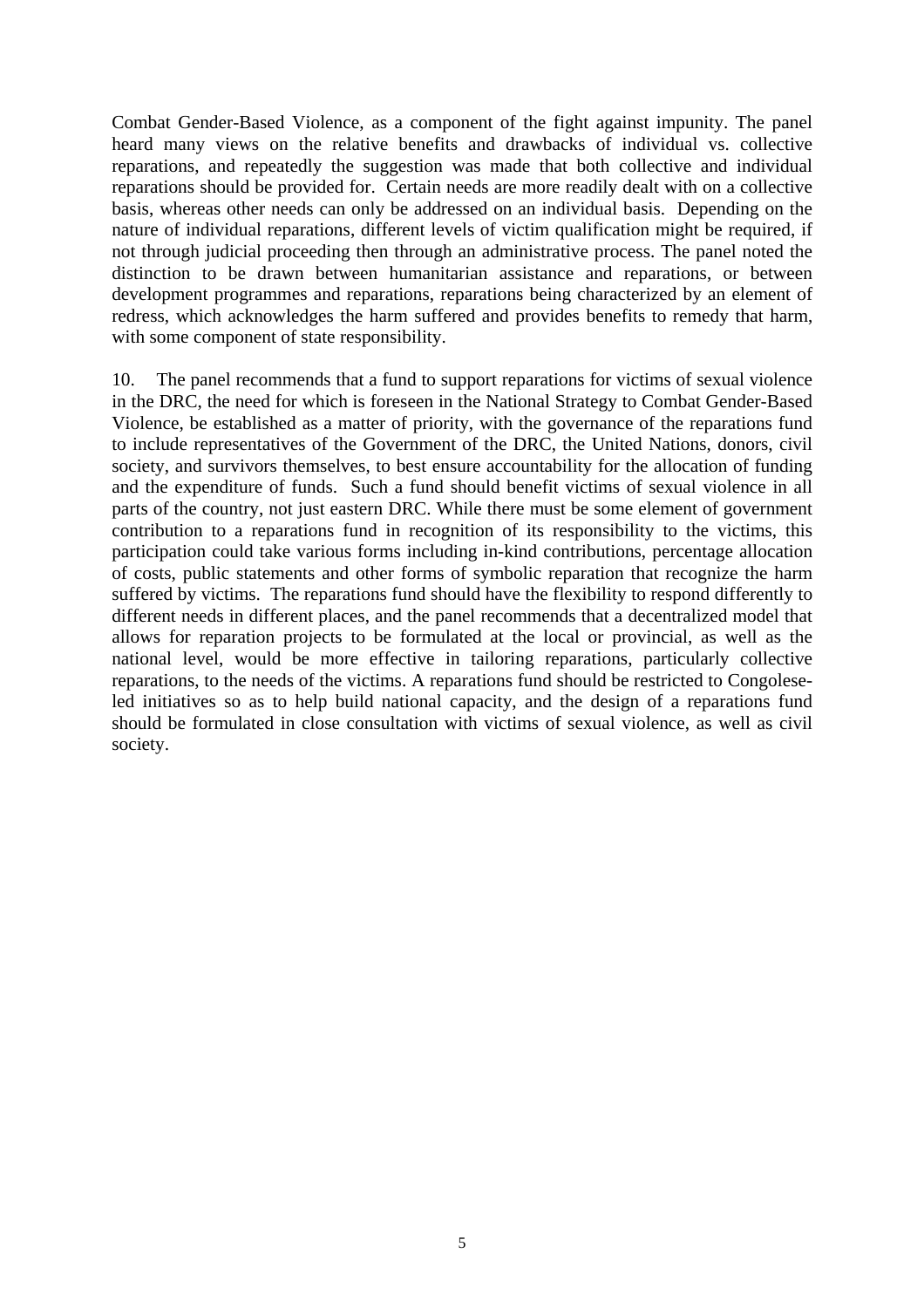# **I. INTRODUCTION**

### **Terms of Reference/Summary of Mission**

1. In August 2010, a high-level panel was convened by the UN High Commissioner for Human Rights to hear directly from and engage in a dialogue with victims of sexual violence in the Democratic Republic of the Congo (DRC) regarding their needs and their perceptions of remedies and reparations available to them. The terms of reference called on the panel to:

- (a) assess the functioning of existing mechanisms for remedies and reparations and other support measures put in place to assist victims of sexual violence;
- (b) in light of this assessment, consider how support measures and mechanisms for providing remedies and reparation in the formal justice system could be improved; and
- (c) make recommendations as to additional mechanisms that might be established, particularly to provide access to remedies for victims whose perpetrators are not known and whose claims therefore cannot be pursued through the formal justice system.

2. Chaired by Kyung-wha Kang, the Deputy High Commissioner for Human Rights, the panel was comprised of Elisabeth Rehn, former Minister of Defense of Finland and co-author of the UNIFEM report on Women, War and Peace, and Dr. Denis Mukwege, Medical Director of Panzi Hospital in Bukavu (South Kivu). A small secretariat led by Jessica Neuwirth, Special Advisor on Sexual Violence to the High Commissioner for Human Rights, assisted the panel in all phases of its work. The panel conducted its in-country work from 27 September to 13 October 2010, with logistical support from Panzi Hospital and the Joint Human Rights Office (JHRO)/MONUSCO.<sup>[1](#page-5-0)</sup> The panel worked in consultation with the Ministry of Justice and Human Rights, and the Ministry of Gender, Family and Children, with authorization of the Prime Minister.

3. Prior to the formal launch of its work in Bukavu, the panel was briefed in Kinshasa by the Special Representative of the Secretary-General in DRC, and other senior officials of MONUSCO, including the staff of JHRO. The panel was also briefed by the Coordinator of the National Strategy to Combat Gender-Based Violence from the Ministry of Gender, Family and Children and by the President of the Congolese Women´s League for Elections.

4. From 30 September to 10 October, the panel travelled to Bukavu and Shabunda in South Kivu Province, Bunia and Komanda in Orientale Province, and Mbandaka and Songo Mboyo in Equateur Province. On 30 September 2010 the panel began its hearings with a formal launch event in Bukavu, attended by theVice-Governor of South Kivu, who warmly welcomed the panel and expressed support for its work.

5. The panel met in closed session with 61 victims in total, some individually and some in groups. Victims ranged in age from three to sixty-one years old, and included four male victims. In Bukavu, the panel included an additional day to meet with seven victims from

 $\overline{a}$ 

<span id="page-5-0"></span><sup>&</sup>lt;sup>1</sup> MONUSCO is the United Nations Stabilization Mission in the DRC. The Joint Human Rights Office was created in 2008 as a joint venture between the Office of the High Commissioner for Human Rights and MONUSCO.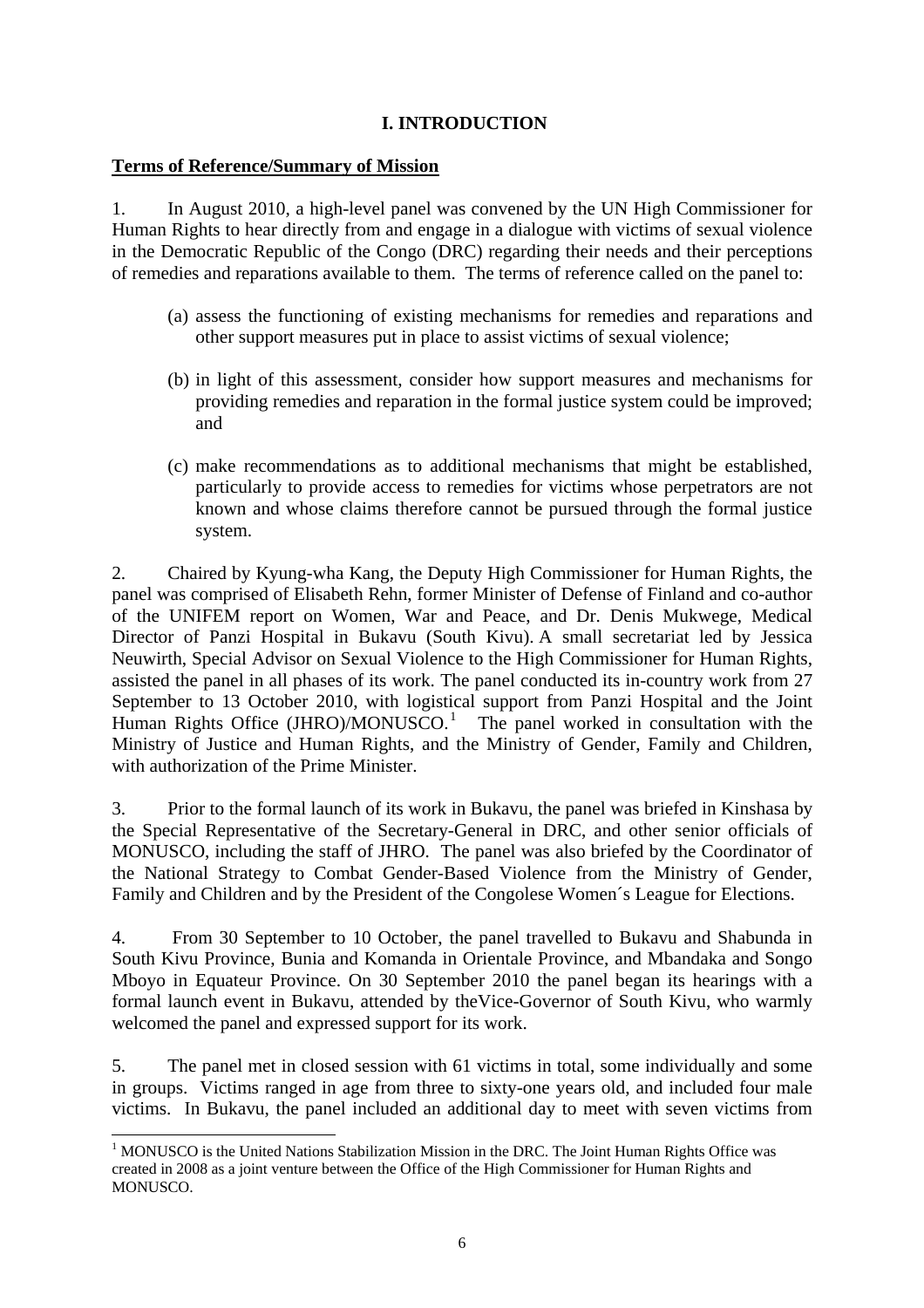North Kivu. In each locality, the panel also met with provincial and local government officials, and convened roundtables with officials in the justice sector, members of civil society and UN representatives. In Bukavu, the panel was joined in several of its meetings with victims by the Secretary-General's Special Representative on Sexual Violence in Conflict, Margot Wallstrom, and his Deputy Special Representative in the DRC, Leila Zerrougi.

6. The panel based its work on a broad understanding of reparations, drawn from the United Nations Basic Principles and Guidelines on the Right to a Remedy and Reparation for Victims of Gross Violations of International Human Rights Law and Serious Violations of International Humanitarian Law, adopted by the General Assembly in 2005. It asked survivors of sexual violence and other stakeholders to share their experience of the various judicial, medical, psycho-social and socio-economic reintegration measures available and their opinions on existing mechanisms and the need for any additional mechanisms to address their needs and to ensure access to justice and reparations.

7. On 11 October the panel returned to Kinshasa, where it met with the Legal Advisor to the President. On 12 October, the panel shared its preliminary findings with government officials, civil society, UN representatives, and survivors of sexual violence at a day-long forum, which provided preliminary feedback and additional input to the panel on its work. On 13 October the panel held a press conference at MONUSCO.

# **Methodology of the Panel's Work**

8. The panel adopted a victim-centered approach, drawing its conclusions and recommendations primarily on the basis of its discussions with victims about their needs and their perceptions of the remedies and reparations currently available to them, complemented by discussions with government authorities, justice sector officials, and representatives of civil society.

9. The organization of the hearings, including the identification and selection of victims who met with the panel, was undertaken jointly by the Office of the High Commissioner for Human Rights (OHCHR) and the Panzi Hospital, in consultation with the Joint Human Rights Office of MONUSCO (JHRO). The potential security risks to each victim were assessed, and measures were taken to ensure their safety and confidentiality. Psychologists were hired to pre-screen each witness and to be available to the witnesses before, during and after the hearings. The psychologist, as well as the technical assistant who coordinated the selection of witnesses in each province, were present during the hearings.

10. In each province, a survivor/activist was identified as a resource person to support the victims during the hearings and to help the panel understand the broader context of its discussions with victims. Each resource person met individually with the panel as a witness and remained present for its meetings with other witnesses, interjecting to expand on or answer questions from the panel about some of the statements and comments made by victims.

11. The panel met with some victims individually and others in group discussions. Groups included victims who had contracted HIV/AIDS as a result of rape, victims who had become pregnant and had children as a result of rape, victims whose husbands had rejected them following their rape, child victims of rape, victims of rape who had taken their cases to court seeking justice, and victims of rape by civilian perpetrators. Among the victims with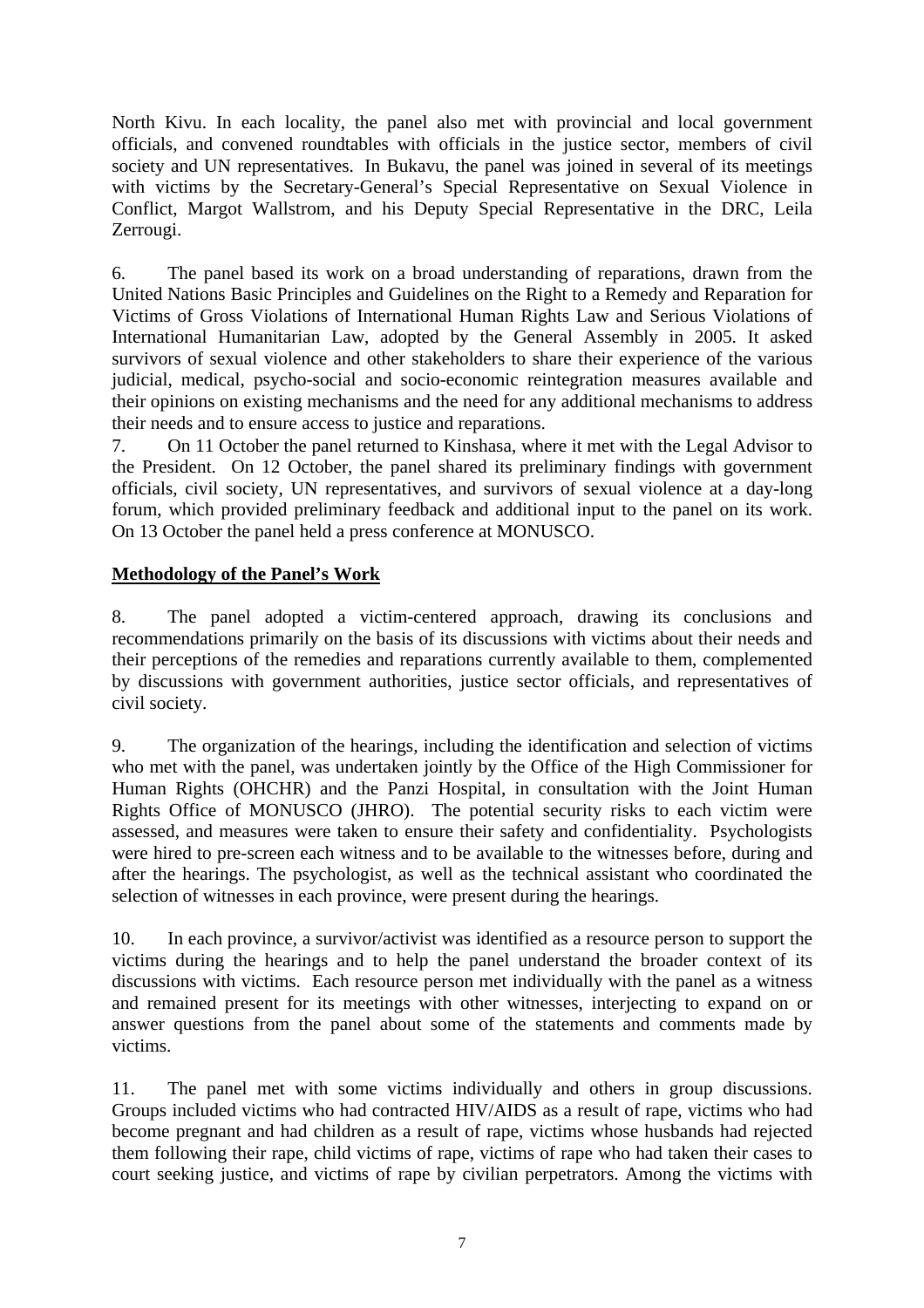special needs whom the panel met were a girl with sensory disabilities, a young woman who is blind, and four men, two of whom were raped and two of whom were sexually assaulted in other ways. The panel does not purport to have interviewed a statistically based sampling of all victims of rape and sexual violence in the DRC. However, efforts were made to ensure that the panel met with victims representing a broad spectrum of cases: known and unknown perpetrators, national security forces, illegal armed groups and civilians as perpetrators, and diverse ethnic background of victims and perpetrators.

12. In each province, the panel travelled to a remote area for hearings and roundtable meetings to assess the situation for victims of sexual violence located far away from city centers. Efforts were also made to meet with victims of the recent mass rapes that took place in remote villages in Walikale territory in North Kivu and Shabunda territory in South Kivu in late July and August 2010.

13. All victims met with the panel on a voluntary basis, without payment. The costs of their transport and accommodation, if needed, were paid for. They were briefed in advance to prevent the creation of unrealistic expectations about participation in the hearings, and the panel itself also explained to each witness that its purpose was not to offer immediate assistance or reparations, monetary or otherwise, but rather to convey the voices of victims to those responsible for assistance and reparations.

14. Efforts were made by the panel to prevent further traumatization of victims. At the beginning of each hearing, the panel advised victims that they did not need to recount the details of the sexual violence they had experienced – that these details, which had been shared with the secretariat during the preparatory process, had been conveyed to the panel beforehand – and that the focus of the discussion should be on how their lives have been since these events, what services they have had access to, what their current needs are, and what type of remedy or redress might help them get back to the life they had before, restore their dignity, and give them some sense of justice. Still, most victims began by describing the details of their horrific experiences of sexual violence. Sharing their stories with the panel was clearly important to the victims.

15. The panel's meetings with victims were undertaken in closed, secure settings, with members of the secretariat and others kept to a very small number. The hearing rooms were set up in a manner designed to promote informal dialogue between the panel and the witnesses, with all sitting around a small table. The discussions were taped by audio and video for archival purposes, with the consent of the victims. Some of the victims authorized public use of the footage, in some cases with the distortion of their voice or the masking of their face to prevent recognition. A short video with excerpts from the discussions, using authorized footage, was produced with support from the MONUSCO Video Unit and presented at the forum on October  $12<sup>th</sup>$  in Kinshasa, as part of the panel's preliminary briefing on its work.

16. The panel gained much information and insight from its roundtable discussions with civil society, the judicial sector of the government, international NGOs and UN agencies. In particular, it relied heavily on NGOs and other actors with longtime experience working on site with victims.

17. The panel notes that numerous studies have been done and reports written on the challenges of combating impunity for perpetrators of sexual violence in the DRC. There is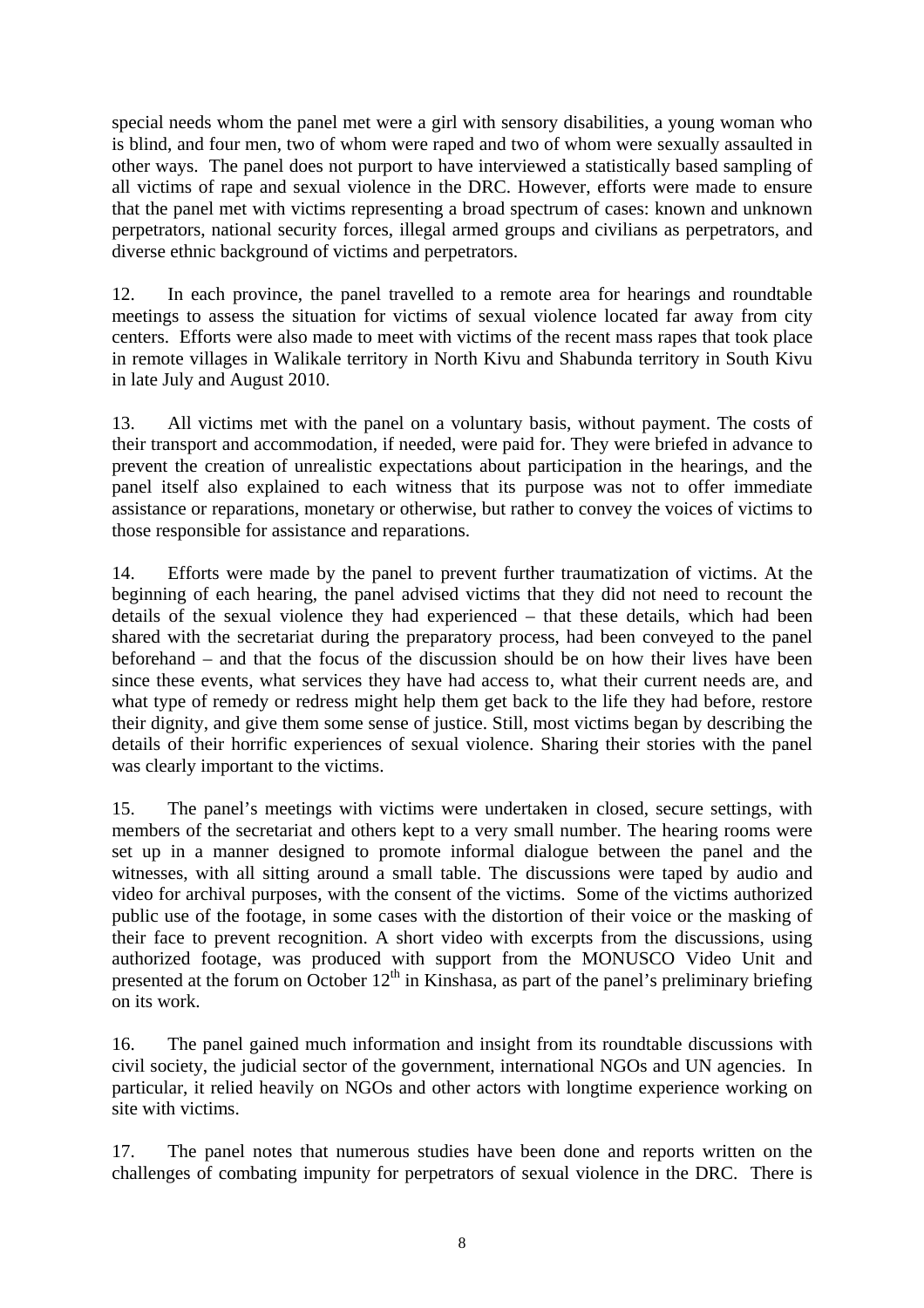widespread understanding throughout the country and in the international community that the difficulties faced by the justice system in the prosecution of perpetrators are largely due to lack of resources and capacity, including lack of infrastructure and access, as well as lack of sufficient political will. The victims who met with the panel as well as the participants in the roundtables fully shared this perception.

18. This report is divided into sections that include detailed accounts of the panel's activities in each of the six localities it visited, as well as the forum in Kinshasa on October  $12<sup>th</sup>$ . A substantial portion of this report is devoted to the messages heard directly from victims, in their own words as much as possible. By recording and giving voice to their experiences, thoughts, hopes, concerns, and ideas as to how their needs and entitlements can best be addressed, the panel hopes to contribute to strengthened efforts to support the victims and start to turn the tide against sexual violence in the DRC.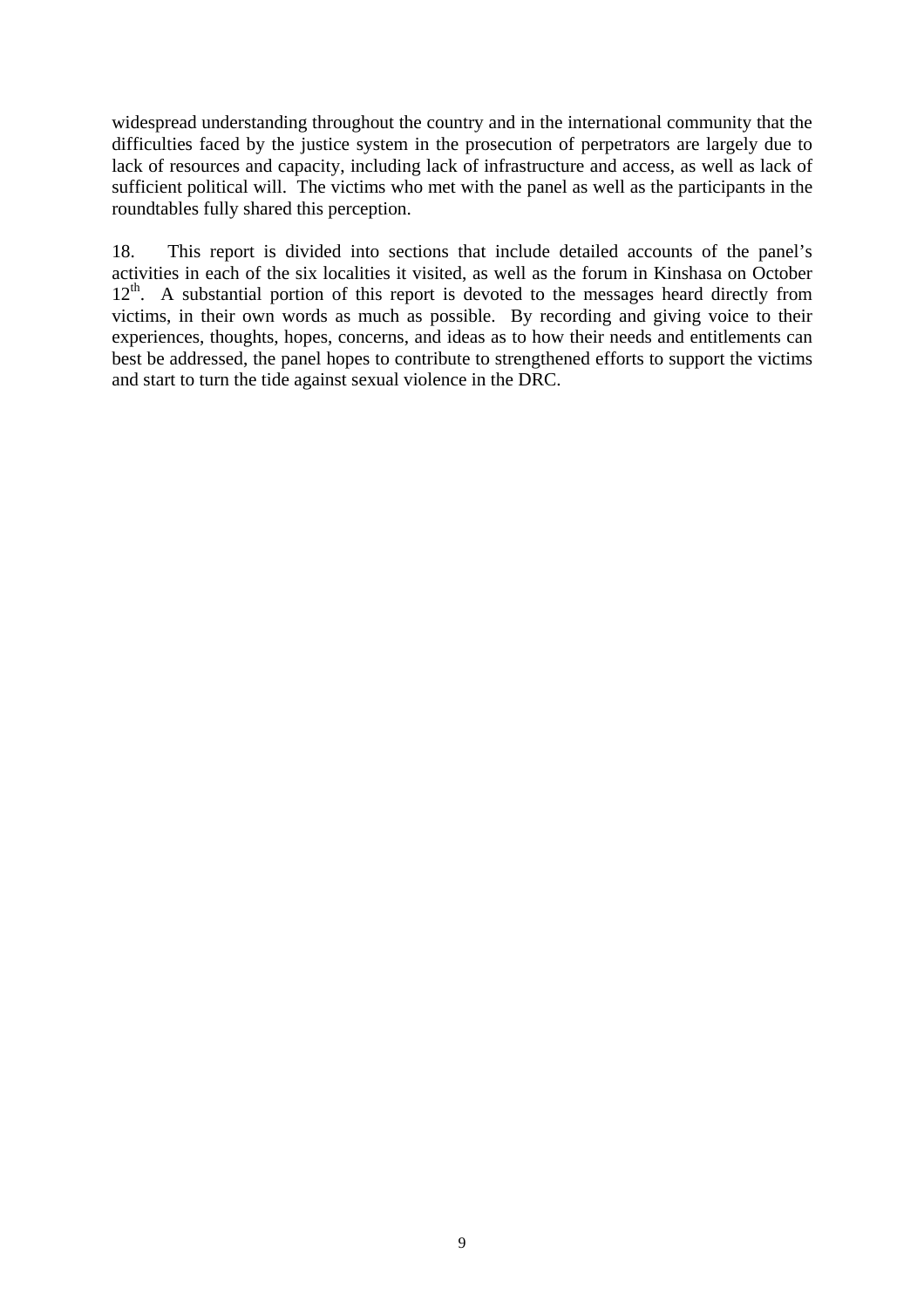## **II. THE KIVU PROVINCES**

#### **BUKAVU**

19. Bukavu is the capital of South Kivu. It has a 2010 calculated population of 707,053 inhabitants.<sup>[2](#page-9-0)</sup> It has an influx of displaced persons who have fled from armed attacks. Many of them live without safe shelter. In both South Kivu and North Kivu, there is ongoing armed conflict, and a number of illegal Congolese and foreign militias have operated largely with impunity, in particular the Democratic Forces for the Liberation of Rwanda (FDLR) and the National Congress for the Defense of the People (CNDP). The Kivus are rich in mineral resources, illegal exploitation of which has made the provinces a zone of violent rivalry among armed groups. Operations by the Congolese National Army (FARDC) against the FDLR have received support from MONUSCO.<sup>[3](#page-9-1)</sup> Members of the CNDP have been integrated into the national army but there are continuing reports of sexual violence and other human rights violations committed by them, as well as other members of the FARDC. Alliances between FDLR, Mayi-Mayi, and residual Congoleses armed groups have resulted in increased attacks on civilians. In both North and South Kivu provinces there are ongoing attacks, in which villages are pillaged and burned and women raped. In both provinces mass rapes committed by FDLR and Mayi-Mayi Cheka elements were reported in July and August 2010 – in Walikale, North Kivu and in Shabunda, South Kivu - just a month before the panel arrived. On 20 September 2010, the Government formally suspended mining operations in South Kivu, North Kivu and Maniema.

### **Provincial Government Authorities**

20. On 29 September 2010, the panel met with the Vice-Governor of South Kivu and other provincial officials of South Kivu, including the Provincial Minister of Health, Gender and Social Affairs. The importance of addressing impunity was discussed, as well as the challenges of addressing impunity in a situation where the government is struggling for control of the territory and restoration of peace and security, and where access to certain areas is very difficult. The Vice-Governor expressed concern over the use of rape as a weapon of war and the need to support victims of sexual violence. At the launch of the panel's work on 30 September, the Vice-Governor spoke publicly about the harmful consequences of sexual violence and stressed that its victims are not to blame.

### **Hearings with Victims**

21. In Bukavu, the panel met with victims from both South Kivu and North Kivu. The recent attacks on the civilian population have amplified a widespread sense of fear, and the victims and others conveyed their concern that the provinces remain in a situation of active armed conflict. Rape is seen by all as a tool and consequence of this conflict.

22. Many victims have been displaced by violence. Many of the women who were raped were then rejected by their husbands and their families. Some of the women and girls became pregnant and bore children as a result of the rape. Many are afraid to return to their villages and some had returned to their villages only to be raped again. As one victim explained:

<span id="page-9-0"></span> $2$  World Gazetter, retrived January 2009. See: "Congo (Dem. Rep): largest cities and town and statistics of their population.

<span id="page-9-1"></span><sup>3</sup> See Report of the Secretary-General on the United Nations Organization Stabilization Mission in the Democratic Republic of the Congo, 8 October 2010, S/2010/512.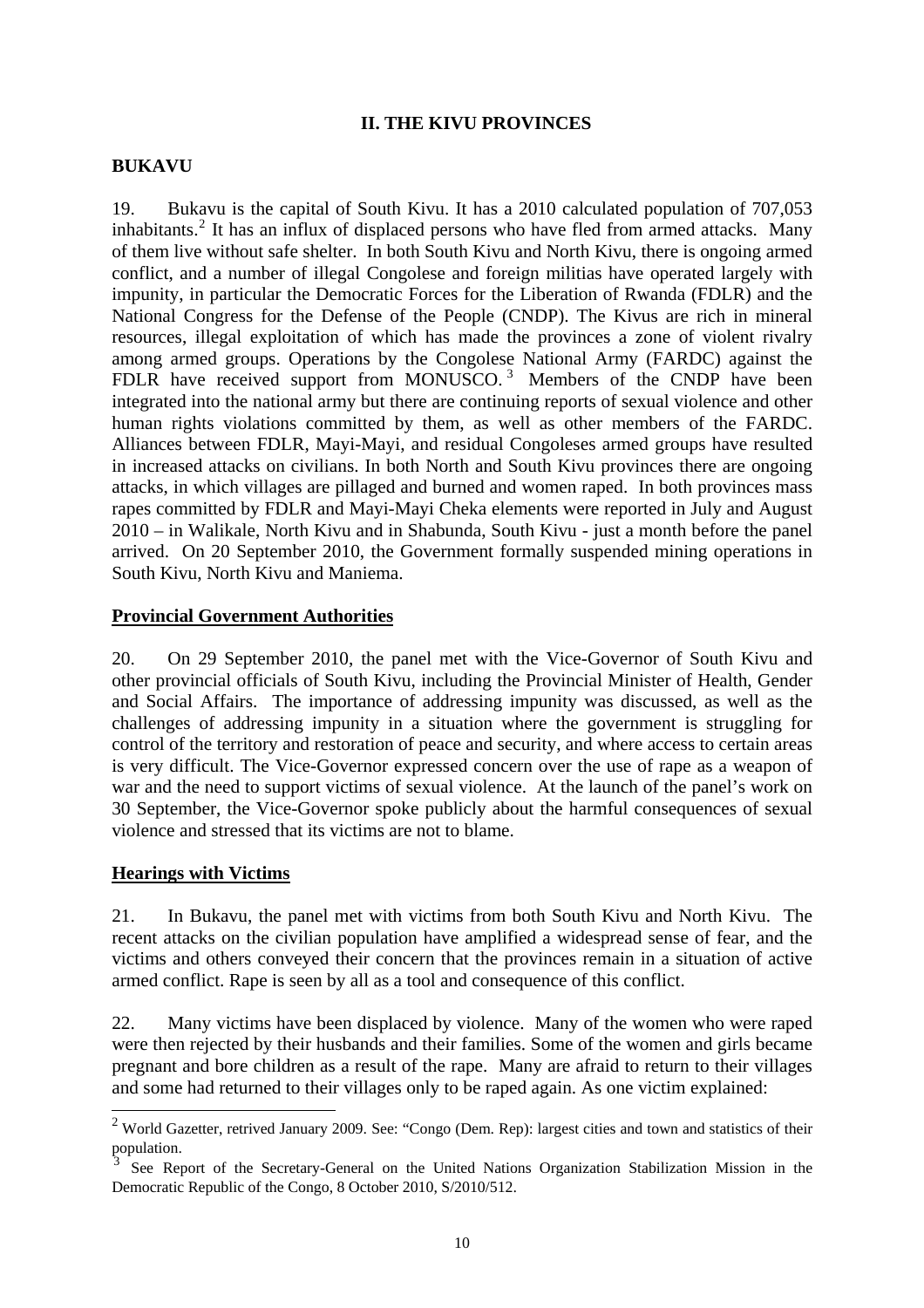With these *interahamwe*, you can go back to your village and grow your crops. And when they are ripe and ready for harvest, they come to take the crops. And when they come they don't only take the crops. They also shoot, they kill, they burn. They also rape. And when they do this the population is scattered and everyone is displaced.

23. The violence is widely attributed by victims and others to the influx of foreign forces from Rwanda in the mid-1990s, and virtually every victim urged the panel to help bring peace to the country and return these forces to their own country. Peace and security was for the victims in the Kivus their "first prayer," their "big dream," and their "greatest hope." It is seen as the precondition to any restoration of normal life. As one victim put it, "whatever you give me, if there is no peace it can be destroyed."

24. Almost all of the victims whom the panel met had been able to get access to medical services, many of them at Panzi Hospital. Several of them shared their concern with the panel, however, that so many other women who were raped with them or whom they know have been raped, have serious health problems and cannot access medical care because they live in remote areas or because they are afraid to come forward. The panel met with two women who had contracted HIV/AIDS as a result of rape. Their greatest fear is to die and leave their children helpless and without a home. The victims spoke of and manifested signs of severe trauma. While some have benefitted from counseling, the ongoing difficulties faced by the victims, compounded by stigmatization, are a source of ongoing trauma for them. One witness told the panel that she never thought that she would be able to stand in front of them. In 2002, she had been abducted with her uncle by the FDLR. They were each tied to a tree by their hands and feet, and she watched while he died after they cut off his genitals. She remained tied to the tree for two weeks, raped at will by her abductors repeatedly, and she became pregnant as a result of the rape. Another witness described waking up every morning, before she got psychological counseling, and reliving her traumatic experience of being raped during an FDLR attack on her village in 2004. Now she is trained to help other victims with their trauma. She suggested that psychological support is even more important than medical assistance for victims in the aftermath of rape, adding that it is not enough to just go for one day to treat victims in the countryside. More sustained intervention is needed.

25. The panel met with a group of four girls, aged 12 to 14 years, all of whom had been raped. One girl, whose parents had been killed in the war, was taken and held for four months earlier this year as a sex slave. She is pregnant as a result of rape. Another girl was raped after her father was killed and her mother fled during an attack by the FDLR in 2004. She now suffers from incontinence and is mocked by her friends. Two girls had been victims of rape by civilians. In one case, in January 2010, a man had asked the girl to come to his home to help him feed his child and then locked the door, gagged her and raped her. Afterwards, she had rejected his offer to pay her money not to report him to anyone, and she spoke courageously to the panel about her refusal to conceal what had happened. "What is 5,000 francs," she said, "when I have lost all dignity?" The girl told her uncle and her brother, who went to the police, leading to the arrest of the perpetrator.

26. The panel met with a woman whose three-year-old baby daughter had been raped during an FARDC attack on her village in 2008. The witness had been attacked and ran with her husband to escape, leaving the infant asleep on the bed. Her husband was shot dead and she remained in hiding until the next morning when she went back to find that her baby had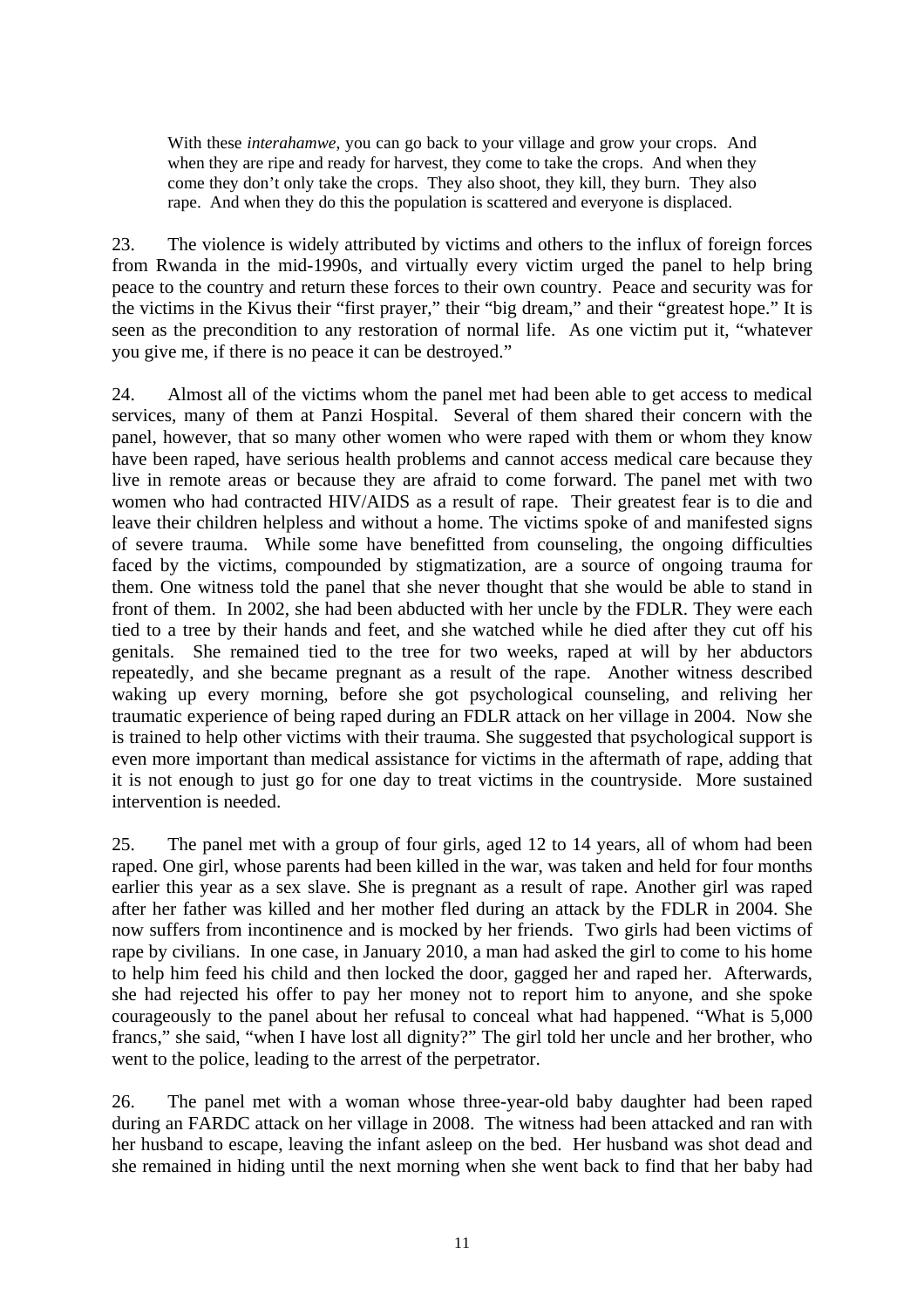been raped and was bleeding. She said her daughter, now nearly five years old, is feeling ashamed because her friends know that she was raped at such a young age. When asked whether young children understand the meaning of rape, the witness explained that rape happens often to young children and mentioned the recent case of a young boy who was raped by shepherds in a nearby field. "All this happens," she said, "because of lack of peace, because these bandits and rapists are still in the forests. Shepherds have learned from them to rape, and the government is too weak to punish them."

27. Most of the victims who met with the panel were unable to identify their perpetrators. Many had been raped at night and couldn't see them. Several victims who had been abducted and held for some time as sex slaves said they would be able to recognize their rapists and would be willing to testify against them. But they did not know their names as the soldiers had used code names. One victim said it would be her first prayer for her attackers to face justice but she could not identify them. She only knew what they had done to her and what language they spoke. For this reason she prayed daily that they would just go back to their country. Most victims said that if they could identify them, they would want to see their perpetrators brought to justice. There was some recognition of the deterrent function as well as the retributive element of prosecution. As one victim explained:

Our right is first of all to punish our rapists so that what happened to us should never happen again. If there is impunity for our rapists, even though they are sent back to their countries, they can rape there because no justice was done. And new generations who have seen their fathers raping, they will rape.

28. The mother of another victim gave several reasons for justice. She felt that perpetrators had to be punished because what they did was bad, and they should spend time in prison thinking about the bad thing they did. "Maybe when they are released," she said, "they will have learned that what they did was really evil and not do it again." She also noted the psychological impact on the victims of continually seeing the rapist of their daughter or their own rapist. "Jailing these people would give you time," she said, "as a victim, not to see your perpetrator. This would help you not to have bad thoughts about it." One witness who would have wanted to seek justice but was unable to identify her perpetrator told the panel that because of her trauma she thinks that every soldier of Rwandan origin that she sees is a rapist.

29. The panel sought to elicit from victims a sense of what their most pressing needs are and what might help restore their dignity and give them some sense of justice beyond prosecution. Further to the paramount need for peace, almost all of the victims identified medical care and education for their children and in some cases for themselves, as their greatest needs. Education was seen by mothers as the key to their children's future and selfreliance. In thinking about compensation for victims, one woman suggested that the number of schools be multiplied for the great number of orphans, to help rescue their lives, suggesting that one of them might grow up to be President of the country if they could only go to school. Another woman suggested that those who went to school would be supportive rather than evil, like the other men doing all this harm. Yet some of the victims could not afford to go to school or send their children to school. One sixteen year-old, who at the age of fourteen had been abducted by the FDLR and held as a sex slave for six months, as a result of which she became pregnant, told the panel that she would have liked to continue her studies. Her parents had been killed by the *interahamwe*, and there was no one to support her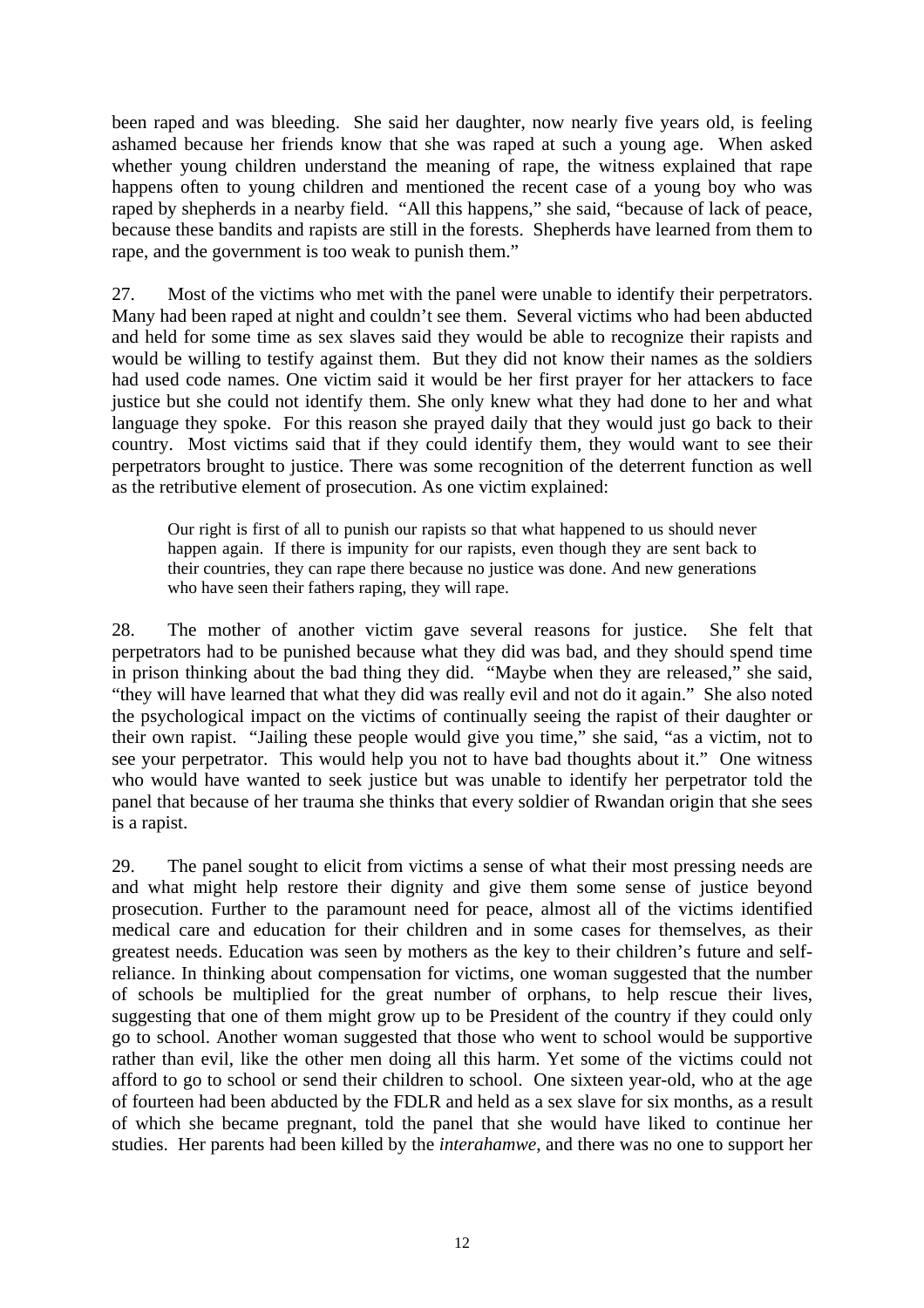school fees after the child was born. She was trying to learn vocational skills to make a living, and she hoped to have the possibility to send her child to school.

30. The wish to be treated with dignity was put plainly by one victim, who said, "Our right that we ask is to be respected and considered as other people because we did nothing to deserve what happened to us." The impact of stigmatization in its many forms, undermining the dignity of the victims, was repeatedly expressed in the hearings. One victim described herself as a "half-person." Another, when invited to take a photo with the panel, asked whether the panel wouldn't be ashamed to be in a photo with her. Several victims talked about their desire for relocation, going somewhere else and starting somewhere new or sending rape victims to relatives elsewhere, where people would not know their past. Stigmatization by husbands, families and communities was described by several victims as an "internal wound." One woman told the panel that what she really needed was her husband, who had rejected her. The panel spoke with a young woman who had been abducted in an attack by the FDLR in 2002 and became pregnant as a result of rape. Stigmatized by all and fleeing a second attack on her village, she went into labor in the forest. Her baby died, delivered by some unskilled women who burst her bladder, which caused her to develop fistula. She knows that she will never get married - no one will even sit next to her - and this is what she described as the wound she has inside.

31. One of the male victims of rape who met with the panel lost his fiancée as a result of the rape. She left him when she learned what had happened to him. He described the mockery he undergoes:

Some people were my friends, some were my colleagues – they ask me to tell them how it was that I was raped like a woman. They meet me with other victims of rape, the majority of whom are women, and they look at me and laugh at me.

32. This man had lost his father and was taking care of seven young brothers and his mother when he was abducted by the FDLR in April 2010 and forced to march through the forest carrying loot, during which he was repeatedly gang-raped. He is pained to see that his young brothers have turned into street children, and he knows he could earn lots of money as he did before, if only there were peace and security. For him security meant the ability to have a job and a home, but when he was asked by the panel what could be done for victims, beyond prosecution of perpetrators, to help them return to their former lives, he had trouble understanding the question. His expression turned blank as if he were reliving the experience, and after a moment of silence he started to cry. He described what happened to him as having created an "internal wound," one that he was not able to cure.

33. The panel talked to a 12 year-old victim who had dropped out of school because of shame after she had been raped by a neighbour in January 2010. The girl told the panel that if there were no stigma she could go back to school and that this is something that would make her feel better. She never thought she would drop out of school, and she had wanted to become a nurse or a doctor. One victim attributed the homelessness she had suffered to stigma caused by her rape, and by the HIV and fistula that resulted from it. In 2004 she was gang-raped in the forest by FDLR militia. She described community reactions to her as follows:

Everyone is cursing me, saying that one suffers from HIV. Another says 'she is a rape survivor'. Another one says 'she is smelling bad' because of the clothes she puts to stop her leaks. All these things trouble me. And I have to tell you true, the truth is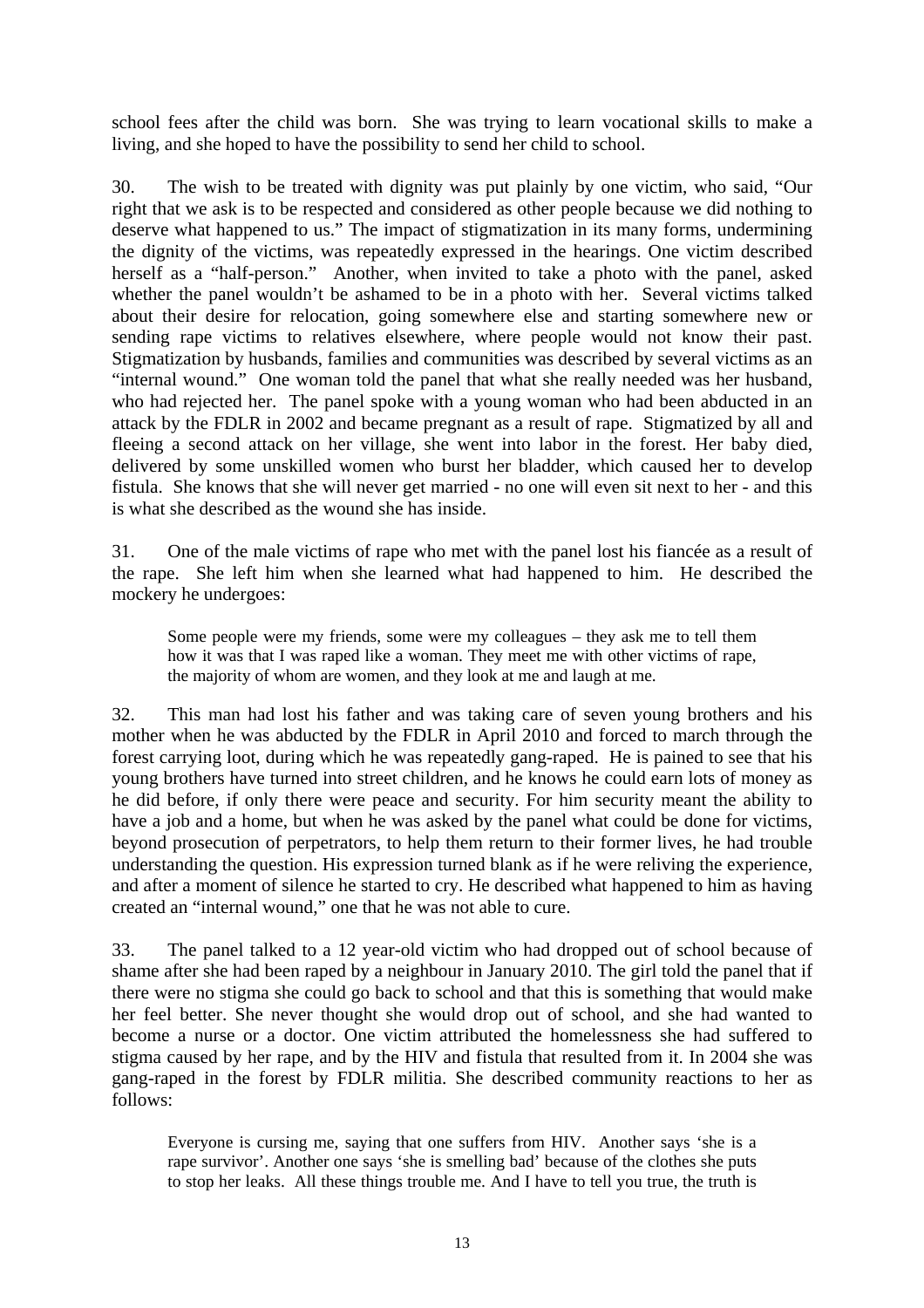that people not only are saying all this, they also refuse to share with me. They refuse to sit next to me because they say I don't deserve to sit near them. That is what I have to say. I hope all this will end.

A powerful example of courage and resilience, this woman has managed, despite the ill treatment, to get a microloan of \$20, which she has used for petty trade in the markets and turned into \$850. She has managed to build a house and is hoping to replace her mud walls with brick walls. When she gets to \$1500, she is hoping to get a passport and travel to Uganda.

34. With two of the victims and the resource person, the panel had a discussion about the status of women in marriage and the normal peacetime relationship between husband and wife. The resource person explained that in the bush culture, men considered women as objects more than human beings. She said once the dowry is paid to her parents, the wife becomes a kind of slave to her husband in the household. He gives her a home on a plot of land. She cultivates the fields, cooks the food, cares for the children, and at night is used sexually. Women have no right to refuse sex, and men don't accept their wives back after they have been raped. The two victims confirmed that this was their experience of marriage. When asked if they wanted to return to this life, they did not respond. They said merely that men should be told it is not women's fault when they are raped.

# **The Bukavu Roundtable**

35. The roundtable in Bukavu included presentations by the Military Prosecutor, from the police officer in Bukavu responsible for sexual violence, from several NGO representatives, a representative from the Goma-based hospital Heal Africa, and from several survivor-activists. The presentations were followed by a charged discussion relating to various aspects of reparations and broader issues relating to sexual violence.

36. Several speakers suggested the benefit of collective reparations and noted the challenges of individual reparations, and many speakers, including the government officials present, called for the creation of an extra-judicial reparations fund, as well as payment by the State and/or the perpetrators of indemnities awarded to victims by the courts. The need for extra-judicial compensation was based on the fact that some victims do not have access to justice, particularly in remote areas, because they cannot identify their perpetrators, or because they fear retaliation. It was noted that that there are no courts or prisons in many areas, and that many places are not accessible by road. It was said that in these places "justice doesn't exist at all."

37. While there was a common call for compensation to victims, there was some debate over the responsibility for a reparations fund. Several speakers noted the transnational nature of the conflict, the ongoing presence of the FDLR in the country, and the involvement of neighbouring countries. For this reason some felt the international community should set up a fund to help victims, in particular those who cannot identify their perpetrators. The establishment of a national fund was also suggested, to help victims access justice and to follow up on the non-payment of indemnity awards, which deters victims from seeking justice. The responsibility of both the State and the international community was highlighted.

38. The nature of compensation was also discussed. It was noted that no compensation can erase the suffering of victims. Individual reparation was seen by some as linked to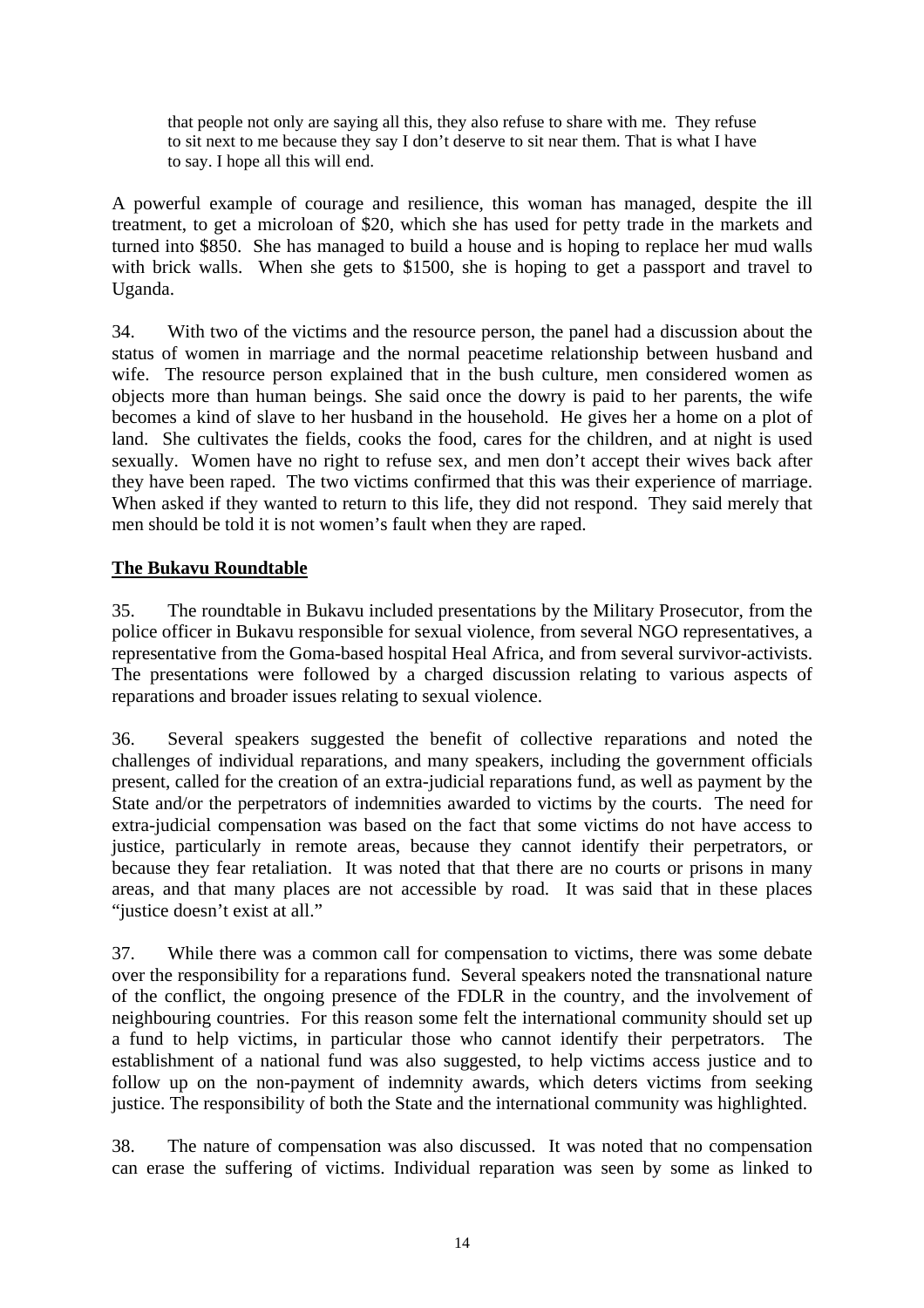monetary compensation, whereas collective reparation would be more public and development-oriented. A fund to facilitate health care, education and economic empowerment was suggested, and forms of collective reparation suggested included the construction of roads, hospitals, memorials, as well as psycho-social support programs. The need to develop a structure in remote areas to ensure victims access to health care within 72 hours was noted, as well as trainings of doctors, particularly to deal with fistula. The suggestion was made that a reparations fund was needed to deal with both individual and collective reparations.

39. The issue of stigmatization was raised by a survivor-activist, who talked about the need for survivors to speak out and the challenges they face as a group dreaming to recover their freedom. But instead of being defended they are stigmatized. She spoke of the training she had received, which at first she was very reluctant to engage in, but through the training, she had discovered she was a human being and had value. As a trainer herself, in her experience it is helpful for survivors to have other survivors talk to them. She said she was sure that if survivors took their problems together, and the community took their problem as its own, there would be change.

40. Following the roundtable, the panel made site visits to the Panzi Hospital, to Dorcas House, an affiliated rehabilitation center, and to the City of Joy, a community for survivors of sexual violence that is currently under construction, a project of V-Day and Panzi Foundation, in partnership with UNICEF.

# **SHABUNDA**

41. Shabunda is the biggest of the eight territories of South Kivu and encompasses two collectivities: Bakisi and Wakabango. Shabunda center has a 2010 calculated population of  $20,761$  inhabitants.<sup>[4](#page-14-0)</sup> It is an isolated town, reachable only by air. FDLR, Mayi-Mayi and Raya Mutomboki are among the armed groups which operate in remote areas of the territory. Increased attacks against civilians by armed groups and national security elements have been reported in Shabunda, including reports of mass rape in August 2010.

# **Local Government Authorities**

42. The panel met on its arrival in Shabunda with the Deputy Administrator, who welcomed them and shared some background with them on Shabunda. He noted the problems of water and access. Shabunda is accessible only by air, due to the fact that there are no roads. Because of the thick forest terrain, even helicopters have difficulty as there are few landing sites in the territory. Many places can be reached only by foot. The Deputy Administrator said the security situation was relatively calm, a view also expressed by the MONUSCO battalion commander, although he noted that there had been a number of FDLR attacks on villages in August, with reports of rape, abduction, looting, killing, and burning houses. The Deputy Administrator attributed sexual violence and other human rights violations to the war and to armed groups such as the FDLR.

43. Shabunda has a monument in the center of the village, pictured on the cover of this report, which the panel visited with the Deputy Administrator. It was built recently by a local

<span id="page-14-0"></span><sup>4&</sup>lt;br>World Gazetter, retrived January 2009. See: "Congo (Dem. Rep): largest cities and town and statistics of their population.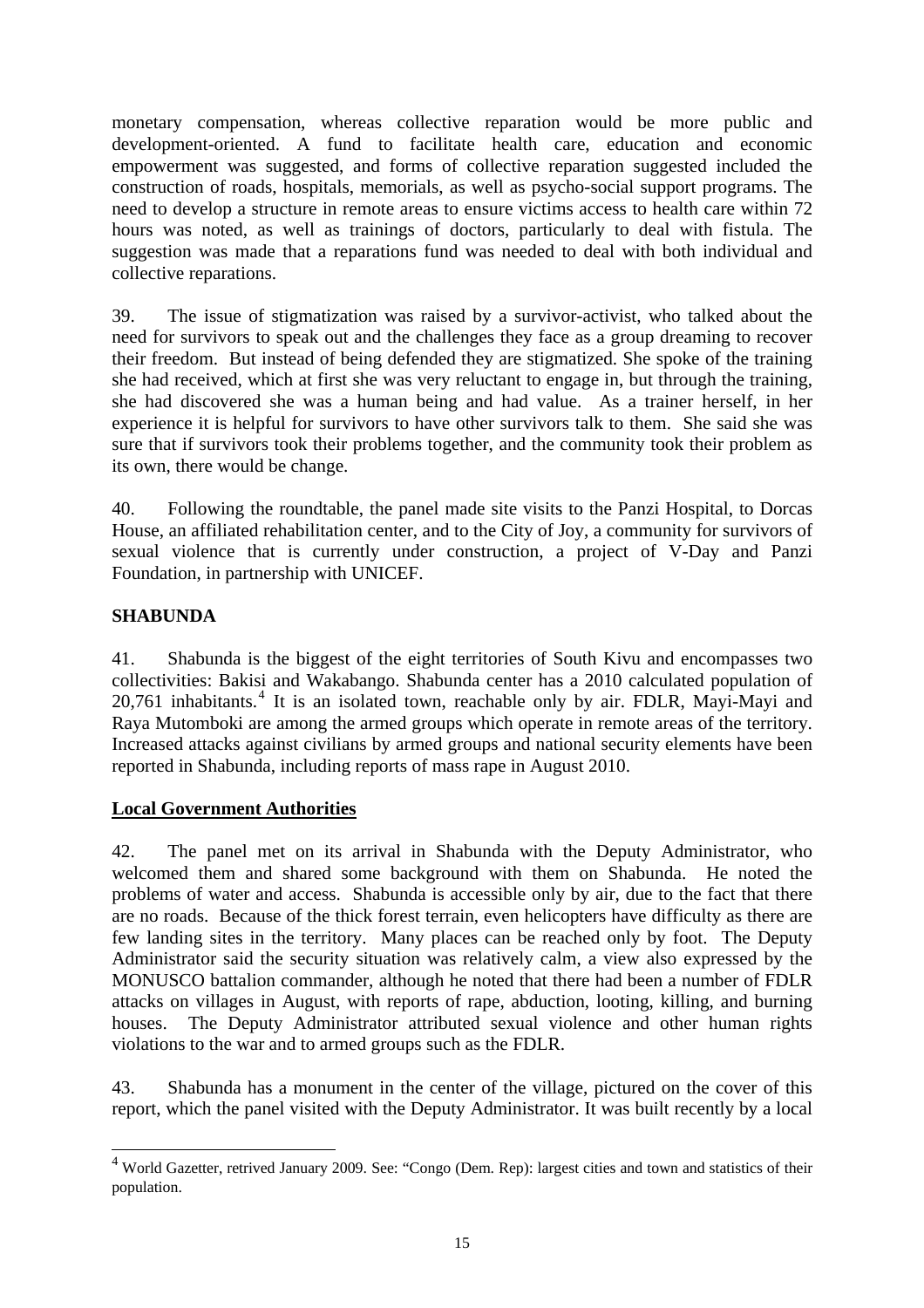priest, as a memorial to women victims of war. The panel informally asked some of the women gathered around in the street what they thought of the monument. Several women explained that it symbolized all the problems women have. They said the woman of the statue, facing east where the foreign soldiers came from, was crying for all of the atrocities suffered in war, and in war women suffer. It was in memory of all the women who had been raped, abandoned, and all the women who had died leaving orphans. They said the monument was there so that people wouldn't forget what happened.

# **Hearings with Victims**

44. The panel met with seven survivors in Shabunda, including a couple who had been abducted together as they tried to flee from their village when it was attacked in 2005 by Mayi-Mayi soldiers. The wife was burned when the attackers set her leg on fire, and she showed the panel her severely scarred foot. She lost consciousness and said she didn't know the number of her rapists because she was "not alive." When her husband yelled to the attackers to leave his wife alone, they turned towards him. They beat him until he was almost dead. Then they dug a hole in the ground and put water and pepper in the hole. They made him put his penis in the hole and "have sex" with the hole. Then they took a machete, forced open his mouth, and beat him in the mouth, causing him to lose twelve teeth. They slapped his ears until he couldn't hear, and he couldn't see because of the beating. After the attack, their six children came and took their parents to Shabunda. There she and her husband were able to get medical care. Her husband told the panel that some people told him he should reject his wife, but he asked them why he should do that and told them he could not leave her. He told them that what had happened was not her fault.

45. Several of the victims interviewed by the panel said they had not been stigmatized by their families or communities, and none of them had been abandoned by their husbands as a consequence of rape. One witness who had been raped twice – first by government forces in 2007 and then more recently by FDLR forces - told the panel that her husband was not supportive. She explained that as a result of pain and bleeding caused by the more recent rape she was unable to have sexual relations with him, and that had caused a problem. He had not left her, and she felt that medical care and recovery would resolve the problem between them. She said others in the community were supportive and gave her and her husband advice. One young girl said that some people laughed at her when they saw her going to the hospital to get medication. "They laugh at us," she said, "because they haven't had that experience. They don't know what we have suffered." Generally, though, when asked, the witnesses said they had not been stigmatized, they had been supported. One noted that without her relatives she would not survive.

46. Only one of the witnesses knew any of her perpetrators. She fled when her village was attacked by the Mayi-Mayi in 2003 but left her child behind. She came back for him, and that is when they caught her. They gang-raped her in front of her child, one after the other with two men holding her legs apart, until she lost consciousness. When they saw that she was no longer reacting, they pounded pepper and put the ground pepper in her vagina. The pulling apart of her legs caused one of her legs to become paralyzed, which has made it impossible for her to carry anything. Her child had to drop out of school last year because she can no longer afford the school fee of three dollars per month. The witness knew two of the three men who had raped her but said they had since died. With regard to the third, when asked several times about prosecution she finally said that if they could find him, she would wish him to be punished, the way he had punished her.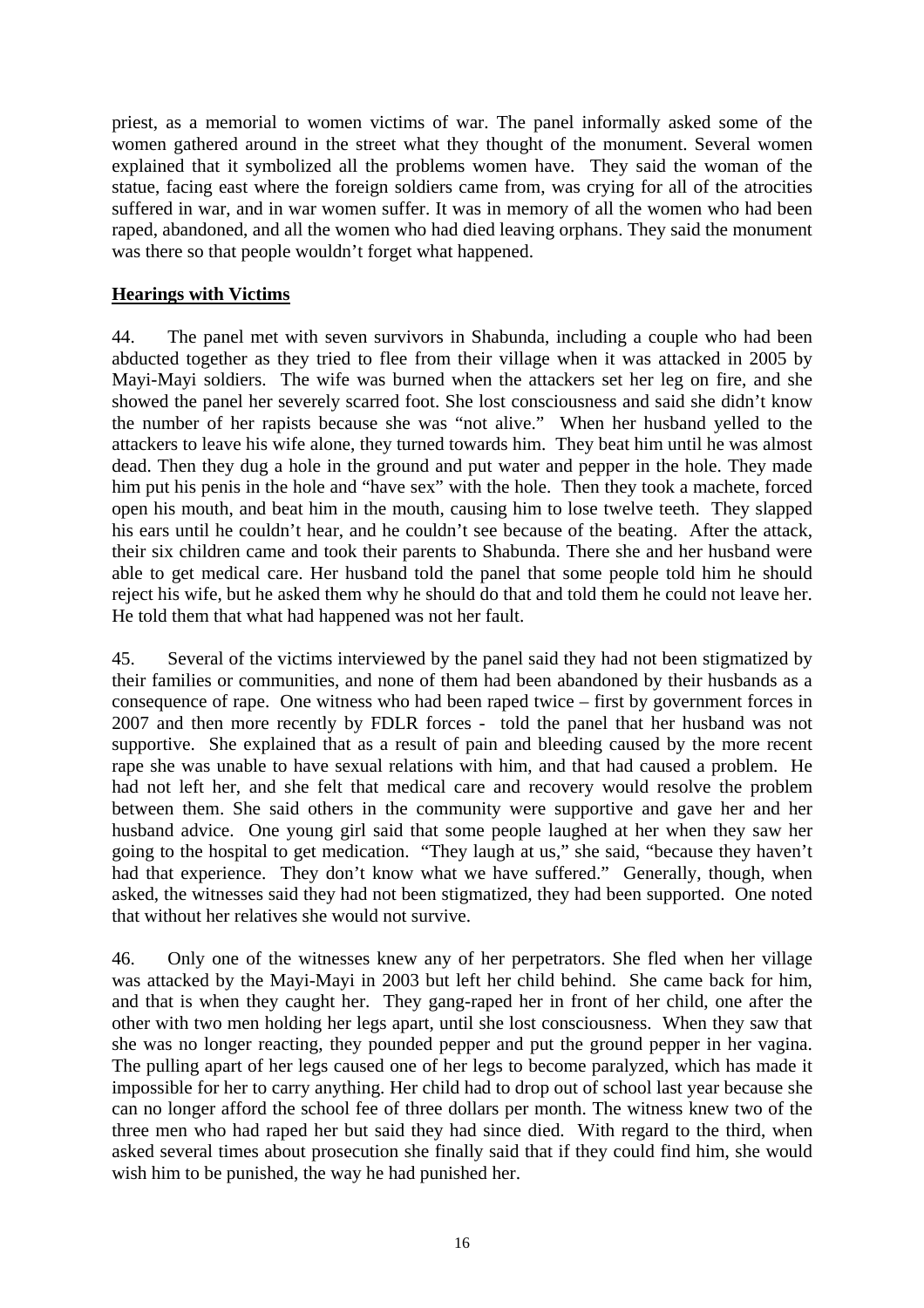47. One victim, when asked whether if her perpetrators were caught would want to see them taken to court, seemed to have difficulty understanding the question. When it was explained to her, she replied that they could be killed or brought back to where they came from, that whatever could be done to them should be done. She did not seem to have a concept of judicial process. The young victim of a recent FDLR attack in August 2010, who was raped by six men and anally penetrated by sticks, told the panel when asked what should happen to her perpetrators if they were caught, that they should suffer death. "Seeing what they did to me," she said, "just a little girl, I personally feel so angry I could even eat the flesh of one of them." When asked what she needed to help overcome this anger and restore her sense of dignity, the girl replied "security and peace".

48. One victim, a widow with no children to take care of her, was particularly critical of the government's failure to ensure safety and security. She had been taken for six days and gang raped by the Mayi-Mayi in 2004 at the age of 61. She was in need of medical and psychological care, as well as economic support, but when asked about the importance of bringing the perpetrators to justice, she dismissed the idea. She said it would only be possible if they were from her country but they were from the FDLR. She said she was losing hope in the government because rape and other atrocities were the reality on a daily basis, and the government was not responding. She mentioned the recent attacks in August as an example and expressed the hope that maybe other governments from friendly countries could help. When asked about the monument in Shabunda, a tribute to women such as her, she said the government does not even acknowledge the difficulties they face. She said even if they came and just made a declaration, to support them psychologically, it would be very significant as a recognition of their plight.

49. From all the witnesses came a cry for peace. "The first thing would be to free the village from the enemies," one witness said, "This is the most important thing." When asked about her psychological troubles, the witness replied, "What troubles me more is the presence of the enemies. We can be given support, but if the enemies are still present here, the problem is not over." She said her mind would be at peace once the enemies were gone. The young girl who was recently raped in August when her village was attacked is suffering greatly from the trauma of her experience. She has problems eating and sleeping and is having frequent and severe flashbacks, during which she feels the need to flee, thinking the attackers are coming again to rape and destroy. Her brutal gang rape, which caused her to suffer uterine prolapse, had been her first and only sexual experience, but she told the panel she knew what was going to happen when the village was attacked: "We were cooking in the kitchen in the evening when we heard the footsteps of soldiers coming. We knew what was going to happen. I thought, 'yes, it is our turn now to be raped.'" The girl expressed the hope that she could go back to school, but she has been displaced with her family, who lost all when their house was burned, and they are just managing to survive. The widow whose paralyzed leg made it difficult for her to manage daily survival first answered when asked about her needs, "Before all, my wish is for peace and security in Congo." Only when asked again did she subsequently list her three primary needs as a home, food, and her child's education.

50. A number of the women who met with the panel belonged to associations that were collectively engaged in microcredit activities. The associations were not specifically for survivors. One victim said she was the only rape survivor in her association. When asked for her views, a witness in a microcredit program expressed a preference for individual rather than collective microloans, but the few programs the panel heard about – one for growing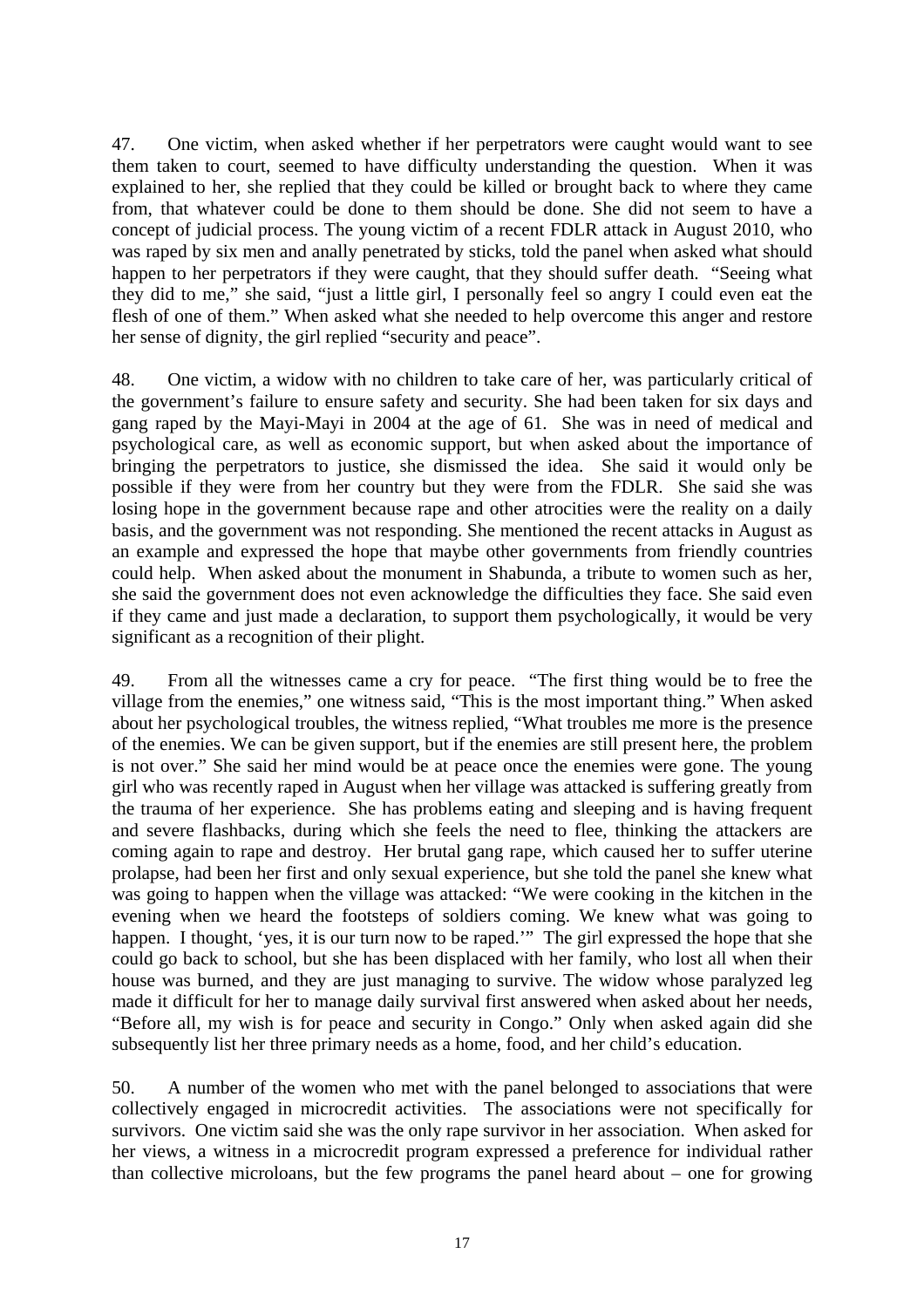crops, another for breeding pigs – all seemed to be in preliminary stages of activity, and so the women had not yet directly benefitted. A victim who described her life as having been "totally destroyed" as a result of the rape she experienced and highlighted her need for psychological care, suggested that economic empowerment would be a remedy for her terrible thoughts because these thoughts come when she feels unable to find ways to address her problems. She belongs to an association of widows, but they do not have a microloan program. She is doing agricultural work, which she is not used to, and she feels weak and unwell. She would like to engage in trade but noted that microloans were problematic because there is no security. To do trade successfully, she noted that you have to travel and that as there is no security, she would be unable to make trips to buy and sell goods.

## **The Shabunda Roundtable**

51. The NGOs at the roundtable in Shabunda had worked together in advance of the panel's visit to develop a set of recommendations, which they presented collectively to the panel. The recommendations covered four areas of engagement:

### *Psycho-social support*

While there are three support centers in Shabunda (*maisons d'ecoute*) that provide victim support, they do not have enough resources for adequate facilities, equipment and staff who are paid and properly trained. To reach victims, they also need vehicles for transport. Given the vast territory to be covered and the large number of victims, more centers are needed.

### *Medical support*

While they welcome the support they have from Panzi Hospital, which is operating mobile health clinics, they suggested that the Shabunda Hospital be provided with adequate resources for equipment and staff who are properly trained and paid. They recommended that Panzi Hospital activities be developed in the four medical areas of the province.

### *Judicial support*

There is no prison in Shabunda and no court. Perpetrators who are arrested by the police need to be transferred to Bukavu, the competent jurisdiction, which is 300 km away. A court of peace (*tribunal du paix*), being established within the framework of  $STATEC<sup>5</sup>$  $STATEC<sup>5</sup>$  $STATEC<sup>5</sup>$ , is welcome but it will not be competent to deal with crimes of sexual violence, as its jurisdiction is limited to more petty crimes. The NGOs, who said they had not been consulted on the decision to establish the tribunal, would have preferred and asked the panel to call for the establishment of civil and military tribunals in Shabunda that can address sexual violence, as well as a jail for perpetrators. To allow justice to function, there is also a need to improve access by road for transport of victims and perpetrators. They suggested there should also be an exemption from the airport tax of \$36 for victims who need to travel to Bukavu for assistance. The NGOs also noted the need to strengthen the capacity and resources of the legal clinics. Two are in place, one of which has stopped activities for lack of funding. At least four are needed to cover the area.

### *Socio-economic support*

 $\overline{a}$ 

Agriculture is the main economic activity in the area. To further assist victims, there is a need to provide associations with more equipment to enable victims to exploit existing natural resources, such as rice and palm oil. Such equipment would include mills and the

<span id="page-17-0"></span><sup>&</sup>lt;sup>5</sup> Stabilization and Recovery Plan for Eastern Congo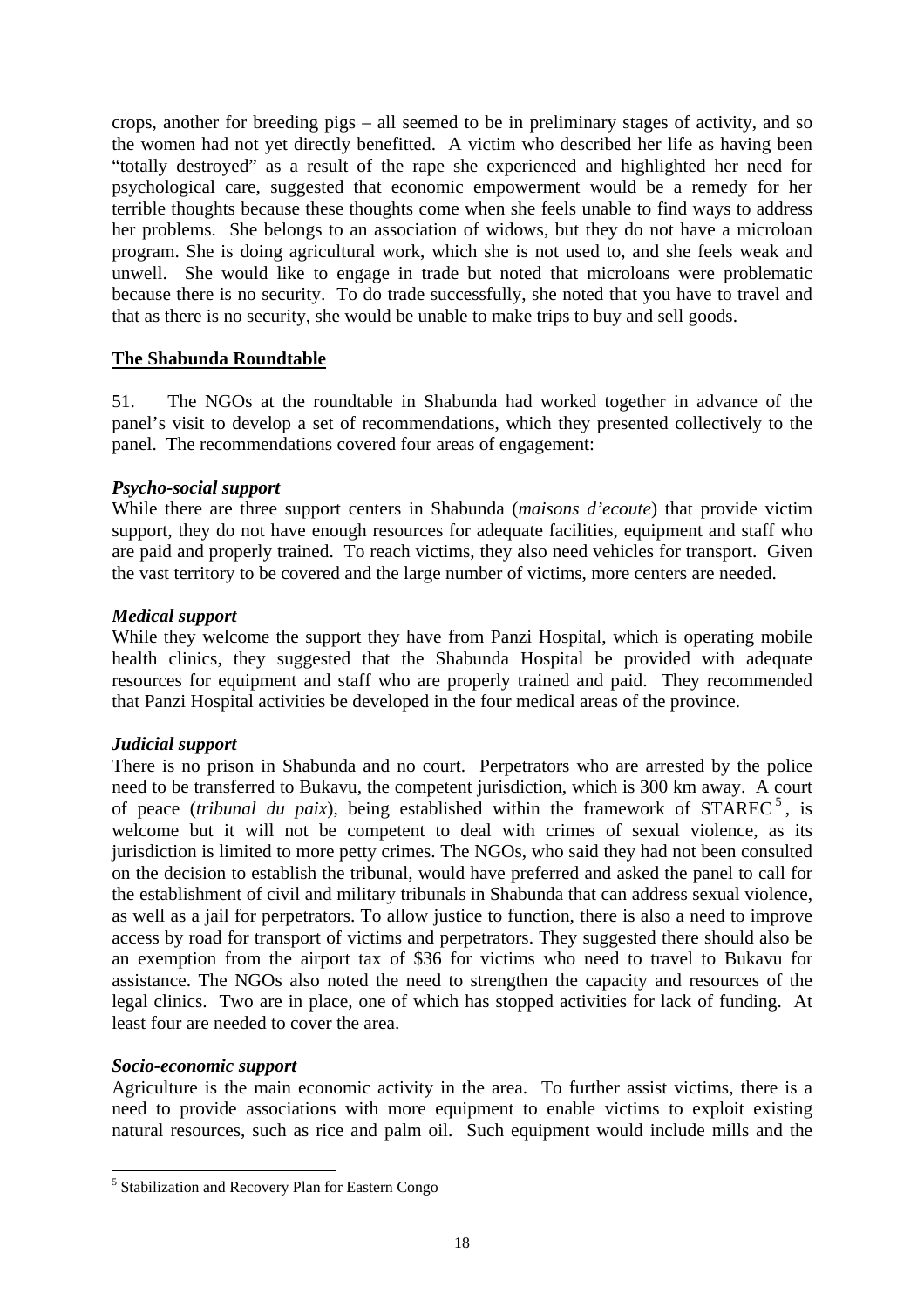equipment needed to transform palm oil into soap. One participant noted that a large number of women and girls are raped when they are carrying water to the village. It was suggested, and added to the group recommendations, that access to water be developed closer to the villages, which would increase safety and security. It was also suggested that a community radio should be established to cover the entire territory to raise awareness, as the current radio station has limited coverage.

52. The panel raised the issue of stigmatization and asked the NGOs for their views. One participant noted that stigmatization is a problem but suggested that war is the fundamental element and destroyer of peace. He suggested that as long as the war continues, there could not be progress and expressed the hope that the panel would bring the message of the importance of ending the conflict to the highest officials. He said that when it comes to reparations, while NGOs can support victims, the soul of the victims will always remain affected and unsafe because of the war.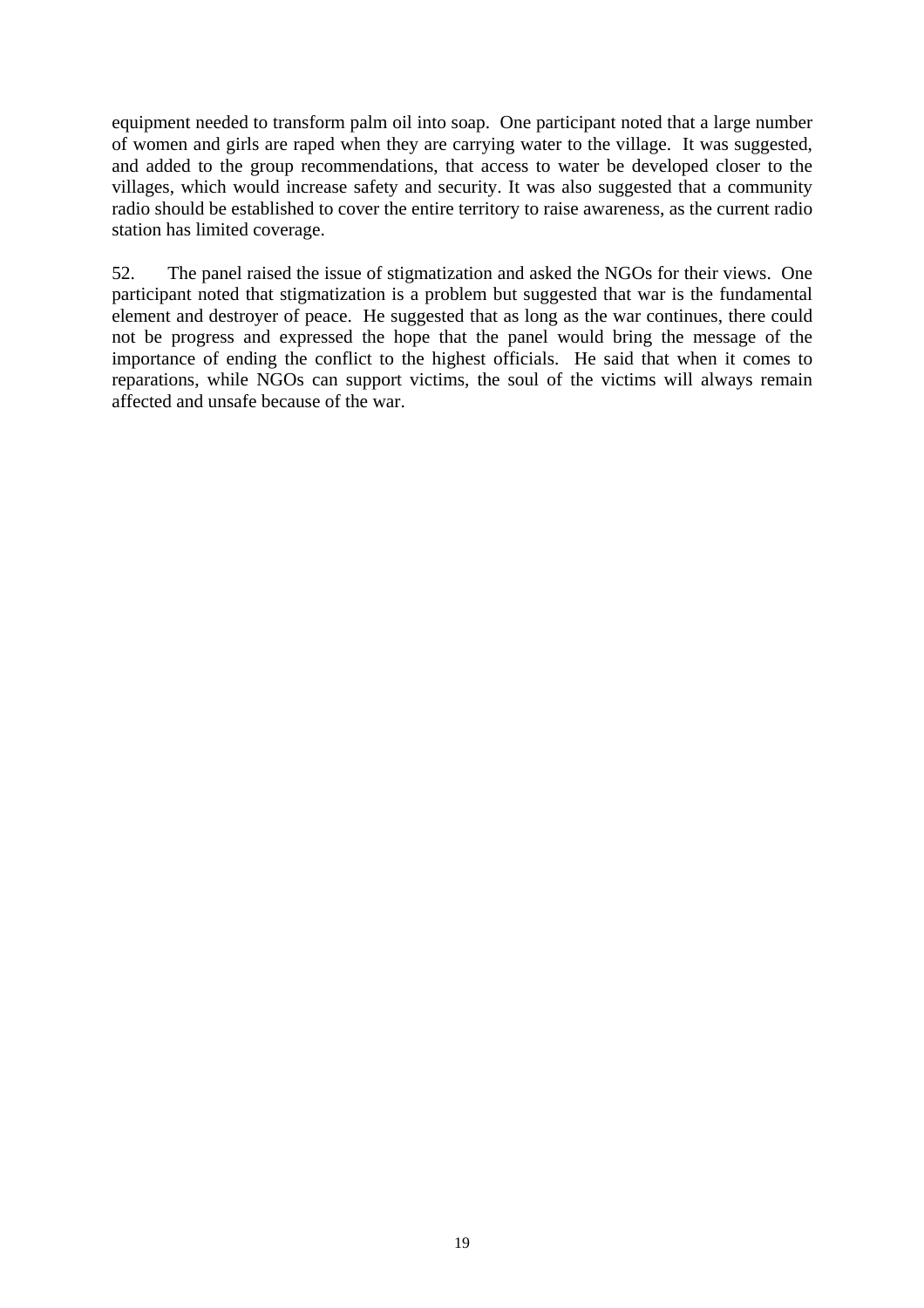## **III. ORIENTALE PROVINCE**

### **BUNIA**

53. Bunia is the capital of the Ituri District of Orientale Province. It has a 2010 calculated population of  $327,837$ .<sup>[6](#page-19-0)</sup> The Ituri District has been marked by conflict between the two main ethnic groups: the agriculturalist Lendu (which identified themselves with the Hutus) and the pastoralist Hema (which identified themselves with the Tutsis). While there have been many phases to the conflict, the most violent attacks took place from 1999 to 2003, with low-level conflict continuing until 2007. The conflict was characterized by fighting between various militia groups and Uganda-based forces, over control of natural resources, in particular gold mines. Militia groups of the Ituri District were not signatories of the peace agreement signed by the Congolese parties in April 2003. However, in 2004 the main groups operating in the District signed a peace agreement with the transitional government, although some failed to disarm. More than 50,000 people have reportedly been killed in the conflict and hundreds of thousands displaced. Farming, fishing and mining are among the main economic activities of Ituri District.

### **Provincial Government Authorities**

54. The panel met with the District Commissioner of Ituri, as well as the Deputy District Commissioner and the Chief of the Gender, Family and Child Bureau. The District Commissioner thanked the panel for coming to Bunia, and noted that Ituri is now secure. He spoke with passion of the plight of victims of the sexual violence that had come with the many wars and told the panel he was appalled by the scale of such violence. He said the government was fighting against this phenomenon and suggested that perpetrators should be put in jail for life. He noted the need to support rape victims who are rejected by society and by their families. "We have to put ourselves in the shoes of these women to defend them," he said, "Women must find their honor and dignity again. Women have the right not to be treated that way." He said that during the conflict the district virtually ceased to live, but that now there is much hope among the population for a new life, and a belief that the future will be better.

55. In response to a question from the panel relating to stigmatization of sexual violence, the District Commissioner explained that culture and tradition condemn rape but also humiliate women who because they have been raped are considered shameful to the family and the society. However, with regard to public authority, these women have the right to assistance – medical, psychosocial, judicial and material. He expressed his belief that perpetrators should be severely punished, and that husbands should have love and compassion and take their wives back. The Gender Chief stated further that husbands must understand that their wives did not plan to get raped, that it is something that just happened. She cited a recent case during the war where a woman submitted herself to rape to save her husband's life and secure their release when they were both abducted by militia forces. Afterwards, her husband rejected her because she had been raped.

56. With regard to reparations, the District Commissioner noted and the Gender Chief reiterated that while there had been cases where perpetrators were sent to jail, damages awarded by the courts are never paid. For this reason, she said, there are many cases of

<span id="page-19-0"></span><sup>&</sup>lt;sup>6</sup> World Gazetter, retrieved January 2009. See: "Congo (Dem. Rep): largest cities and town and statistics of their population.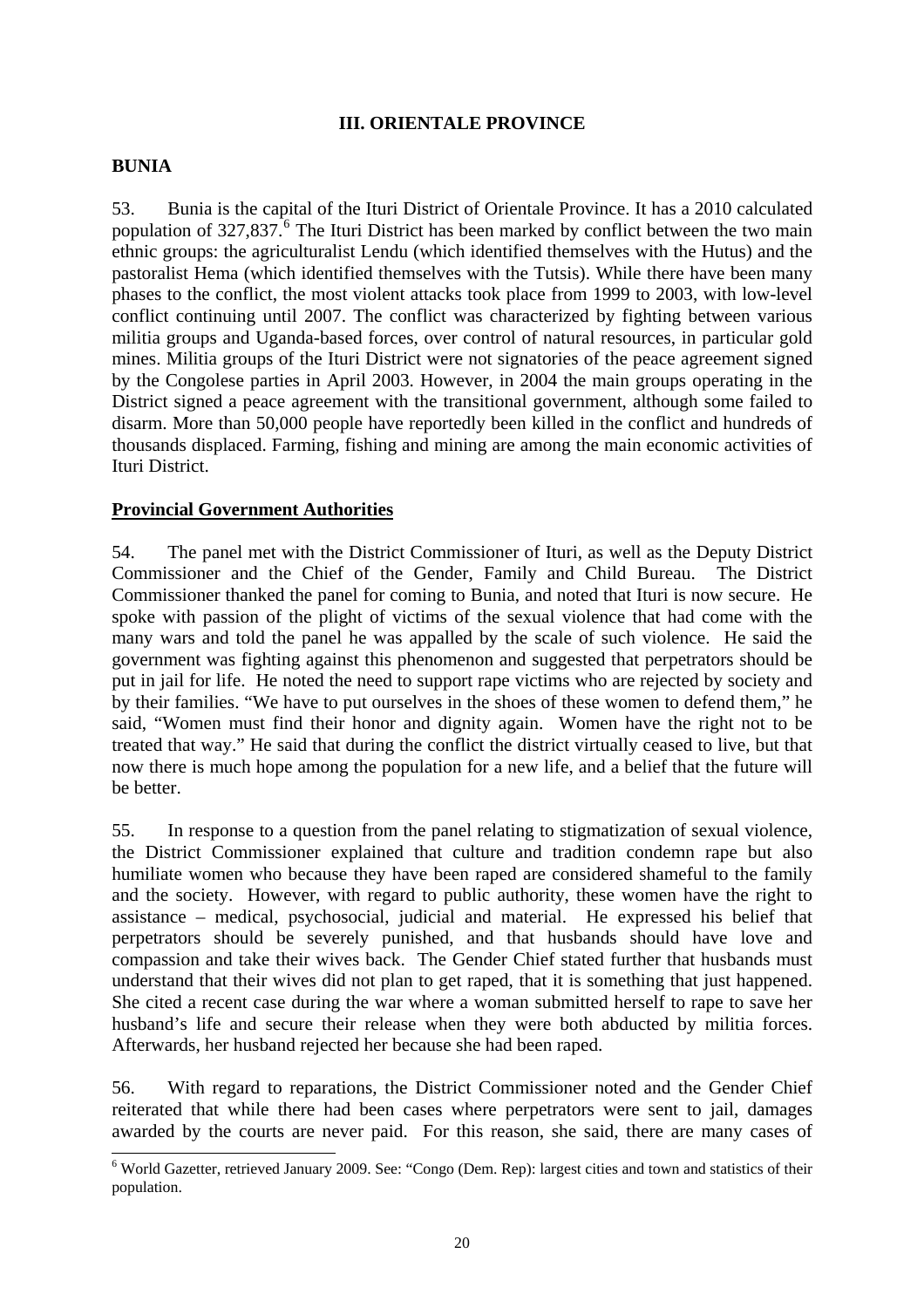amicable agreement. These settlements are generally not beneficial to the victim herself, but rather to her father or to the community leaders. The District Commissioner recalled that the justice system did not recognize these customary arrangements but that lack of faith in the justice system had led to an increase in their use. He stressed the need to make the reparations system work and highlighted the need for support at the district level for outreach to the villages. In the city when there are cases of rape, there are mechanisms that function, but in the villages it does not happen this way, which is why people resort to amicable agreements. He said a reparations fund would reinforce the capacity to fight sexual violence and mentioned that the district and province were currently in transition. When the district becomes a province he would like to see a budget allocated to the provincial government for such a fund, with support from the international community.

57. The panel also met with the key justice officials in Bunia – the Presidents and Chief Prosecutors of both the civilian court and the military tribunal. These officials shared statistics with the panel documenting the increase in cases of sexual violence that had come before the courts from 2006 to 2009, with a decrease in 2010. The increase is related to the adoption of the 2006 law, which increased the age of sexual consent from 15 to 18 years old. It was noted that most of the cases related to minors, and that the majority of cases led to conviction. However, because damages awarded by the courts are not paid, they said people prefer to go the route of amicable agreements. Although amicable agreements do not lead to conviction of perpetrators, they are easier because they do not require resources, whereas court cases involve payment of fees. The military prosecutor suggested that the decline in cases in 2010 could be because victims do not get satisfaction from the judicial system. The decline in numbers of legal cases registered is not matched by a decline in the number of cases registered by medical centers. The President of the military tribunal said he had never seen damages paid by civilian perpetrators or by the state, which has weakened the justice system and undermined the trust of victims. The officials said they were aware of the national strategy on sexual violence and its impunity component, which they welcomed. However, they stressed that if there is no payment of damages there can be no justice.

58. With regard to cases where the perpetrators cannot be identified but they are known to belong to certain armed groups, the possibility of holding commanders responsible was discussed, and a recent case in August of 2010 was noted, where a militia chief was held responsible for the rape perpetrated by those under his command. The justice officials discussed the need for more synergy between the judicial and medical sector, both for the provision of medical evidence to be used in prosecutions but also to address the needs of women who do not access the justice system but are in need of medical care. It was suggested that doctors could also play a greater role in referring cases to the justice system, or making victims aware of legal avenues of recourse.

59. In conclusion the officials reiterated the need for adequate resources to enable the justice system to work. The question of resources was noted in a MONUSCO briefing as well, where a representative of UNPOL informed the panel that the police unit for sexual violence and protection of children has no vehicle and is therefore unable to travel to many villages and arrest perpetrators.

# **Hearings with Victims**

60. In Bunia the panel met several groups of victims, including a group of three women who had each been abducted and held in sexual slavery, beaten and raped repeatedly by many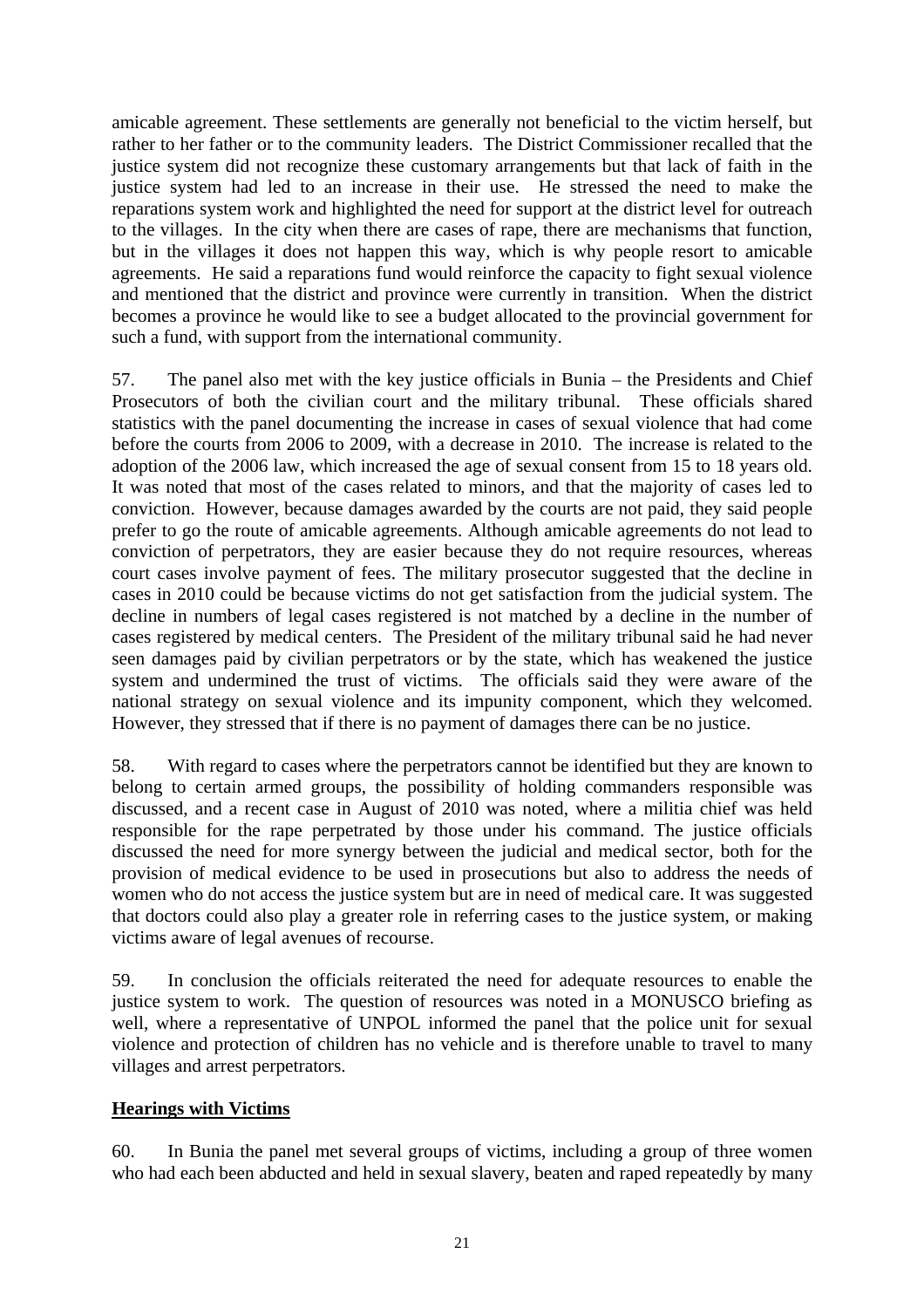men in armed militias. Two of the women were held for five days in 2005 and the other woman for two weeks in 2002. All three of the victims were afterwards rejected by their husbands. One is taking care of seven children by herself, none of whom is going to school. Her husband has married a second wife, and the witness has no money for her children's education. Another victim has eight children, three of whom are going to school. Although their father occasionally comes from the village to visit them, he never brings any money for them. The third victim has ten children, three of whom are going to school. She told the panel that when she first came home, her husband left her and went somewhere else to live, but he had finally decided to return and was again living with her.

61. Despite the atrocities endured by these women, they all called for forgiveness and reconciliation. One witness told the panel that she didn't know who her perpetrators were but even if she could have identified them, after the incident she decided to forget about it. Another victim told the panel that if the perpetrators had been punished right after the acts they had committed, it would have been better. But now it is long ago, and she just wishes for improvement in the conditions of her life. As much time has passed, when she now meets people from her village, they talk to her as they did before the incident and don't seem to stigmatize her as they used to. When asked whether justice might be helpful to reconciliation, as well as deterrence for the future and next generation, the witnesses reiterated their call for forgiveness so that people can live together as they used to.

62. When asked about reparations, several different groups of victims suggested that the construction of hospitals and schools would be a good monument to women who have suffered from rape as a consequence of the war. Recalling the statue in Shabunda, the panel asked one group whether symbolic reparations such as this would be meaningful to them. One witness welcomed the idea of a statue to memorialize their suffering and suggested that such a monument would allow people always to remember what happened. However, they all liked the idea of a statue only if it were to be in addition to the hospitals and schools they would like to see in their memory.

63. The panel met with a group of victims who had contracted HIV and unknowingly transmitted it to their husbands. One witness had been beaten and raped in 2003 by five soldiers from the Congolese forces. She was raped in front of her eldest daughter, who begged the attackers to rape her rather than her mother, which they did. The victim then tested positive for several sexually transmitted diseases, for which she was treated, after which her husband agreed to take her back. She did not know that she was HIV+. Her husband contracted the virus and recently died. Her daughter has also died, and she herself is weak from the HIV. She has seven other children who will be orphaned. She said the children blame her, and her eighteen year-old son is always threatening her and accusing her of killing their father.

64. Another witness, abducted in 2001 and held as a sex slave for two days by the FNI *(Front des Nationalistes Intégrés)*, tested positive for HIV after her husband died of AIDS in 2005. Following his death, her husband's family threw her out of her home with her three children, accusing her of having killed him. Being infected with HIV, the witness expressed concern that she would never be able to get another husband. What she felt she needed to reclaim her dignity was to be able to take care of her children, and to leave her sons with a home of their own. A teacher, she knew that she had legal rights to the house from which she had been expelled, but when the panel pointed out to her that she could pursue its recovery through the justice system, she demurred. She said she felt powerless from the time she was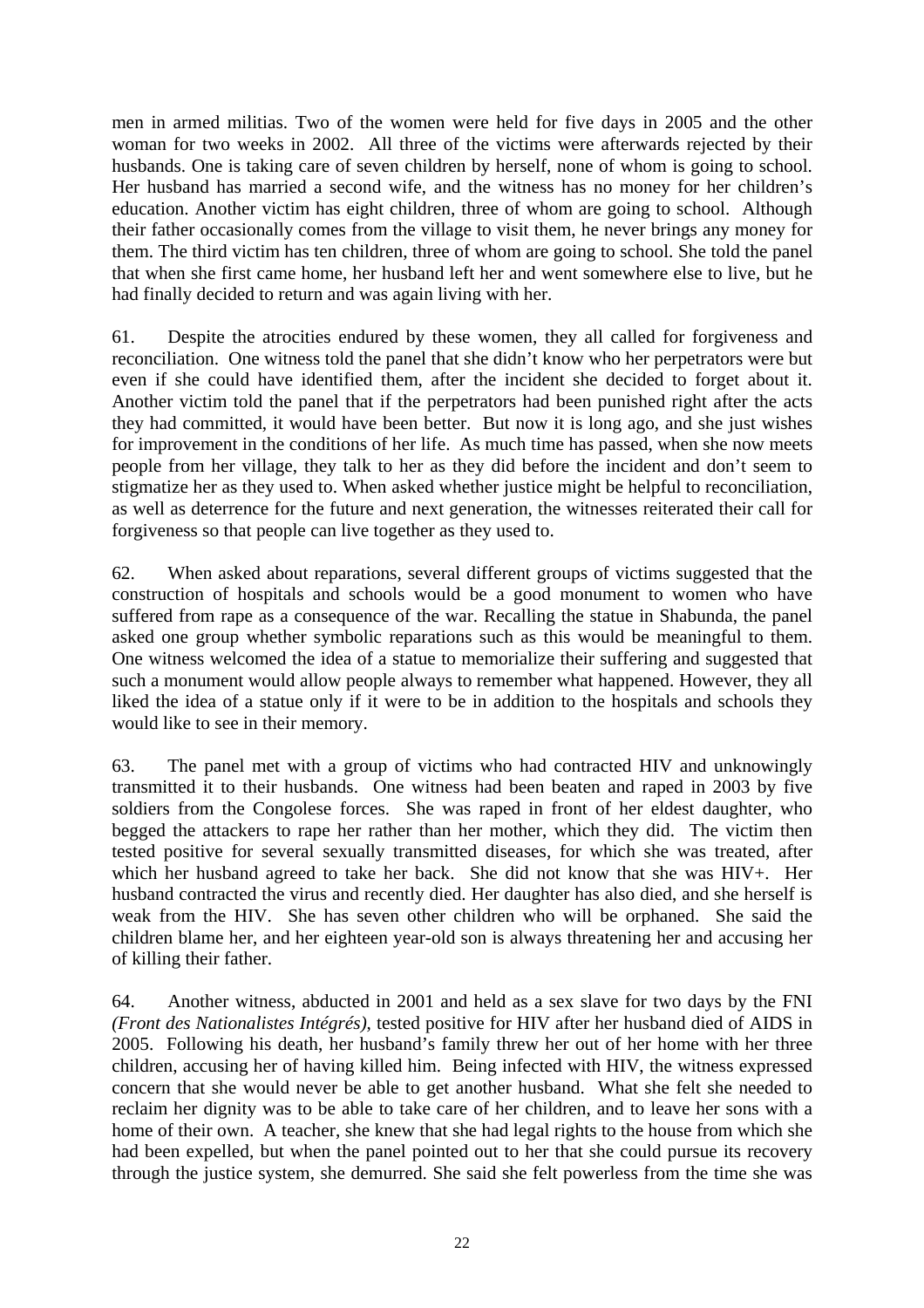raped and became infected. Having been rejected by her husband's family, she wants to stay far away from them and is not willing to deal with them in a court case. Even if she could get legal assistance to help her reclaim her house through the court, she would prefer to let it go.

65. The panel met with a group of women who became pregnant and have children as a result of rape. They told the panel that there are many, many children born of rape and asked whether schools and churches could be built for them. None of these victims has a husband helping her to care for the children. One's husband was killed in the war, and she has three children to take care of. Another one was not married. After she was raped and became pregnant her family allowed her to stay, but she said there are many problems because of the child. A third witness, with only the one child resulting from her rape, manages by herself without support from her parents or her family. She told the panel that the community does not welcome her and she faces much discrimination.

66. When asked about reparations, these women spoke of education for their children and themselves, as well as support for medical care and shelter. Several have been living in IDP camps for many years and said they would like to have a home. When asked whether they thought it might be a good idea for the government to give them land on which they could build, the victims became visibly animated. They said if they had land, they could get building materials. One witness asked, "What does the President think about raped women because I have never heard any word from him mentioning this." Another witness explained why a land grant from the government would be helpful:

It would be a good idea because we feel we are rejected by our government, and we think that if the government could do this it would show us that they are taking care of us and it will help us feel more dignity.

67. The victims with children as a result of their rape have suffered severely from stigma. One told the panel that she has been "completely abandoned." She was rejected by her father, her brothers and sisters, and everyone in the family, where even her name could not be mentioned. She was obliged to leave her home and seek accommodation with a neighbor.

68. The panel met several girls who had been raped by civilians, including a 14 year-old girl who is deaf and mute. She became pregnant as a result of the rape, and because of her young age had to deliver the baby by Caesarian section. She came to meet the panel with her older sister, who takes care of her and her baby. She is having trouble breastfeeding, but her sister explained that they could not afford to buy milk every day for the child. With communications being difficult, the family had not been able to learn from the girl who the perpetrator was. Her sister explained that they did not pursue a legal case for this reason, and also because they are not accustomed to taking cases to court. If they knew who was responsible for the rape, she said she would want him to take care of the baby, or marry her sister.

69. The panel also met with a 9 year-old rape victim, together with her mother. The girl had been raped in her neighborhood by a teenage boy, whose family was protecting him and refusing to provide any information about him. The girl's mother had learned about the rape when she was helping her daughter to take a bath, and when her daughter told her what had happened she fainted. She felt forced to move and told the panel her daughter had been stigmatized by the neighbors. She felt the government should do more to fight against rape and punish the perpetrators, and she noted that even when perpetrators are arrested, within a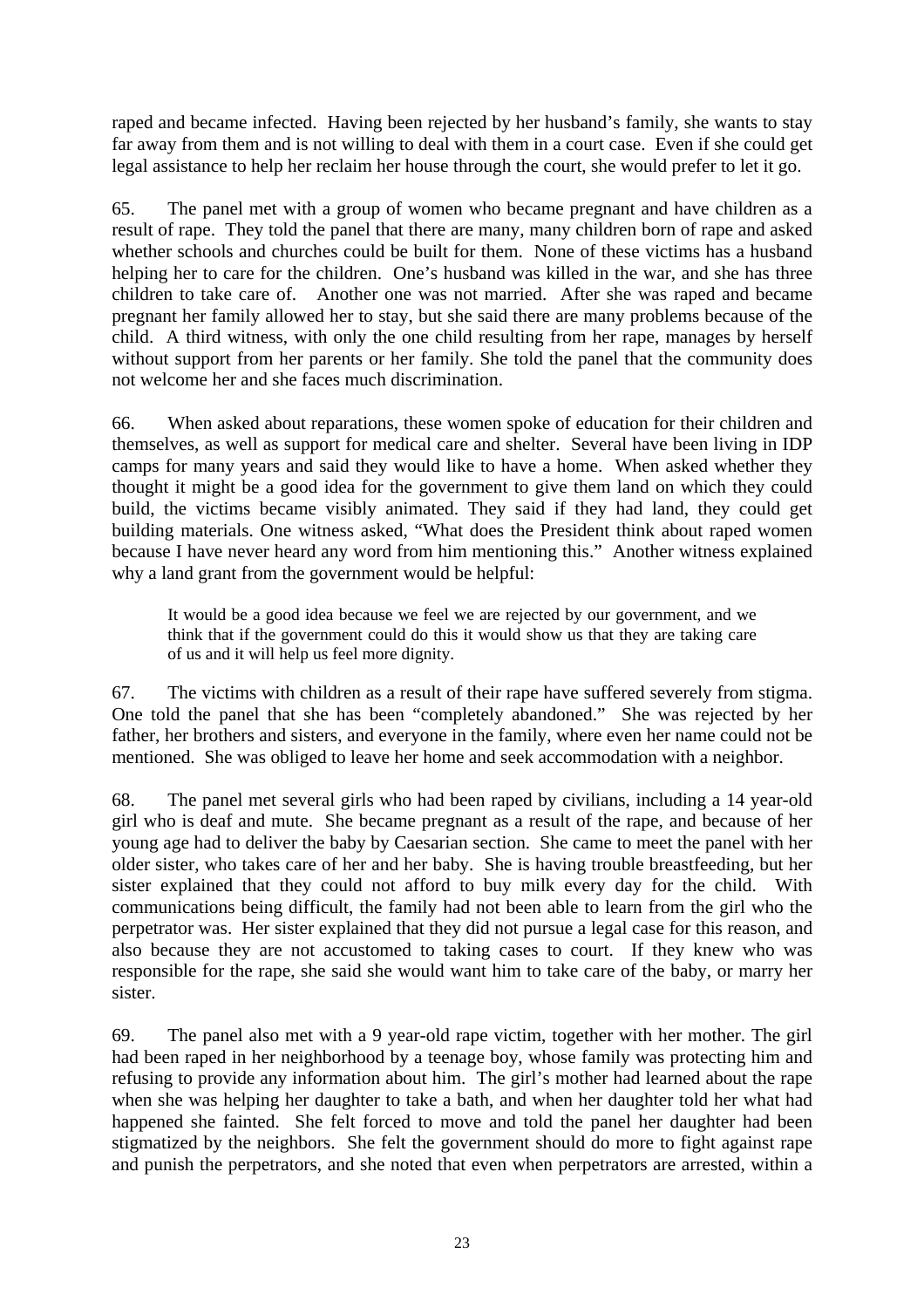few days they are walking the streets, a concern mentioned by several other witnesses. She said that mothers and women who are victims of sexual violence become useless in society. They are shameful and have no value. She referred to her own daughter as having been "spoiled."

70. While many of the witnesses who met with the panel in Bunia had benefitted from medical treatment, very few had benefitted from any form of economic assistance and none had benefitted from microloan programs. One witness had gotten some seeds from a local NGO to cultivate beans, peanuts and maize. However, it was a one-time distribution which took place during the dry season, so the seeds did not grow well. Many of the women, displaced for years by the war and having lost or been rejected by their husbands, long for a home for themselves and their children. They want to rebuild their lives with schools and hospitals, and for the women who met with the panel, justice through prosecution was not a priority, while they expressed much hope for reconciliation.

# **The Bunia Roundtable**

71. Several government officials participated in the Bunia roundtable, including the Head of the Office on Gender, Family and Children. The meeting, with many in attendance, was opened by the Deputy District Commissioner, who noted the consequences of sexual violence, felt by all, as a reason for such a large turnout. The meeting lasted into the evening, despite darkness in the hall.

72. The Head of the Office on Gender, Family and Children spoke of the sexual exploitation of minors, noting poverty and early marriage as problems, as well as prostitution and domestic servitude. She described the efforts of her office to do awareness raising campaigns in the community with respect to these issues and highlighted the need for support to ensure holistic assistance to children. The Director of the Internal Affairs Division provided background on the District of Ituri and described the legal and cultural aspects of rape, stressing that in Ituri, custom does not accept rape at any age. He characterized rape as an act of aggression and a shameful and dishonourable act, noting that sexual relations must be authorized. With regard to reparations, he described the harm as a harm to the community and spoke of a tradition in which animals are given to be slaughtered and eaten by everyone as a sign of restoration of dignity. He also gave an example of one ethnic group who require the perpetrator to give a cow and during the settlement beat the perpetrator with a stick as punishment. He affirmed that all ethnicities severely condemn rape because it is a disgraceful act.

73. NGO interventions included the *Association de Mamans Anti-Bwaki*, whose Coordinator described the different categories of victims of rape including those subjected to early and forced marriage, sexual exploitation, prostitution and conflict-related rape. She noted the medical and psychosocial consequences of rape, as well as the children born from rape and the stigmatization of victims, leading to their rejection and immediate need for income to support themselves and their children. She expressed concern over the lack of continuity and sustainability of programs run by NGOs, as well as concern that sometimes survivors chose socio-economic activities that do not correspond to their capacities, and these activities then are not successful. She noted illiteracy as a limitation on victims. She also suggested that NGOs sometimes propose activities without having conducted an assessment of needs and effectiveness and suggested that problems also include multiplicity of actors with lack of coordination and duplication of activities. Suggesting that much attention given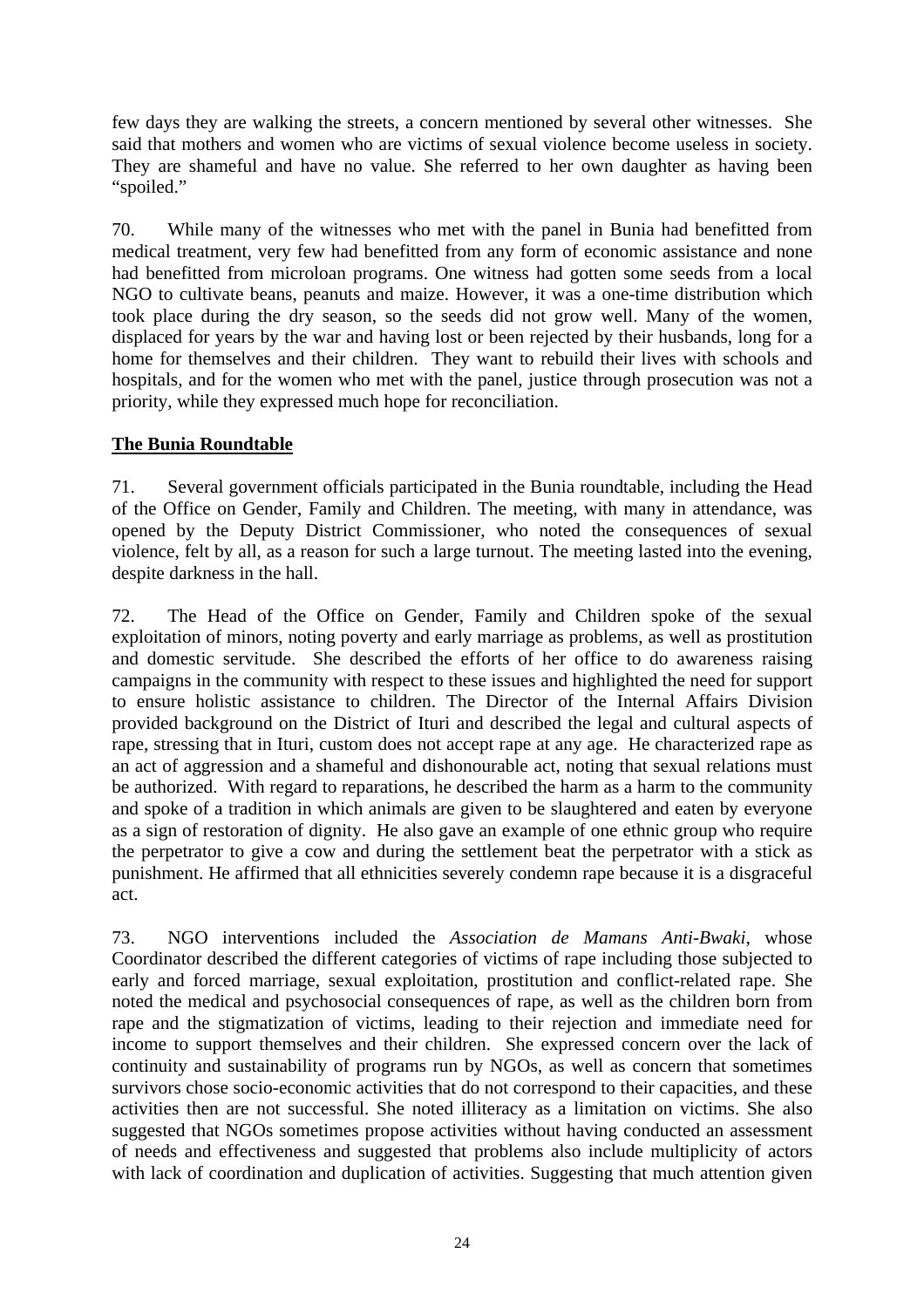to sexual violence victims is fueling jealousy and further stigmatization, she proposed that donors take all victims into consideration, not only those of sexual violence. She also urged that project interruptions be avoided and that interventions be adapted to local needs, taking the needs of victims into consideration and ensuring proper coordination and follow up.

74. A representative of *Medecins Sans Frontieres* (MSF) noted that stigma and shame prevent victims from seeking needed medical support. Fearing rejection by their husbands, adult women prefer to be silent about rape and most of the cases where a complaint is filed with the police are filed by the parents of raped children. MSF has difficulty providing shelter to those victims who are rejected. Lack of coordination among different actors was noted as a concern. There is little understanding of legal procedures among victims and there is a lack of judicial structure in remote areas. The lack of medical structures in remote areas and need to travel long distances for medical support prevents most victims from getting care within 72 hours.

75. The *Centre d'Intervention Psychosocial*, which provides medical, psychosocial, socio-economic and legal support described its activities, as did *Justice Plus*, which had done an assessment together with the International Center for Transitional Justice on what type of reparations victims wanted. In some cases, amicable arrangements have been made because victims and most members of the community do not trust the justice system. Arrested perpetrators are often provisionally or even permanently released. *Justice Plus*, which provides legal support at all stages to avoid customary arrangements, urged that the government make some provision in its budget for indemnification, and that legal prosecutions be undertaken rather than amicable agreements.

76. The ICC Trust Fund for Victims has an office in Bunia, to provide support to victims of crimes within the jurisdiction of the ICC but unrelated to the judicial mandate of the ICC. The Fund has provided support for rehabilitation of victims and their families, funding sustainable self-help projects designed to reintegrate victims into their communities. It seeks to involve victims in the definition and implementation of the most appropriate means of rehabilitation. Of the 16 projects funded, 8 concern survivors of sexual violence. These projects are not seen as reparations because there is no official recognition of harm. With regard to collective vs. individual reparations, the majority of victims want both but the question is whether victims really feel an element of reparations in conjunction with something like the construction of a hospital. The need to differentiate reparations from humanitarian assistance and development projects was highlighted, posing the question of whether programmes for reparation and rehabilitation are sustainable in conflict zones or whether they can only come after stabilization.

77. The discussion was wide-ranging. Points made included the responsibility of the government to compensate victims, as most perpetrators are insolvent, although it was also noted that perpetrators who cannot pay the indemnities awarded somehow have the means to get released on bail. One participant noted that in Ituri, in most of the non conflict-related cases, perpetrators of rape are known but communities push for reconciliation rather than prosecution. Another participant noted that lengthy procedures, long distances, fees, and protection problems for victims lead to impunity. The need to reinforce the capacity of health structures in remote areas was mentioned, as well as the need to fight poverty and illiteracy. It was suggested that there should be a national policy on reparations with decentralized programmes.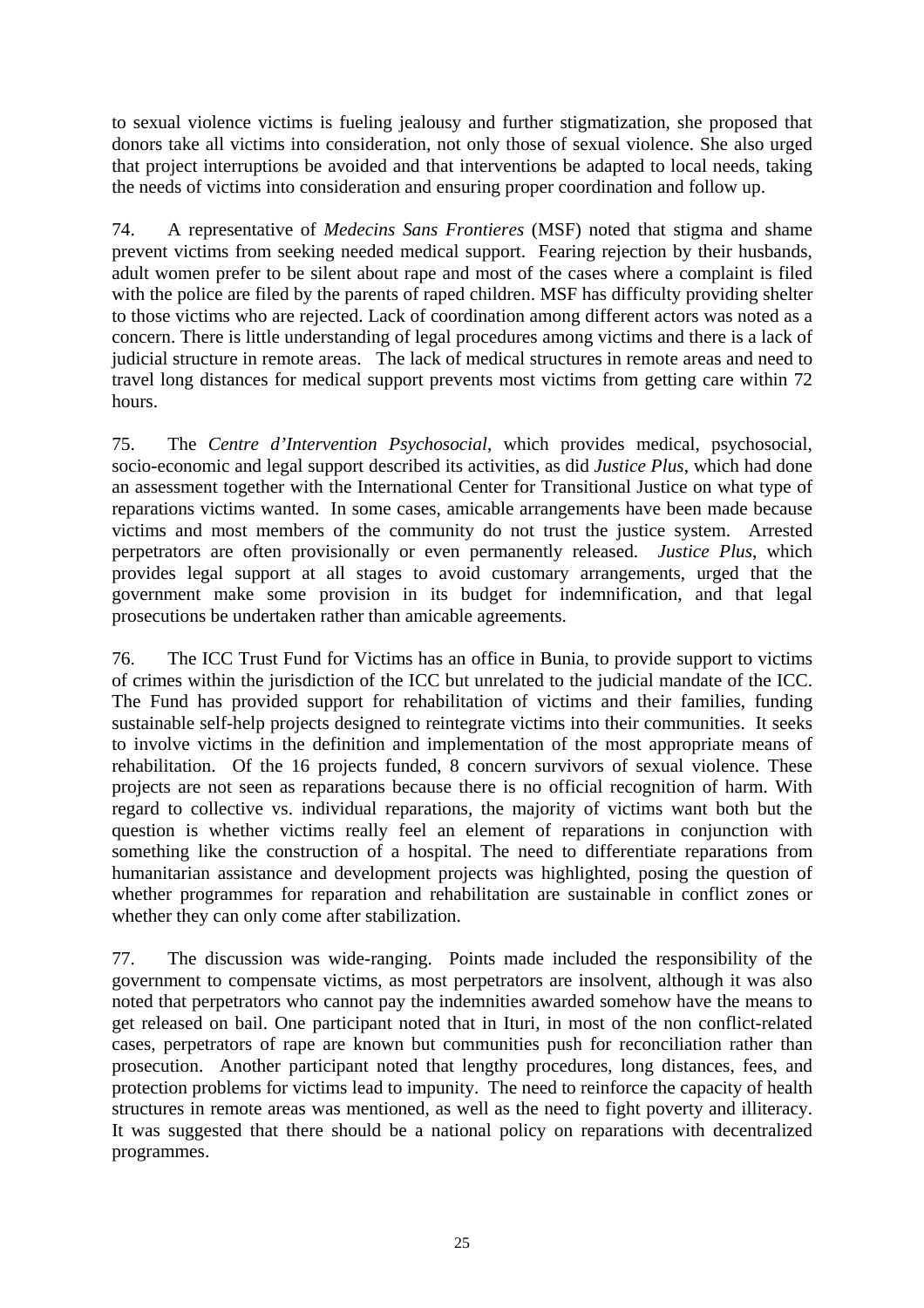# **KOMANDA**

Komanda is a town located 75 km south of Bunia, in the Irumu territory. Its estimated population is 44,670 inhabitants. The population is composed of different ethnicities including Bira, Hema, Lendu and Ngiti. Komanda is a destination point for internally displaced persons from the surrounding area. The population lives mainly on agriculture.

## **Local Government Authorities**

78. The panel was welcomed in Komanda by the Chief of the Collectivity and other local authorities. The Chief noted that the issue of sexual violence was linked to the war and that women who had been raped by armed militia often lost their husbands. The chief medical officer of the Komanda zone raised the concern that women do not have access to health care in remote villages and that generally it is difficult to get adequate care. Of the 103 cases of sexual violence registered to date in 2010, 59 of the victims did not access medical services until more than 72 hours after they were raped. He said that the number of victims of sexual violence registered by the hospital had gone down since the war but that it remains a serious problem. The police officer noted that there was a decrease in cases of sexual violence referred to the police, which he attributed to the fact that victims are increasingly resorting to amicable agreements. He also highlighted the lack of resources, and in particular means of transport for the police to carry out their work. The competent court for cases from Komanda is in Bunia, and it is very difficult to transport perpetrators there. The medical officer noted that most of the NGOs in Komanda focus on medical support, and that there is an absence of NGOs working on legal assistance.

## **Hearings with Victims**

79. The panel learned from the victims in Komanda of the tremendous difficulties they faced in getting access to much needed medical care after they were raped. Many had been in villages far from Komanda when they were assaulted. One witness who was pregnant when she was raped by two FARDC soldiers in April 2010 lost her baby as a result of the rape. She waited for three days to get emergency health services from a mobile clinic that was not scheduled to be in her village on the day she needed care. Another witness raped in 2008 by three unidentified armed men was brought back to her village afterwards by some women who found her on the road, but there was no medical facility in her village. Her husband went to find medicine, but when he reached a clinic the nurse told him he needed to bring his wife there to get the treatment she needed. The panel met one young woman who had been to a health center, which had given her medication and asked her to come back in three to four months for further testing. She had not returned because she could not afford the transport fees to get back to the clinic, which is 45 kilometers away.

80. Although the silence of victims caused by stigmatization was evident in what many witnesses said about the rape of other women, the panel met several victims whose husbands had been supportive of them. The husband who travelled to look for medicine for his wife tried to explain to his family, when pressured by them to reject her, that she had been raped because she left from hiding in the forest to go to the field to get food for their children. Because he did not want to leave her, they decided to move to another place. One victim told the panel that although her family was not supporting her, her husband had given up his phone and his bike to pay for her medicines. She had been raped three times, twice by the FARDC and once by armed militia. The trauma experienced by this victim seemed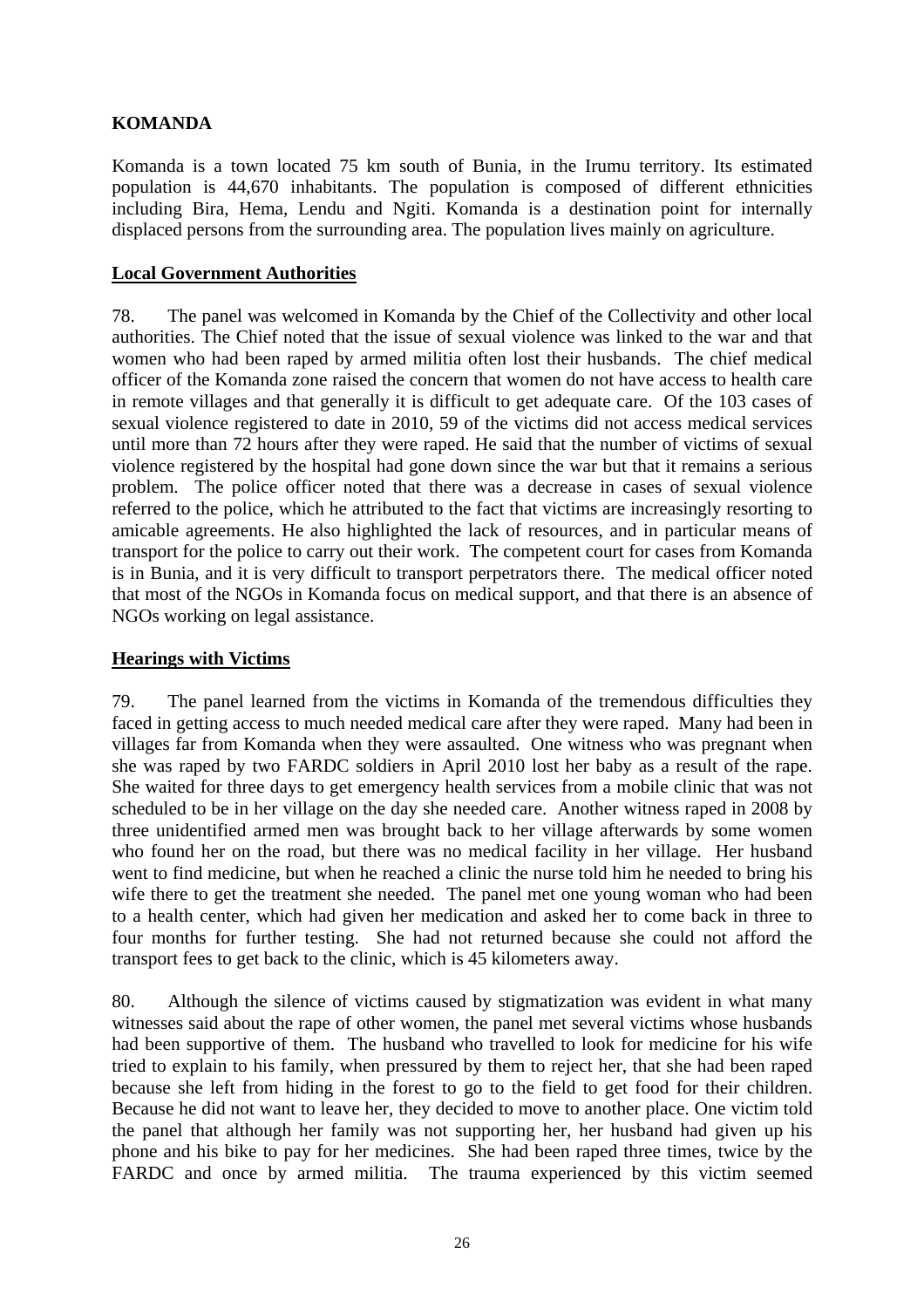particularly acute, and she remained reticent. When asked if she was able to talk about her suffering with anyone, she said there was no one and that she only prays in church. Whenever she sees a soldier wearing a uniform she fears that she will again be raped.

81. When asked whether it would be helpful to have an association in the community for victims of rape, two victims the panel interviewed together said it would be helpful but there were only two of them, not enough for an association. None of the victims asked by the panel knew of any association for rape survivors. When asked whether other women who had been raped might be afraid to say anything, they said there might be other women but they are probably ashamed. Another witness noted that rape victims are only identified when they come to the medical center for services. She thought there were many, many such victims but said they are ashamed to come even to the medical center.

82. The panel met with two male victims in Komanda who had been abused by the FARDC. One had been sexually tortured in May 2010 with a rope that was tied to his genitals and pulled, leaving him temporarily impotent. The other had been assaulted in March 2010 by a female soldier who tried to force him to have sex with her. He had been unable to get an erection and was seriously beaten, kicked repeatedly in the stomach until he lost consciousness. He told the panel that he was not expecting to undergo this kind of sexual assault by a woman. He thought maybe she had some disease and had decided to infect him. The men did not know of other men who had undergone sexual abuse, although they did know each other. They had told their wives, who were supportive in both cases, and one of the men, who had been assaulted by the female soldier, had felt comfortable sharing what happened to him with his family and his neighbors. The other told the panel that no one other than his wife and the medical staff knew what had happened to him.

83. When asked about justice, many of the victims noted that their perpetrators were difficult to identify or no longer around. In a number of cases, where the perpetrators were FARDC soldiers, the victims seemed very reluctant to pursue legal remedies against them, or their commanders. One victim said he was too weak to file a complaint after his abuse and couldn't even walk. He said he didn't know the names of the perpetrators and the incident happened at night when it was dark. When asked whether he might have tried to contact their commander, he told the panel he was afraid that he would be put in jail for nothing if he went to report the incident. The victim who had been abused by a female FARDC soldier also said initially that he did not file a complaint with the military because he was suffering after the incident and unable to take action. He said he didn't know the name of his perpetrator, and when it was pointed out to him that it might not be difficult to identify a woman soldier as there probably were not too many, he noted that people were frightened during the war.

84. The panel met with two girls who had both been victim of rape by civilian perpetrators, and both had become pregnant and had children as a result of their rape. Both of these girls, who knew their perpetrators, had sought justice yet been unsuccessful in their efforts. One of the girls had been raped in 2004 when she was 14 years old, by a man who had asked her several times to marry him. She had refused, and one day he took her by force to the forest, undressed her and raped her. The other girl was raped in 2001 at the age of 15 by a boy from her village. He was walking with her and asked her to stop in at his house, where he locked her in his room and raped her. Both girls seemed anxious to hold their perpetrators accountable in part because of their resulting pregnancy and the burden of childcare. In both cases, the boys involved had denied the rape, and in neither case had any prosecution been initiated. In one case, the girl had tried to get an amicable arrangement but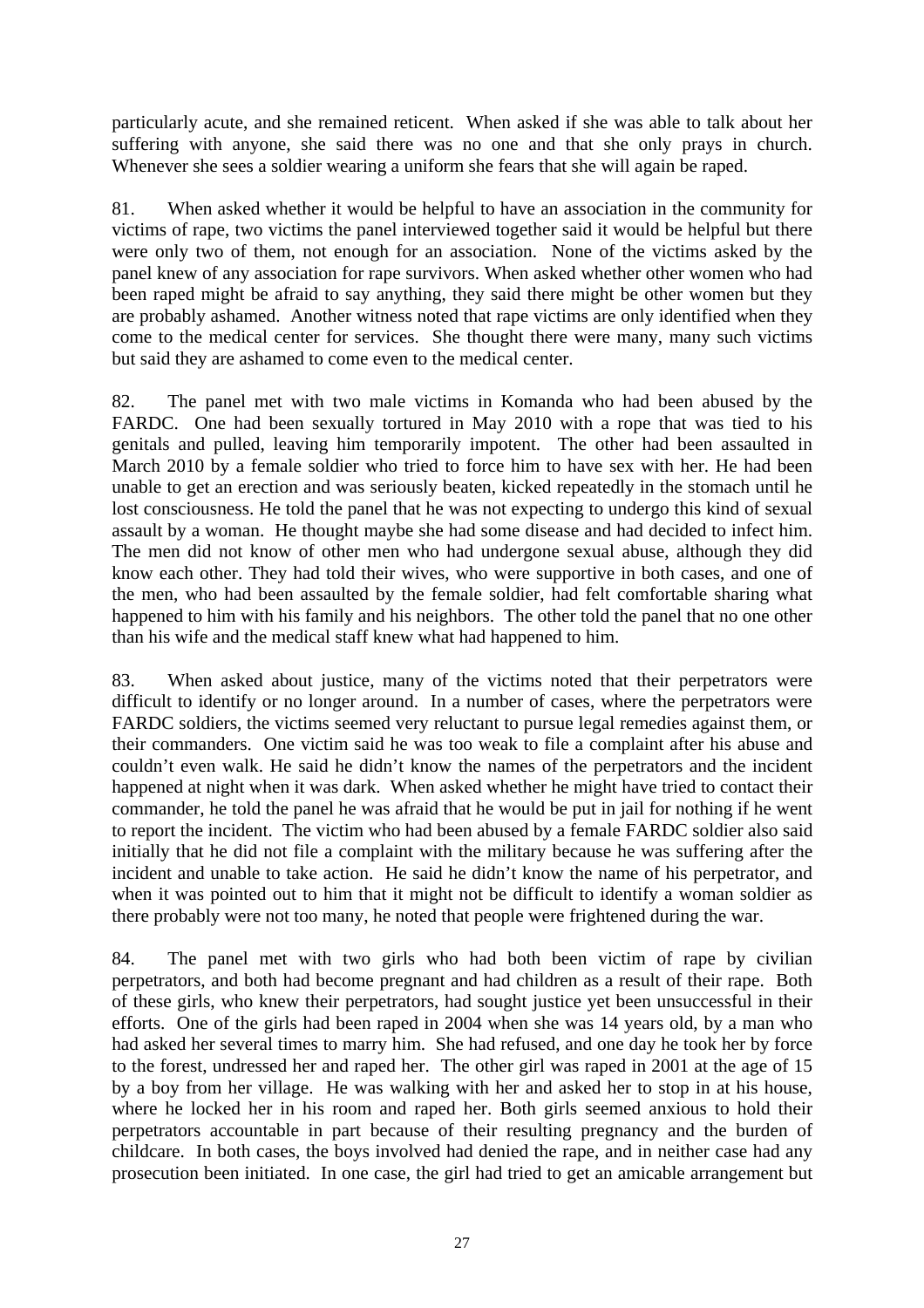gave up after they went to his family three times and he was never there. She also went to the local police, but the police had been unable to capture the boy, even though they knew where he lived. They had turned the case over to the local chief, who was also unable to capture the boy, and so they decided to give up. The boys' parents had helped the girl but only during her pregnancy. In the other case, the girl's parents had wanted to go to the police but were advised that it would be better to go to the local chief. The local chief called in both sides, but when the boy and his parents had denied the rape they felt there was no way to go ahead with the case. Both girls wanted to see their perpetrators in jail, and one of the girls said she wouldn't mind if her rapist stayed there forever and died in prison.

85. The first wish expressed by both girls was for assistance in developing skills to generate income so they could be independent and able to care for their children. When asked about reparations, both girls wanted child support. The younger girl also wanted support to continue her education, which had been interrupted, causing her much distress. Another young victim interviewed by the panel was raped by armed militia in 2002 at the age of twelve, in the village she had moved to so she could go to school. When fighting broke out, the schools were closed. She decided to come to Komanda, where she resumed her education and completed grammar school. She continued with high school and is now in her last year. Her father died in 2007, and she has no one to support her. Her mother is old and weak, and frequently gets sick. After school, the girl tries to make money to pay her school fees. She is hoping to go to university and study medicine. Now 20 years old, this bright young woman told the panel that she thought it was normal to be angry after what had happened, but that if she could get some assistance for her education, it might compensate.

# **The Komanda Roundtable**

86. The focal point for sexual and gender-based violence from Programme for Promotion of Health Care (PPSP), an NGO in Komanda, delivered a collective statement on behalf of the civil society group. He noted that sexual violence is a serious problem that affects society as a whole. It destroys families and communities when women and girls are dishonoured and violated. Efforts have been developed by NGOs and the local authorities to address the problem and facilitate the reintegration of women in their families and communities through mediation and counselling.

87. National and international organizations as well as religious and community leaders are working together to assist victims and develop prevention measures. An early warning committee comprised of local authorities, religious leaders, police officers and members of civil society has been established at the community level to sensitize the local population and follow up on cases. The weakness of the judiciary in the "assistance chain" was noted. The focal point noted that few perpetrators are arrested and prosecuted – "less than 10% of the cases identified by NGOs", and victims of sexual violence have no access to reparations. Victims remain silent, fearful of rejection by their husband and families, or fearful of retaliation by their perpetrators. For cases where perpetrators are known, this fear makes it difficult but more cases might be identified if justice followed. For those cases where the perpetrator is unknown, there is no way to pursue justice.

88. Increasingly, sexual violence is being committed by civilians rather than military forces, an estimated two-thirds of all cases. Most rape takes place in homes or in the fields, and the long distance women and girls go to bring water increases their vulnerability to rape.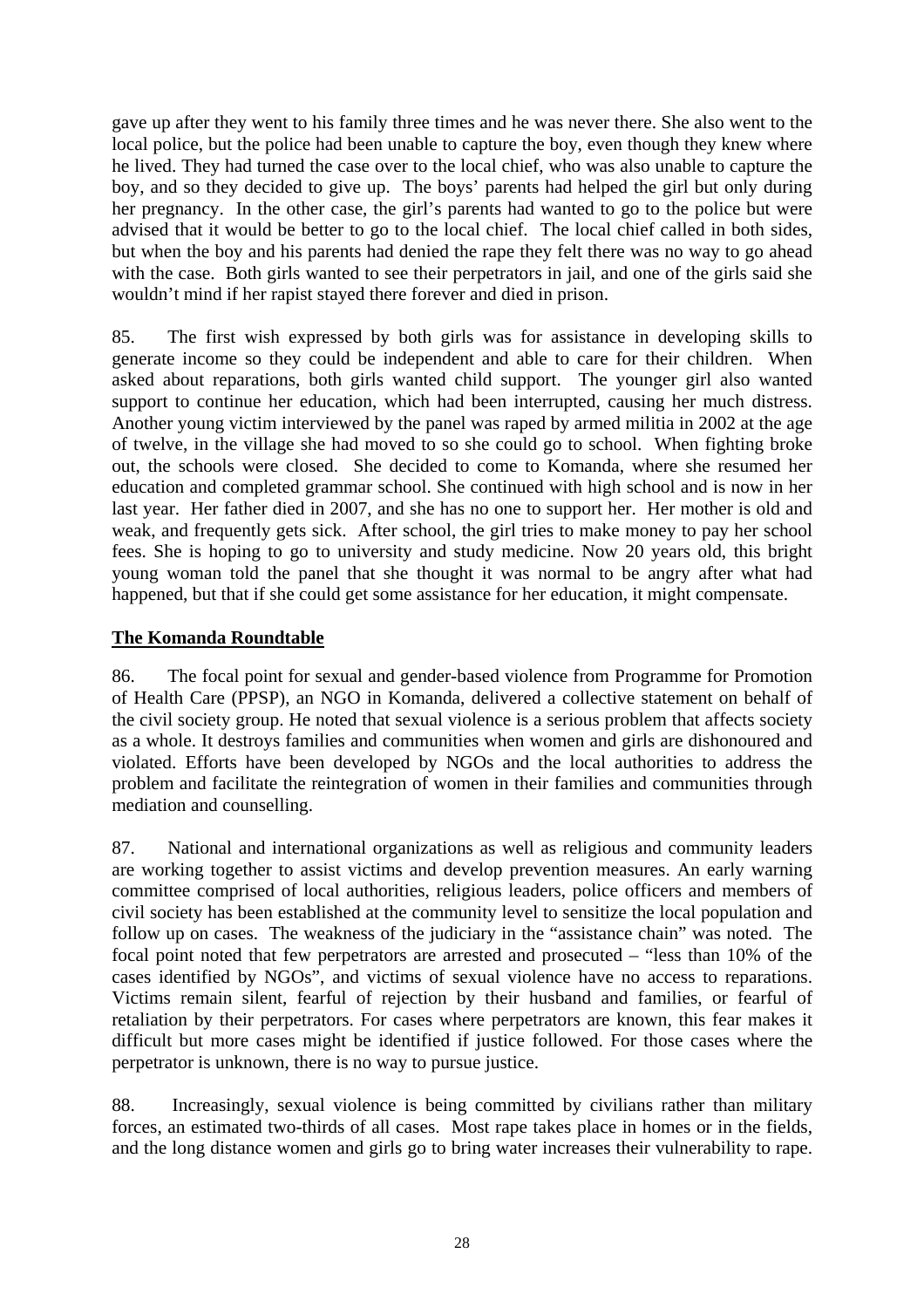Only 38% of victims who access medical services are able to do so within 72 hours. The coordinator also highlighted the need for psychological counselling, which is not available.

89. On behalf of civil society, recommendations were made for the government to ensure the health and security of its citizens; to strengthen the judicial system; to provide a minimum level of assistance to victims of sexual violence in public as well as NGO-supported structures; to train medical staff; and to engage in greater sensitization of communities to ensure that the law is implemented at all levels. With specific reference to reparations, it was noted that reparation is different from and more profound than assistance, and there is a need for reparation. Funds for reparation should be mobilized so that victims can get assistance. However, a mechanism must be found to ensure that cases are real and can be distinguished from false claims.

90. In discussion, the panel asked about education, and the PPSP focal point concurred that education was important in the fight against sexual violence. He noted that more than 80% of girls and women are illiterate, which is undermining their potential role in society. Through education, women and girls could be empowered, and he recommended that education be free and universal. Less than 50% of children have access to education, and children whose mothers are victims of rape, or who themselves are victims of rape, get pushed out of school by stigma. Some NGOs assist with school fees, but generally they are only able to help for one or two years and then support for the child is abandoned. It would be better if education were free for all.

91. In addition to formal education there is informal education, or vocational training, which is focused mostly on sewing and small trade. Regret was expressed that vocational training is not tailored to the needs of victims or the context in which they are living. There are also issues of sustainability with regard to NGO programmes, due to lack of resources. It would be more sustainable if NGOs started these programs and then turned them over to the community. The President of one NGO acknowledged the efforts of international NGOs but noted that local NGOs are not getting support. They walk for many days to reach victims and would welcome means of transportation to ensure that they can carry out their work properly. Moreover, they don't know whether these international NGOs will remain, and she asked what will happen when they close their doors and leave.

92. The medical officer suggested that it would be advisable to focus on all forms of violence against women, not limited to sexual violence. He mentioned forced marriage, and also said that many women are beaten by their husbands. Domestic violence is a huge problem that is not being addressed. There are no statistics because no one thinks it is important.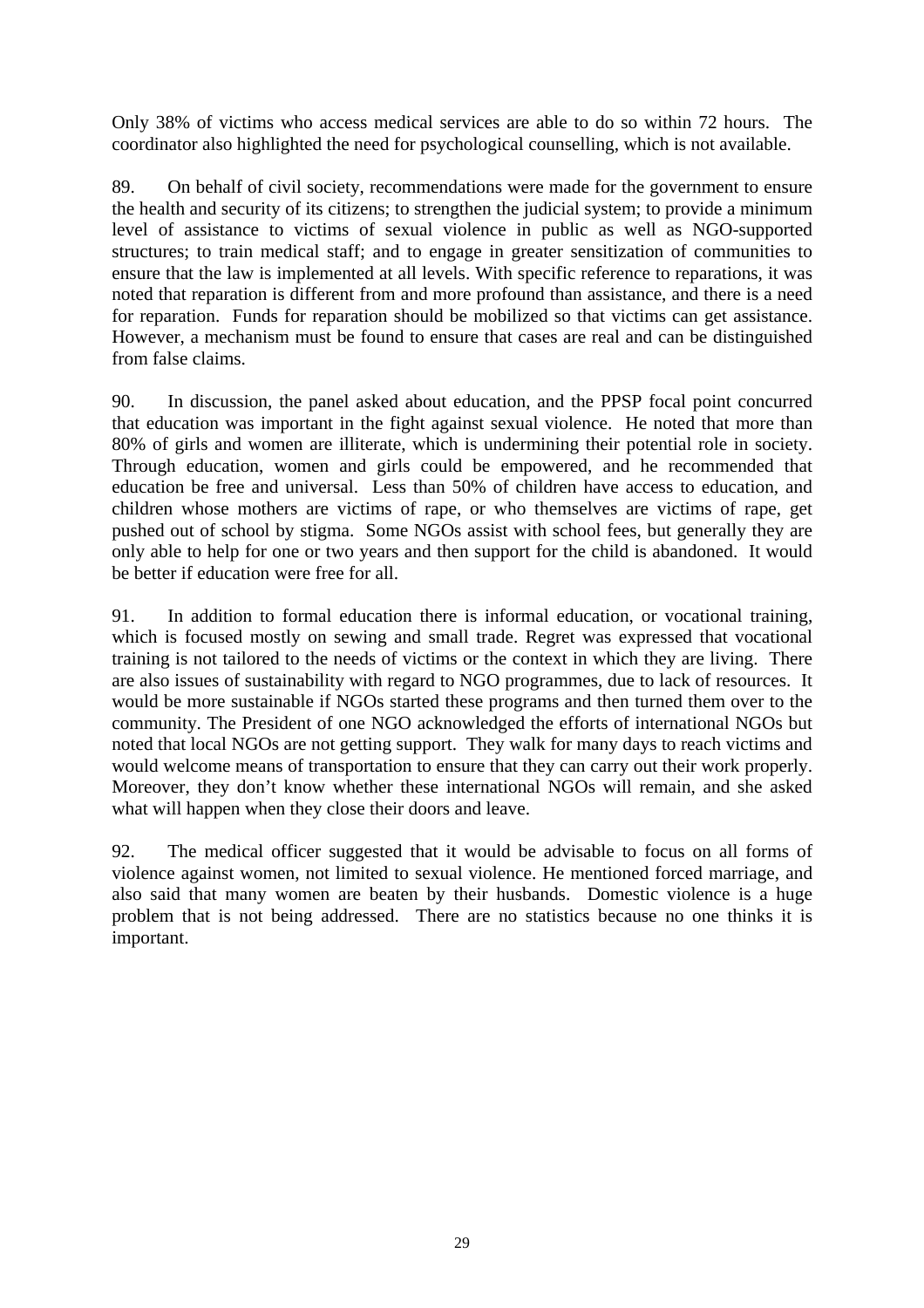## **IV. EQUATEUR PROVINCE[7](#page-29-0)**

## **MBANDAKA**

93. Mbandaka is the capital of Equateur Province. It has a 2010 calculated population of 324,236 inhabitants. [8](#page-29-1) During the conflict, the Alliance of Democratic Forces for the Liberation of Congo-Zaire<sup>[9](#page-29-2)</sup> (AFDL) and the Movement for the Liberation of Congo<sup>[10](#page-29-3)</sup> (MLC) were active in the province. In 2009, inter-communal clashes took place, in which the Enyele insurgent group emerged. It is reported that nearly 200.000 people remain displaced in the province. In addition to shipping, Mbandaka's main economic activities are agriculture and forestry.

## **Provincial Government Authorities**

94. The panel met with the Vice-Governor of Equateur, as well as the provincial Minister of Interior, Justice and Human Rights, the provincial Minister of Gender, Family and Children, and the Mayor of Mbandaka. The Vice-Governor welcomed the focus of the panel's work on sexual violence, which had been committed on a large scale in the province, and cited the mass rape in Songo Mboyo as an example. He highlighted the various programmes that have been developed since these cases were drawn to the attention of the international community, such as the project on sexual violence funded by the Belgian Government. While grateful for this assistance, he noted that reparations had not yet been addressed and therefore real assistance had not yet reached victims, who are still waiting. Although the Belgian-funded project has ended, the scourge of sexual violence is still present and the authorities have tried to support victims despite the lack of resources. They have also continued to advocate with the national authorities for their right to payment of indemnities. He highlighted the need for reparation and the need to fight against impunity. He urged that work to assist victims should be carried out with synergy, and that the Governor, UN agencies, and the international community should all work in close cooperation. He noted the concern that victims not be exposed, which could create stigmatization, but said they needed help on a daily basis to recover their rights. He noted the need to implement the law and the need to intensify efforts to assist victims of sexual violence. Thanks to the joint efforts of authorities and NGOs, he felt there was more awareness and greater willingness of victims to bring cases to court. He recalled the national campaign slogan denouncing sexual violence and suggested that the campaign would succeed if people spoke out more. The Minister of Gender, Family and Children agreed with the Vice-Governor and urged the panel not only to focus on the victims of Songo Mboyo but to hear other victims as well, including in Mbandaka.

### **Hearings with Victims**

95. In Mbandaka the panel met with a group of five women who had all been victims of a rampage by FARDC soldiers which took place in July 2005, following the killing of an FARDC soldier by a civilian. The killing, beating and rape of local residents, and the looting

<span id="page-29-0"></span> $\overline{a}$  $<sup>7</sup>$  Due to the death of his father, Dr. Mukwege had to return home and could not participate in the meetings of</sup> the panel that were held in Mbandaka and Songo Mboyo

<span id="page-29-1"></span><sup>8</sup> World Gazetter, retrived January 2009. See: "Congo (Dem. Rep): largest cities and town and statistics of their population.

The AFDL brought Laurent Kabila to power during the First Congo War (1996-1997).

<span id="page-29-3"></span><span id="page-29-2"></span><sup>&</sup>lt;sup>10</sup> Rebel movement established by Jean-Pierre Bemba Gombo. The MLC, backed by Uganda, controlled vast areas in the north of the country during the 1998-2002 civil war.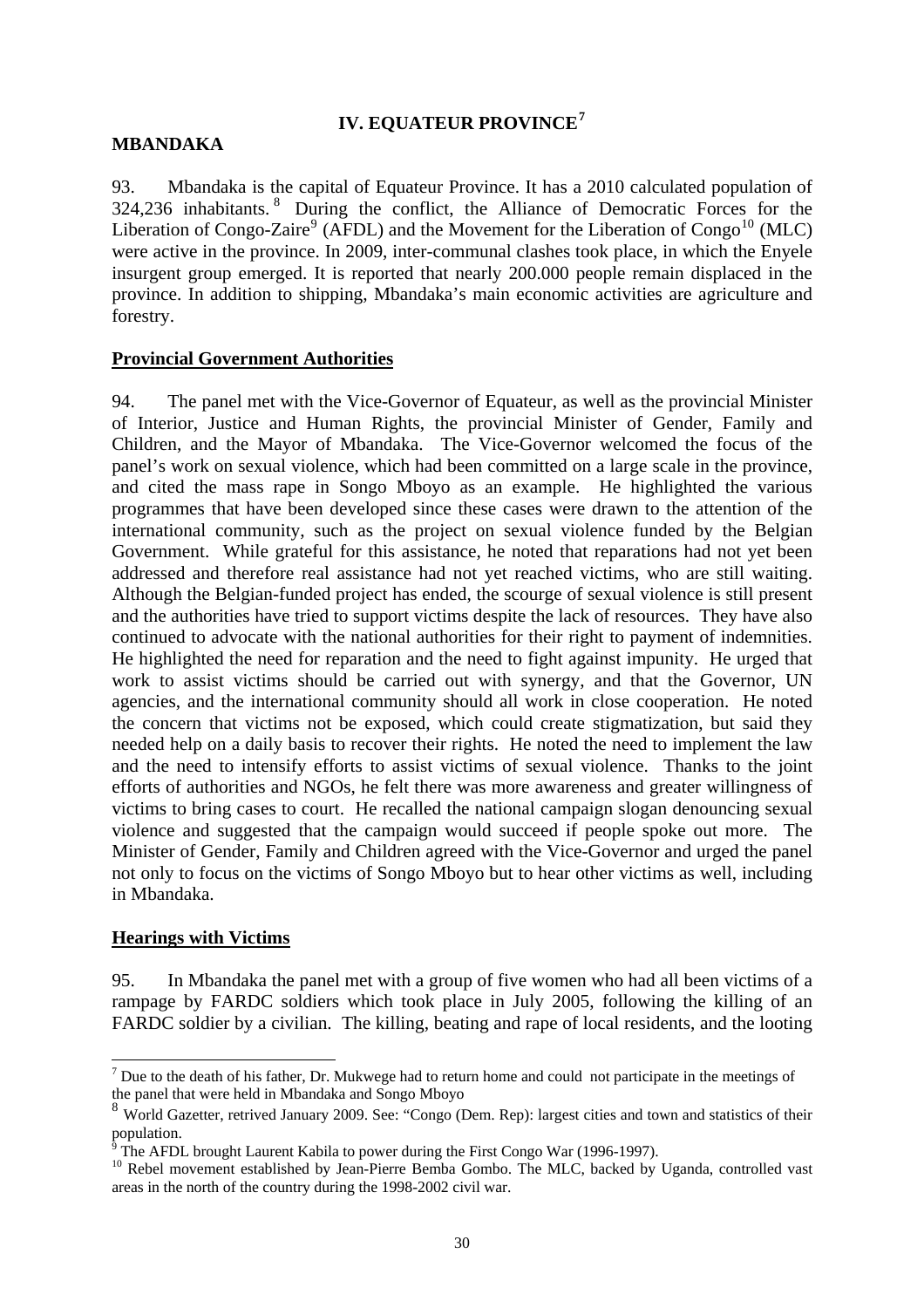of homes and stores lasted several days. Each of the five victims had been raped in their home after soldiers forced their way in and plundered their belongings. Several of the women were gang-raped, and several of the women were raped in front of their young children. Many of them suffered severe medical consequences from the attack, with one of the women subsequently spending a year in the hospital. Several of the victims were rejected by their husbands and thrown out of their homes, one with eight children and one with nine children. Several other victims whose husbands remained with them told the panel their husbands had taken second wives.

96. These victims had all gone to court seeking justice, with support from lawyers to whom they had been referred when they went to the hospital for medical treatment. More than fifty women raped by the FARDC soldiers during this attack went to court, and thirtyone succeeded in getting judgments against their perpetrators, who were convicted for crimes against humanity, and indemnity awards of \$5,000 each. Forty-two soldiers were convicted, five of whom were acquitted on appeal. Thirteen commanders were sentenced to life imprisonment, but in July 2007 all the convicts escaped from prison in a mass jailbreak. None has been recaptured. The women have not received any payment of the indemnities awarded to them from either the perpetrators or the State, which was held liable *in solidum.* 

97. The victims in this group shared with the panel their tremendous frustration over the lack of enforcement of judicial decisions with regard to the indemnities awarded to them by the court. As one of them explained:

The judgments came out and we won the case. We had done nothing. The local soldiers just came and killed people. They looted and they raped, and they made us suffer. We wanted the government to pay back what we have lost. Some of the women lost their husbands. Some of the women were rejected by their husbands. Some of the husbands understood that what happened was just an accident. But from that time to today, although they said they are going to pay back, we have received nothing, not even a single dollar. We are in the fifth year and we have suffered a lot. Some of the women have died. They said they would give us reparations but until today nothing has happened. We have gone to MONUC. We have gone to the Provincial Assembly. We have gone to the Governor, and we have gone all over the town of Mbandaka seeking intervention, so that we can be repaired. Nothing has happened.

98. The victims told the panel that they are stigmatized. "Wherever I go," one said, "everyone is pointing their finger at me." They sometimes see their perpetrators who have gotten out of jail and come to laugh at them or to intimidate them. They have financial problems, and in some cases the women do not have the money to send their children to school, or in one case to continue her own education. A number of them have been given training by a local NGO in sewing, but this generally has not been helpful to them. Some of them sold the sewing machine they had been given in an effort to try to make ends meet or send their children to school because there was not enough clientele to make a living in this trade.

99. The deep anger expressed by this group of victims evidenced a clear understanding of the legal framework and the importance of the rule of law. Their concept of justice equally encompassed punishment of perpetrators and compensation for victims. As one of the victims said: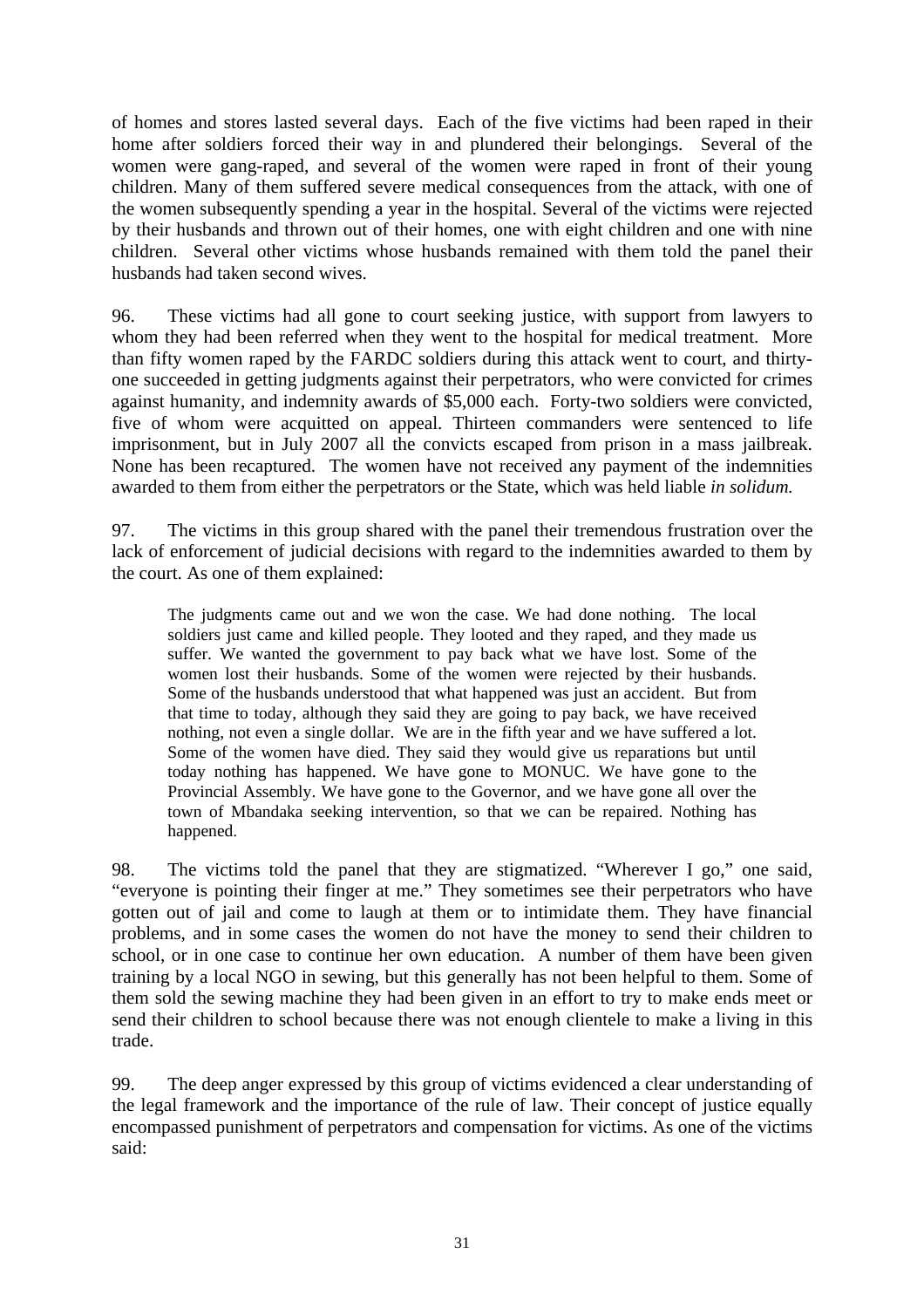There is no justice in Congo. In this country we don't have rule of law. Everyone can behave as they want. We need the rapists to be punished and these violations ended.

100. With regard to reparations, these victims have a strong sense of entitlement flowing from the judgments they have gotten in court, and a great sense of injustice over the nonpayment of the damages and interest awarded to them. When asked what they thought about hospitals and schools to be built by the government as a form of compensation, they replied that such initiatives would benefit everyone and would not sufficiently recognize their suffering, and their children's suffering, and more generally the suffering of victims. They were concerned that their individual entitlements not be displaced by collective reparations. To help other victims who may not be able to go to court, the witnesses suggested that maybe the names of these victims could be inscribed on any hospitals built, showing that they have been built for these women.

101. Woven throughout their testimony was the great distrust that the victims have with respect to the government. Talking about education, one witness angrily suggested that "trying to get a solution from the government is a waste of time." She noted that the children of government officials are studying abroad, while their children cannot even go to school. When asked whether an apology from the government would be meaningful, they noted that since the time all this happened to them, no one has apologized to them and said an apology would be welcome. As one witness put it, no one has spoken to them to help them "just to cool down their minds."

102. The panel met a number of other victims in Mbandaka who had not taken their cases to court. The failure of the government to ensure justice for the women who were able to get judgments has clearly sent a message to these other victims. One woman, a victim of rape in February 2008, told the panel that perpetrators who are arrested escape after a few days and victims see them walking around town. She observed that the rule of law does not exist in the country and said that punishment of perpetrators was needed to bring it back. When asked why she had not reported her rape and sought justice, she said "I learned by example from those people raped before me that there is no justice." She told the panel that is why many people don't bother to report. "There is no point in making an accusation," she said, "as nothing will come of it." Another witness, raped by FARDC soldiers in March 2010, also cited all the women who had been raped and gone to court without results to explain why she did not pursue her case.

# **The Mbandaka Roundtable**

103. The Mbandaka roundtable was attended by government officials, UN agencies, international and local NGOs. The difficulty of access to medical care in remote areas was highlighted, with an NGO representative from the medical sector noting that victims are unable to reach medical services within 72 hours of rape, which denies them needed emergency care and hinders the collection of evidence. The UNFPA representative also addressed these concerns, noting that projects have been developed for assistance only in the main cities such as Mbandaka. A large percentage of victims do not get proper medical assistance, and it is difficult for UNFPA to reach these victims. A sensitization campaign on the issue of stigmatization was undertaken but similarly limited in its ability to reach many places. Last year there was a campaign to eliminate fistula, but this year there are no funds to continue the campaign. Medical staff are not adequately trained and there are few doctors accredited to provide legal certifications to the court.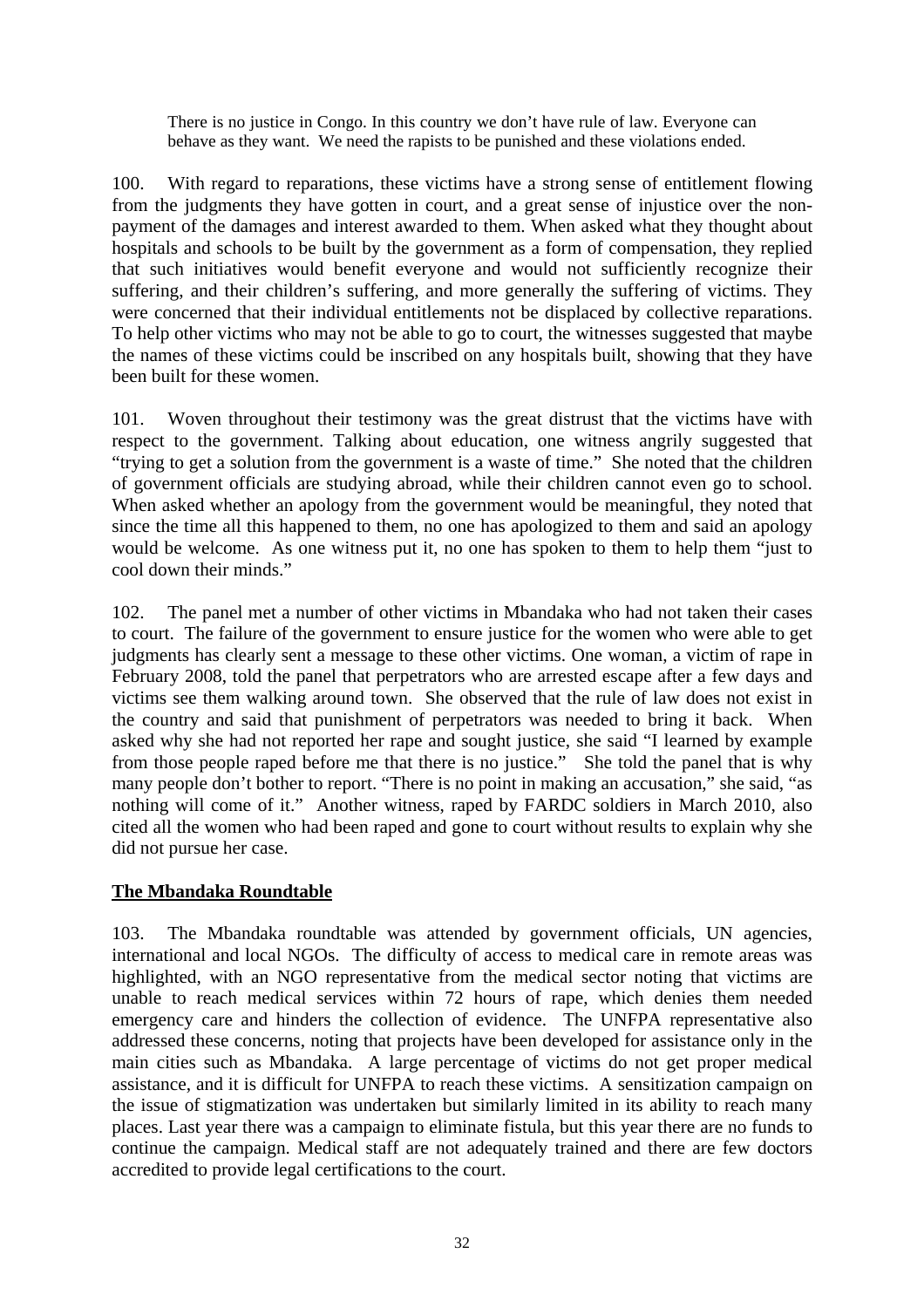104. The coordinator of a legal clinic echoed these concerns. He also noted the lack of access to judicial structures in the province. The dearth of magistrates results in the failure to address many cases, and in some areas there are not even any prosecutors. While in the cities fees are paid for victims who cannot pay their lawyers, elsewhere victims do not benefit from this assistance. He urged the panel to ensure government support for the functioning of the justice system so that it could effectively assist victims. On the issue of reparation, he highlighted the failure of the government to pay the indemnities awarded by the courts to victims, which has weakened the confidence of victims in the justice system and encouraged them to resort to amicable agreements instead.

105. The military prosecutor outlined the difficulties they face in pursuing cases, including a lack of authority to make arrests. Requests for arrest must be made to troop commanders, who refuse to transfer perpetrators to the courts. Even though they are bound by law to cooperate fully, these commanders are higher in the military hierarchy than the prosecutor, and so prosecutors cannot oblige commanders to transfer the perpetrators. In fact sometimes the commanders help relocate the perpetrators. He also noted that these difficulties have resulted in an increase in the use of amicable agreements and a lack of confidence in the justice system. The civilian prosecutor highlighted the lack of detention facilities, together with the failure to enforce court judgments, as having led to a growing sense of impunity. There is a claim to be fighting impunity, but the justice system is not being provided with the means and tools to do so. He detailed the lack of resources in his own office – human, logistical, and financial – that he needs to carry out his work, and he suggested that what victims most expect is not monetary compensation but to see their perpetrators arrested and in jail. The prison in Mbandaka is a building in ruins, and the victims who see their perpetrators walking freely in the streets are discouraged, re-victimized, and deeply concerned for their safety.

106. In the discussion, the inability of military prosecutors to ensure the arrest of soldiers accused was considered further, and it was suggested that the justice system should be reformed to enable the civil courts to deal with these cases during peacetime, which could help overcome the limitations created by the military hierarchy. The increase in rape as a result of the war was noted, and concern was expressed that no response has been developed to address sexual violence. The termination of the sexual violence project funded by Belgium was regretted, and it was noted that the province is not covered by the STAREC programme, which is limited to the Eastern Congo. A sense that the international community does not care about Equateur was expressed, as attention and funding are focused in the eastern part of the country.

107. Statistics were cited by the civil prosecutor to underline the seriousness of the problem of sexual violence. Most of the cases that have been registered since July 2009 are cases of victims who are minors. Among these cases are those in which the victims consented to sexual relations but in accordance with the law, sex with a minor under eighteen years of age is prohibited as statutory rape. He urged that more adult women should register cases of rape, which they refrain from denouncing because they are afraid of rejection by their husbands and families.

108. With regard to reparations, it was noted that victims had been encouraged to bring their cases to court but nothing has been done to ensure the enforcement of the judgments they were given. Some lawyers have even been threatened by victims who thought they had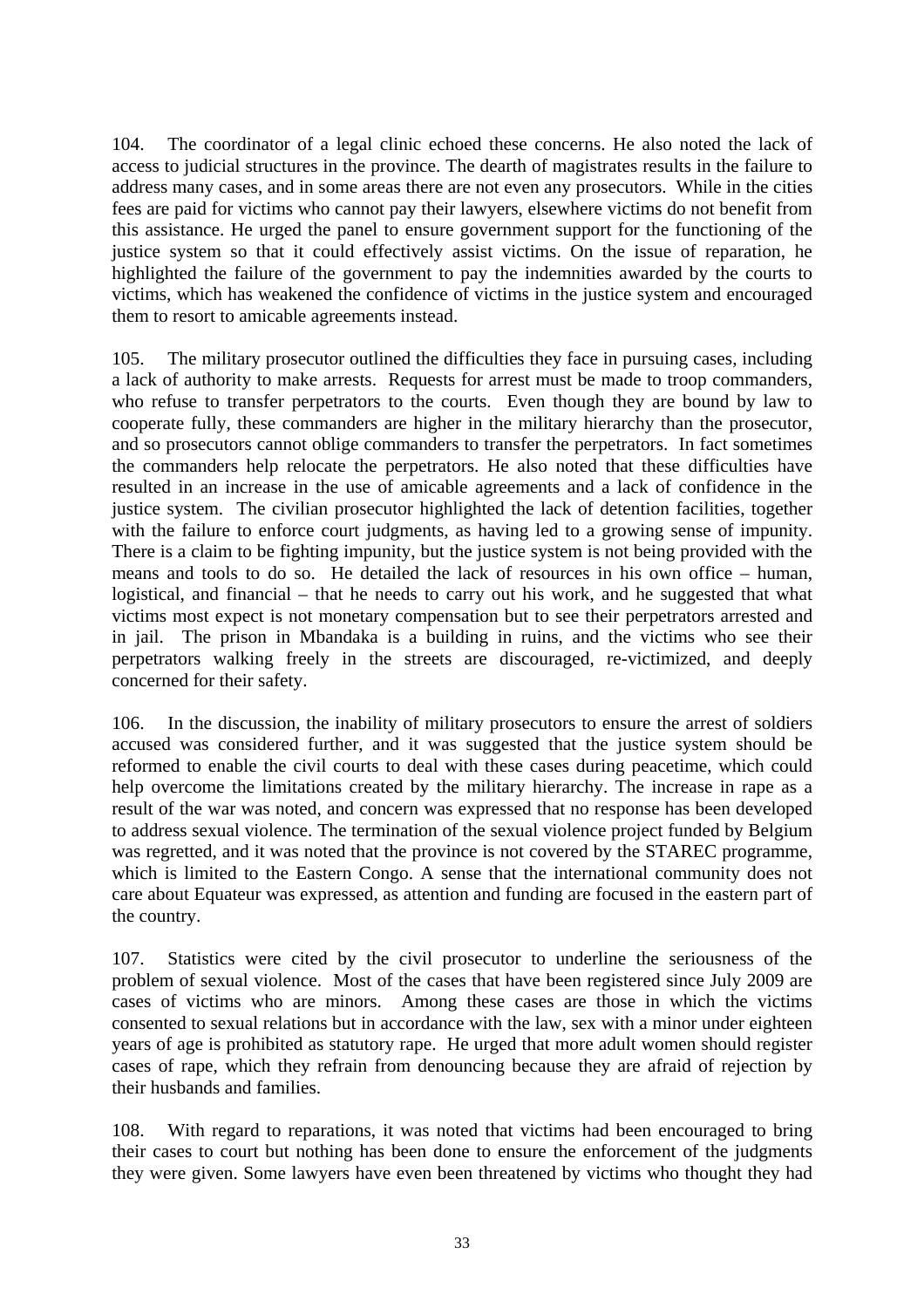been exploited by their lawyer because they never received anything although they won their cases. NGOs proposed that the international community should assist victims by establishing a fund to pay indemnities when perpetrators are not able to pay. For the cases where rapes were committed by state agents, the government should have a budgetary line dedicated to the payment of indemnity awards and these funds should be made available to provincial authorities. This budget line should cover both perpetrators who have been identified and those who have not been identified but for whom the government should be held responsible. The NGOs have been discussing compensation in cases where the perpetrators are foreigners, but they do not yet have a solution for this. It was suggested that collective reparation might be preferable to individual reparation as it would benefit all. Access to education was mentioned as one form of such reparation. It was noted that in addition to monetary compensation, the arrest of perpetrators gives victims an important form of moral reparation. NGOs have prepared and are submitting to the Provincial Assembly a request that they include a budgetary line for reparations.

109. Finally, the importance of preventing sexual violence and addressing its root causes, as well as assisting its victims, was noted, with poverty and lack of education highlighted as root causes.

# **SONGO MBOYO[11](#page-33-0)**

110. Songo Mboyo is a small village located in the Bongandanga territory of Equateur Province. In December 2003, at least 119 women were victimized by mass rape in Songo Mboyo, committed by FARDC soldiers.<sup>[12](#page-33-1)</sup> Investigation and prosecution by a mobile court that conducted a trial in the village led to an historic judgment in 2006, convicting six perpetrators of crimes against humanity and awarding damages to twenty-nine rape victims.

### **Local Government Authorities**

111. The panel was given a prominent welcome on arrival in Songo Mboyo, accompanied by the Vice-Governor of Equateur and the provincial Minister of Interior, Justice and Human Rights. Amidst music and dance, the Vice-Governor spoke to the crowd and introduced the panel delegation.

### **Hearings with Victims**

112. All of the witnesses the panel met in Songo Mboyo had been victims of a rampage on 21 December 2003 by soldiers who had been stationed around the village for many years awaiting integration into the FARDC forces. The troops were expecting to receive payment from their commander in an amount equivalent to \$6/soldier. But when the money arrived, each soldier was given \$4 rather than \$6. Anger exploded, and the soldiers tore through the village - killing, looting and raping. One witness described the scene as follows:

They were shooting doors, forcing their way into houses - not only my house, the same thing happened to all the villagers. They started looting the houses. I hid under the bed, taking my son with me. They found me under the bed, and I begged them not

 $\overline{a}$ 

<span id="page-33-0"></span><sup>&</sup>lt;sup>11</sup> For health reasons, Elisabeth Rehn was unable to travel to Songo Mboyo. Jessica Neuwirth, Special Advisor on Sexual Violence to the High Commissioner for Human Rights, joined the panel Chair as an interim panel member for the hearings that were held in Songo Mboyo.

<span id="page-33-1"></span> $12$  9<sup>th</sup> Infantry Battalion,  $39<sup>th</sup>$  Brigade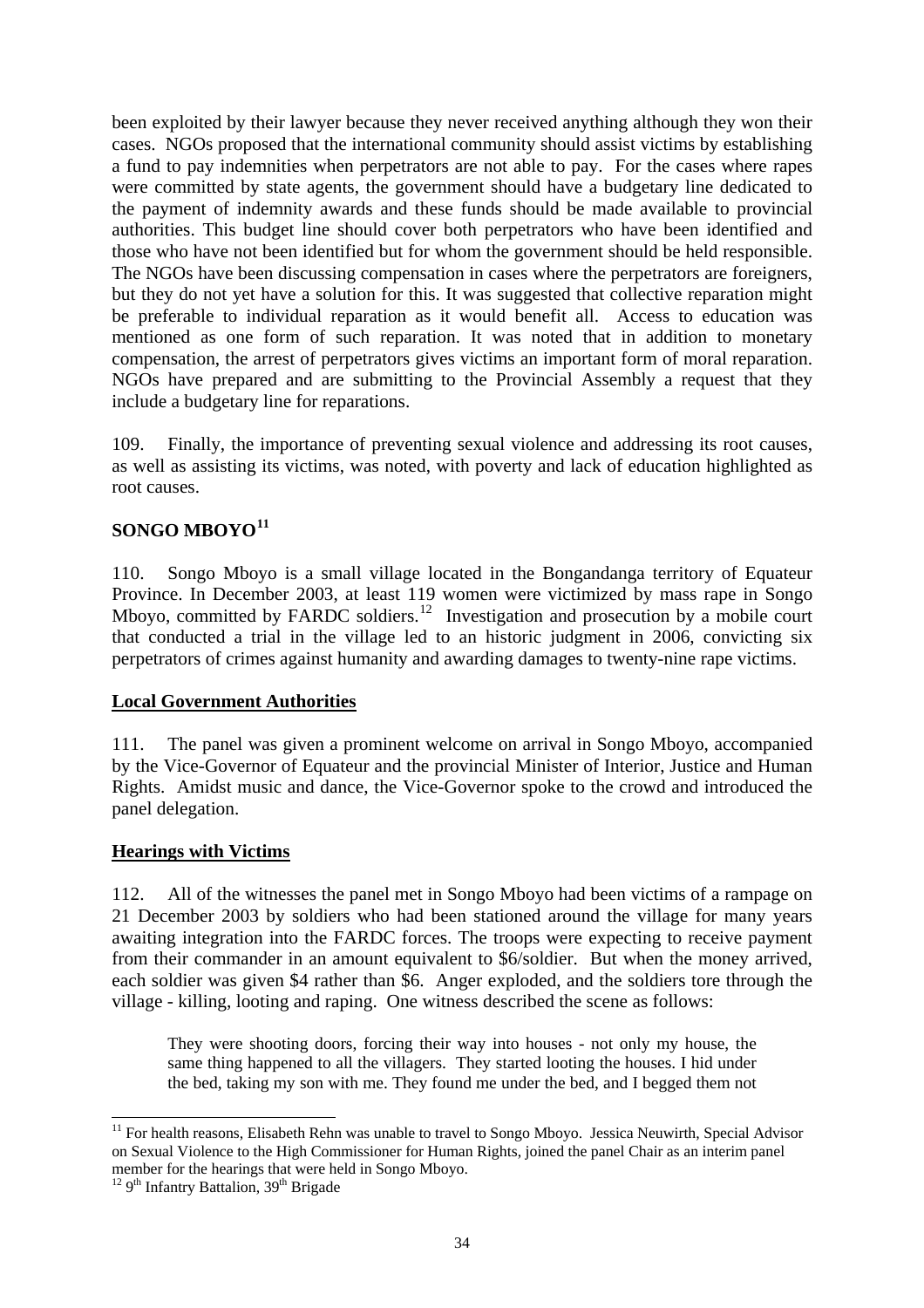to kill me. They told me to come out from under the bed. They were heavily armed. I begged them not to kill me. They told me to take off my clothes. My son was crying. They threw me down on the bed, and tore off all my clothes. I was naked, and they started to rape me. They smelled of alcohol, and they were drunk. They did many bad things. I don't know how many there were, there were so many. When they started I knew there were three but then I lost consciousness. There was another woman and they were raping her. She was two months pregnant, and after the rape she lost her baby. All the women in the village were facing the same thing at that time. One soldier told me to run away. He said if I stayed they would kill me.

113. Following these events, a preliminary investigation was done by the Joint Human Rights Office of the High Commissioner for Human Rights and MONUC (JHRO), which led to a military investigation and trial in Songo Mboyo, supported by JHRO. Not all of the victims of this mass rape filed cases, and some of those who filed cases were not able to proceed to trial because their perpetrators were not identified and arrested. In 2006, six perpetrators were convicted of crimes against humanity and 29 women were awarded damages and interest to be paid by the perpetrators, with the state liable *in solidum* for payment of these awards.<sup>[13](#page-34-0)</sup> The awards were in the amount of \$5,000 for each victim of rape, with one award of \$10,000 for the mother of one of the victims, whose daughter had been eight months pregnant when she was raped and died as a result of the attack. Not long after the judgment was rendered, the convicted perpetrators escaped from prison, and to date none of the women has received any payment of the indemnities awarded to them by the court.

114. In Mbandaka, the panel met with the mother whose pregnant daughter was raped during the attack on Songo Mboyo and subsequently died, for which loss she was awarded compensation by the court for \$10,000, to date unpaid. Her daughter had been married to the commander of the troops in the village and was therefore made a particular target by the soldiers when they received \$2 less than they expected. The witness herself had been brutally gang-raped in the late 1990s by Ugandan soldiers, who then forced her father to have sex with her after she had cried out to him for help when she was being raped. Through tears, the witness told the panel how much she has suffered in her life and still suffers. She cares for her granddaughter but does not have money to send her to school. She has testified before many others, even the former UN Secretary-General Kofi Annan, but nothing has come as a result of these hearings and she is still waiting for payment of the indemnity she has been promised. Because she has been outspoken, she is very much at risk and lives in hiding.

115. Like this long-suffering grandmother, there are a number of victims from Songo Mboyo who came to Mbandaka for medical treatment after the attack and remained there. Initially they were all placed in a compound together behind a UN facility, but when soldiers found out they were there, they came and threatened the women. One victim told the panel that her mother was killed in Mbandaka by soldiers who came to loot, and the victim, who had been raped in Songo Mboyo, was raped again by these soldiers. Her husband, who witnessed her rape, rejected her because he was ashamed of what had happened to her. He moved away and sent her a message telling her that he could not have a wife who had been raped by the military. This victim, a friend of the commander's pregnant wife who had died following her rape, told the panel that after the second time she was raped she wondered why she didn't die, as she had wished to die. Because she was raped, rejected and stigmatized, she

<span id="page-34-0"></span> $\overline{a}$ <sup>13</sup> The trial court judgment was rendered by the *Tribunal Militaire de Garnison* of Mbandaka on 12 April 2006 and the appeals court judgment was rendered by the Military Court of Equateur on 7 June 2006.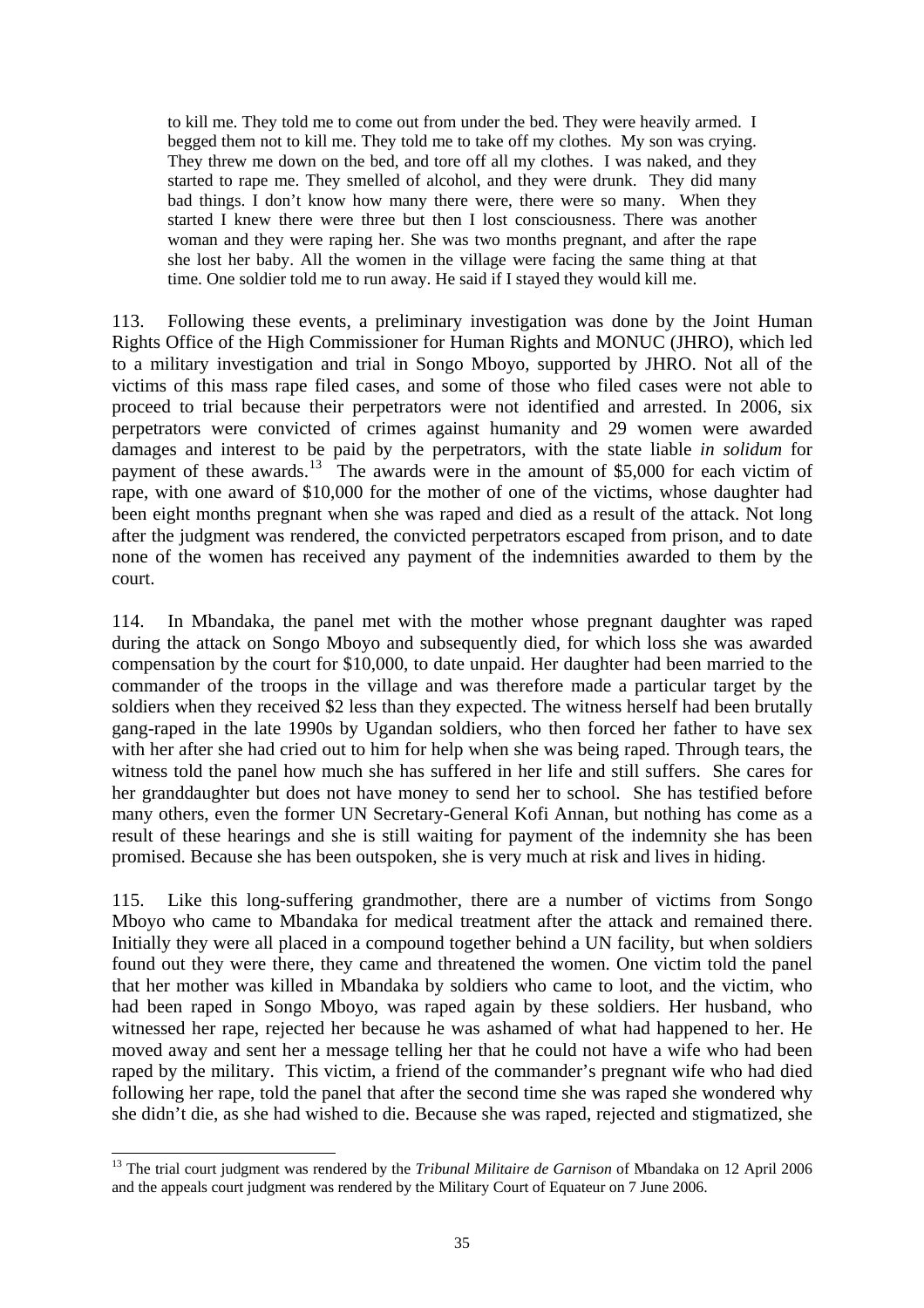has nowhere to go with her children. She cannot go back to the village because of shame, and she has become a beggar in Mbandaka. She said she would like to go somewhere where no one knows her, and maybe there she could find a husband. Meanwhile she continues to come across soldiers on the street who threaten her, and she believes if she were to testify against them they would come after her.

116. In Songo Mboyo, the panel met with two groups of women. In the first group were six of the 29 women who succeeded in getting judgment against their perpetrators but have failed to get payment of the damages and interest awarded to them. This group is extremely frustrated and angry. As one of them explained:

According to the law and the judgment, we won the trial. The perpetrators have been condemned. Now that judgment has been pronounced, the perpetrators should be arrested and the damage awards paid. But the perpetrators are free. The soldiers arrested have escaped from jail and they have returned to the army. Now we are living in insecurity and cannot travel. After the trial the government promised to pay the damages, but the damages have never been paid. We have been waiting since 2006. Every time we see a helicopter we have hope, but this is a mockery.

The victims shared with the panel the humiliation they feel because the indemnities awarded to them by the court have never been paid. They told the panel that everyone is looking at them, and their shame is revived with every visit that leaves them empty-handed. They noted that some of the victims who were granted compensation by the court have already died without ever having received it. The panel tried to encourage these women, expressing admiration for their courage and tenacity, and urged them not to give up hope that the indemnities owed to them would be paid.

117. The second group of women the panel met with were among those victims who have filed cases but whose cases are still pending because the perpetrator was not arrested. These witnesses are also extremely frustrated and angry but for different reason. As one witness explained:

The soldiers committed terrible atrocities. They tortured our husbands, they looted the village, and they raped the women. After these events, the military prosecutor came to investigate. He said he would arrest all the perpetrators. But when they came with the court we realized very few perpetrators had been arrested and our perpetrators had not been arrested. We wondered why, from the huge battalion that committed these rapes, only twelve soldiers were arrested. Our perpetrators were not arrested, so how could we go to the court? How are we as victims going to continue the legal process if they don't arrest our perpetrators? After these events, all the women were so desperate. They were suffering inside. Some could no longer get pregnant, others were rejected by their husbands. How are we going to end that suffering? When the judgment was pronounced, the victims in the process had won the trial. But the entire village was raped. So to take away the shame and to recognize the pain of each one of us, we should also have similar treatment.

118. One victim, who is blind, told the panel that she has moved from Songo Mboyo to another village because of stigmatization. She was raped in the rampage together with her mother, and became pregnant as a result of the rape. Her mother subsequently passed away. She told the panel that she lives in "constant sadness" and sometimes thinks of committing suicide. She has four children, and she cannot afford to send them to school. Another victim highlighted the insecurity felt by the women as their perpetrators are in the army. She noted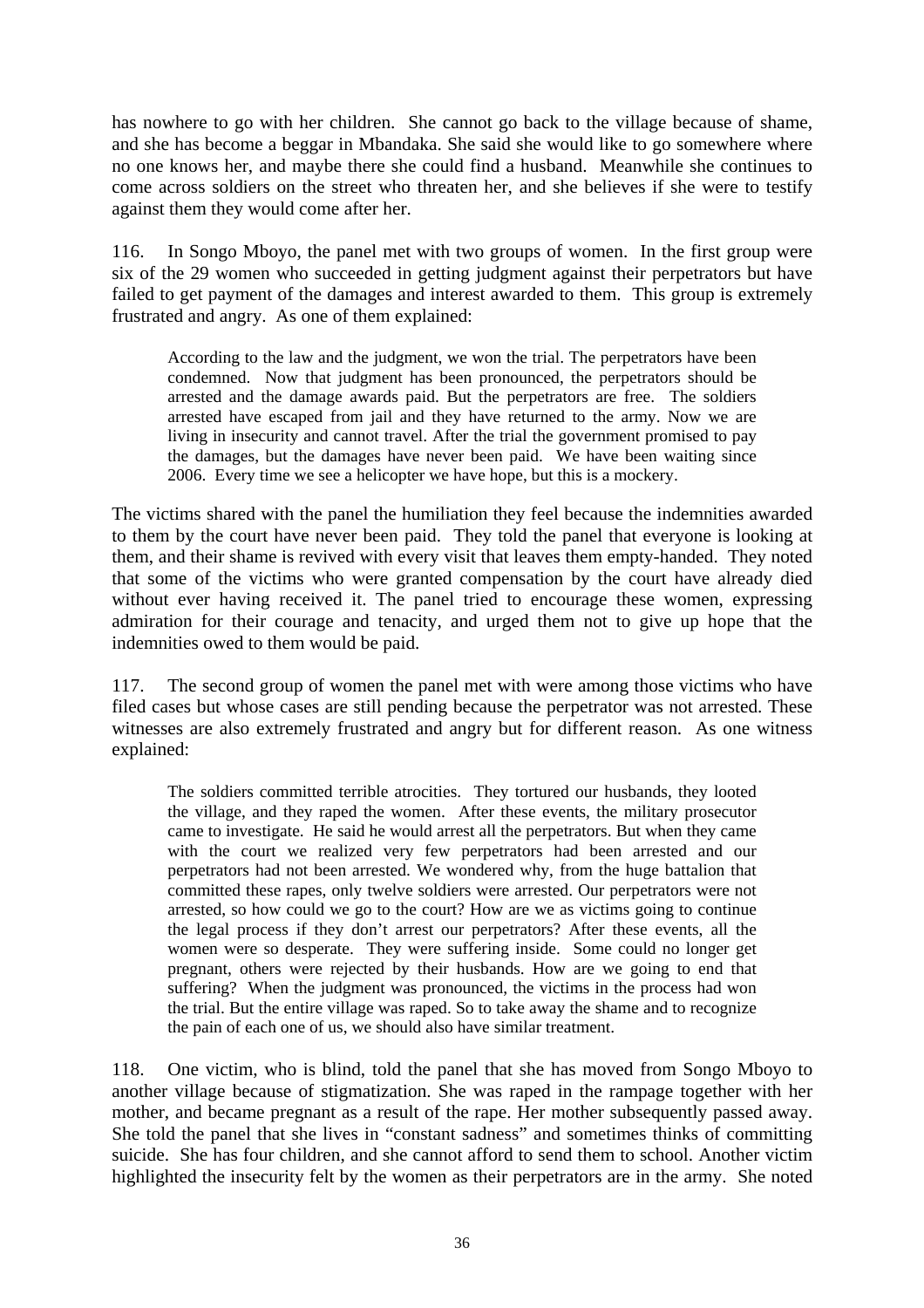the tremendous suffering of the victims and expressed her hope that the panel would realize that everyone has been affected by what happened. With others around her weeping, she told the panel, "Reparations should help all the victims." Noting that the events of December 2003 had humiliated all the women of the village who were raped and then subjected to stigmatization, another victim referred to reparation as a right to which victims are entitled. She said it should be provided by the government and that it would help take away their shame.

119. The women who were raped in Songo Mboyo in December 2003 have formed an association, the *Association des Mamans Reinserrées de Songo Mboyo* (AMRS). As a token of solidarity in support of these women, who are distressed by the failure to date of their efforts to secure justice, the panel facilitated the donation by UNIFEM of a *baliniere* to the association, a boat to transport their goods down the river to the market. The women work in the fields but currently have no means to sell the food they harvest for lack of transport, using temporary constructs that are unsafe and fall apart causing them to lose their cargo in the river. The women gratefully and enthusiastically welcomed the news of the *baliniere*, which is being built and will bear the name of the association.

# **The Songo Mboyo Roundtable**

120. The roundtable in Songo Mboyo took place in an outdoor clearing in the centre of the village to accommodate the hundreds of villagers who attended. The medical director of the hospital in Bongandanga, a town 90 km away, described many of the adverse health consequences suffered by the Songo Mboyo survivors, including sexually transmitted infections, fistula, and pregnancy. He noted that support for victims is not satisfactory and recommended that necessary medical services be provided. The Coordinator of the Bongandanga Centre for Psychological Intervention noted the humiliation that victims in Songo Mboyo have suffered and called on the community and the local authorities to support their reintegration.

121. Both the civilian and military prosecutors from Lisala, a town 225 km away from Songo Mboyo, spoke of the need for reparation and the need for payment of the indemnity awards. The military prosecutor mentioned several cases in which police officers were condemned for rape but the victims have received nothing to date. He suggested that amicable agreements should be prohibited. The civilian prosecutor highlighted the remoteness of the district and lack of access by road to some places. In these places he described the law as "simply absent" and said respect for the rule of law was therefore difficult, outlining the many challenges for victims seeking judicial reparation.

122. It was noted that there are no NGOs in Songo Mboyo. The need to make people aware of their rights was mentioned, as was the hope that some money could be brought for the victims. The Chair of the panel spoke to the crowd in closing and reaffirmed the entitlement of the victims to be paid the indemnities awarded to them. She also spoke of the stigmatization suffered by the victims of sexual violence in Songo Mboyo. She said that these women should not be shamed, that their survival in the face of so much suffering and their care for their children in such difficult circumstances is tremendously courageous. She characterized the rejection of these women by their husbands as an abrogation of marital and parental responsibility, and added that the shame should be on those who abandon these women, those who raped them, and all those who do not support them.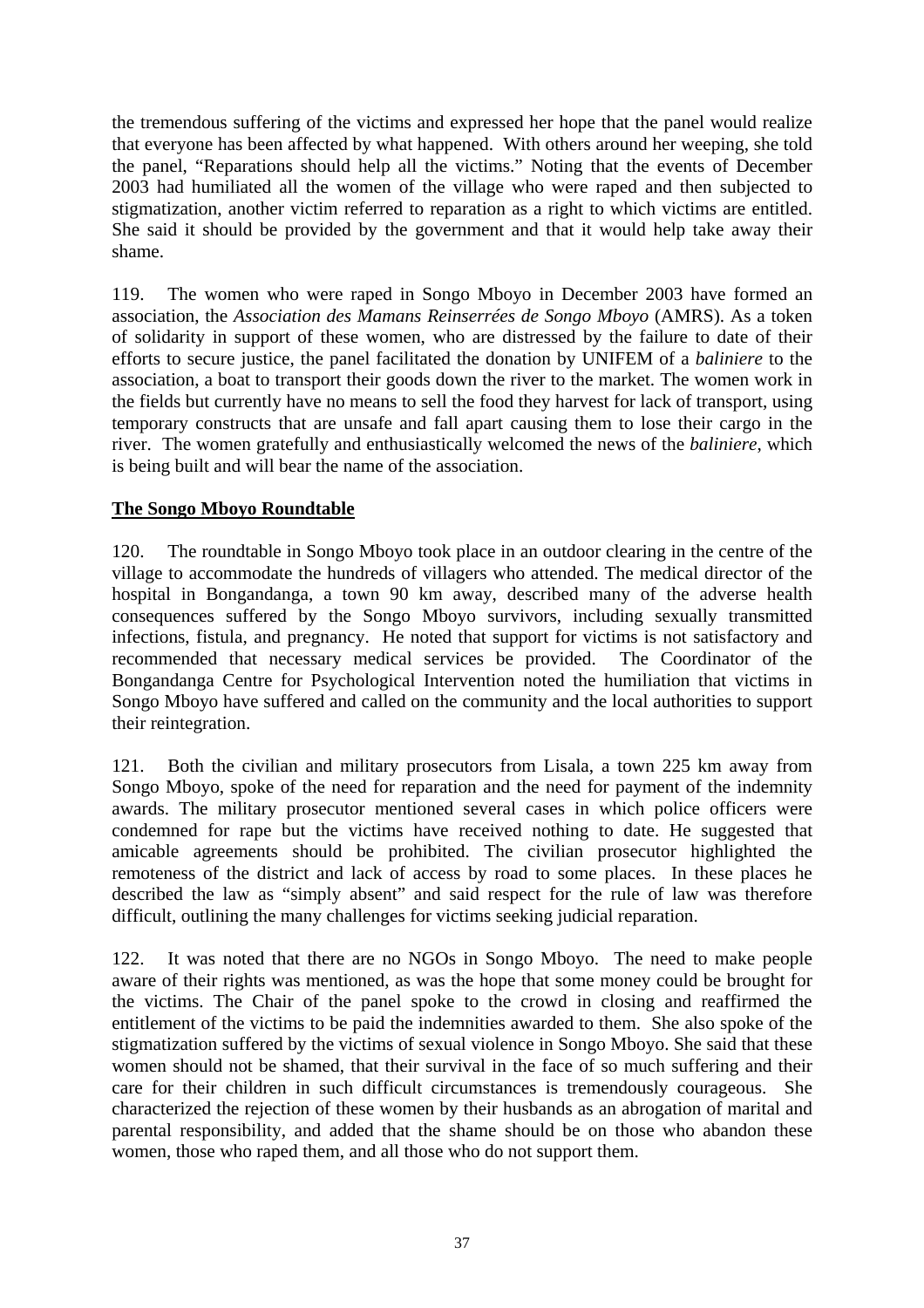# **V. THE KINSHASA FORUM[14](#page-37-0)**

123. On 12 October 2010, the panel convened a forum in Kinshasa to share its preliminary findings with government officials, civil society, UN agencies, and the diplomatic community. The forum was opened by MONUSCO DSRSG Leila Zerrougi and the Vice Prime Minister, His Excellency Simon Bulupiy Galati.

## **Presentation of Preliminary Findings**

 $\overline{a}$ 

124. The panel noted the clear call it had heard again and again – from victims, civil society and government officials alike – for remedies and reparations. The victimization of women by sexual violence, particularly in the context of armed conflict, has largely destroyed the lives they knew before. The physical, psychological and material harms they suffer are greatly compounded by the stigma they face in families and communities, which is further compounded by fistula, pregnancy, and sexually transmitted diseases including HIV/AIDS. The panel noted that health care and education were among the highest priority needs conveyed to them by the victims they met, together with socio-economic reintegration and recalled that the goal of reparations is to restore the victim, although there is no way to undo entirely the impact of the atrocities they have suffered. It suggested that justice might be best served by different responses to different circumstances.

125. The panel noted that most victims are not able to seek justice through the courts because they cannot identify their perpetrators. Even for those who do overcome the many challenges to succeed in getting a judgment condemning perpetrators and awarding them reparations in the form of damages and interest, there is great frustration because the perpetrators escape from prison and the damages and interest are not paid, even when the state is held liable *in solidum*. The panel noted that judicial officers, as well as government authorities in all the provinces it visited, expressed concern that the failure to pay these indemnity awards is undermining the judiciary and the confidence of victims in the justice system, leading them to turn increasingly to amicable arrangements, a family-driven tradition which does not effectively benefit victims.

126. The panel noted that the Kivus are still plagued by ongoing armed conflict, and victims of sexual violence have urgent and desperate basic needs for medical care, housing, and a means of support for themselves and their children. Yet when asked what could be done to help them restore their lives and regain their dignity, virtually every one started with peace and security as their first and most immediate personal need, pleading with the panel to carry this message to the rest of the world and explaining that without peace and security, the restoration of all else they had lost would have no meaning as it could be lost again at any time.

127. On behalf of the Minister of Justice and Human Rights, the Vice Director of his Office, Ms. Marie-Therese Kenge Ngomba noted that after the Inter-Congolese dialogue in 2003, a joint initiative had been set up between the government, NGOs and the UN system to address the needs of victims – for medical treatment, psychological care, socio-economic reinsertion, and justice. As a result of this joint initiative, victims of sexual violence in Mbandaka and Songo Mboyo were able to access the justice system. She noted that many hospitals had been supported and that if victims are now able to talk without fear it is because

<span id="page-37-0"></span><sup>&</sup>lt;sup>14</sup> Due to the death of his father, Dr. Denis Mukwege was unable to participate in the Kinshasa forum. He was represented by Christine Deschryver, Vice-President of the Panzi Foundation.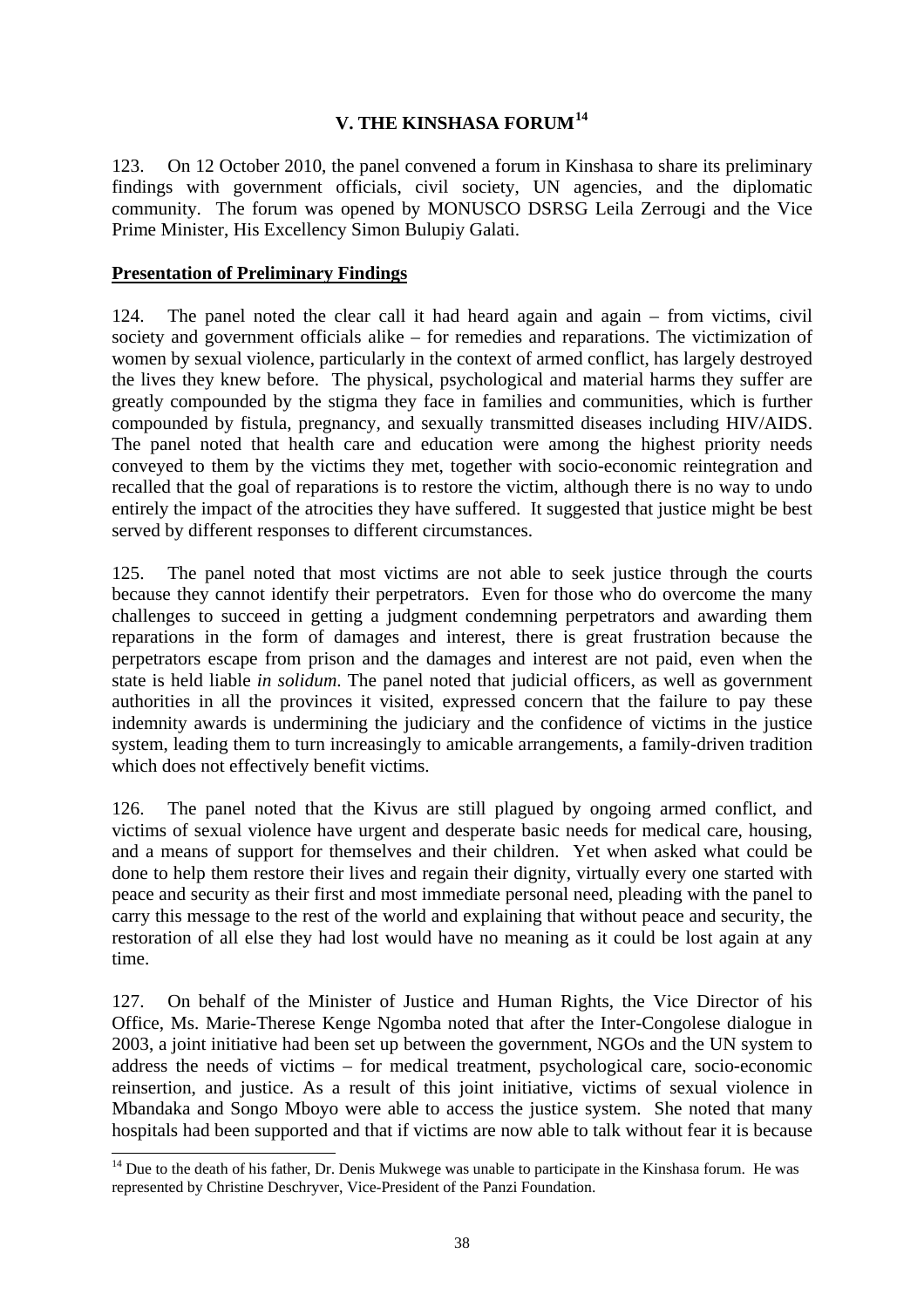much work has been done on the ground to support them to express themselves. The 2006 laws against sexual violence and the National Strategy to Combat Gender-Based Violence are evidence of the commitment the government has made. She noted that there remains much to be done to ensure the implementation of the 2006 laws, and the fight against impunity is a priority for the Minister of Justice.

128. With regard to reparations, Ms. Kenge Ngomba mentioned several initiatives of the Ministry of Justice including a Plan of Action in the Fight Against Impunity in Cases of Sexual Violence, which has as one of its main objectives reparations for victims of sexual violence; a 2009 workshop on the implementation of the 2006 laws, co-organized with UNDP, which recommended the creation of a reparation fund; and the preparation of a draft decree to create such a reparation fund. In relation to this fund, she noted that there are numerous questions as to who should manage the fund, and where the funds should come from.

# **The National Strategy to Combat Gender-Based Violence**

129. The Principal Advisor on Sexual Violence from MONUSCO presented the National Strategy to Combat Gender-Based Violence. She noted that the UN Comprehensive Strategy to Combat Sexual Violence in the DRC, which was adopted in April 2009, had been integrated into the National Strategy adopted in November 2009, and she explained that the aim of the coordinated approach was to strengthen national ownership, harmonize programming on sexual violence and create complementary interventions. The five components of the UN strategy are all in the National Strategy, including the fight against impunity, and she noted the adoption by the government of a zero-tolerance policy on sexual violence. She described the coordination mechanism for implementation of the strategy, which includes working groups for each of the components both at the national and the provincial level. Each working group includes relevant ministries, UN entities, and NGOs.

130. The impunity working group is led by JHRO, together with the Ministry of Justice, and its aim is to improve access to justice for victims of sexual violence. The budget is \$778,000 and projected activities include establishing units for judicial data collection in South Kivu and Ituri, organising training seminars on collection of judicial data, producing records on criminal statistics, and opening eight new referral centres to improve access to justice and provide free assistance. Training of the police on referral of sexual violence cases and information campaigns on how victims can access justice are also planned.

131. The protection and prevention working group is led by UNHCR, together with the Ministry of Social Affairs. Its budget is \$1,631,855, and it will work to raise awareness, train community leaders, and study the causes and dynamics of sexual violence. \$ 1,250,054 is funded for security sector reform, led by MONUSCO together with the Ministry of Defense, to sensitize the FARDC on prevention and reduction of sexual violence. \$2,262,173 is allocated to multi-sectoral assistance, coordinated by UNICEF and the Ministry of Public Health, with the aim of ensuring access of victims to quality services. Projected activities include the rehabilitation of four healthcare structures, provision of medical equipment and medical and psycho-social support to more than 2,000 victims of sexual violence. \$5,638,472 is allocated for data collection on prevention and response to sexual violence, led by UNFPA together with the Ministry of Gender.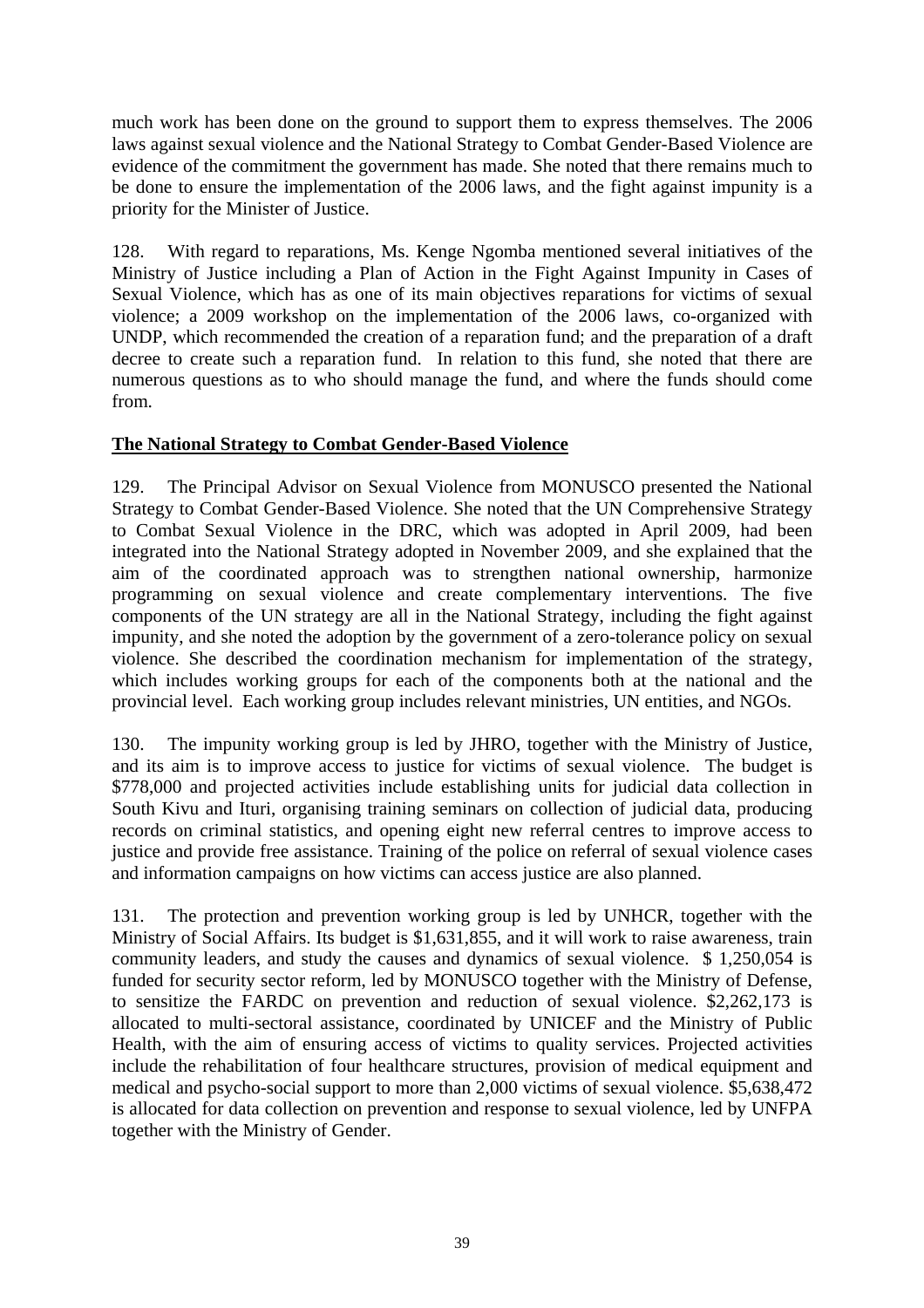132. Funds for the implementation of the National Strategy are channeled in part through the Stabilisation and Reconstruction Plan for Eastern Congo (STAREC). Selection of projects are made by the working groups and submitted to the Joint Committee for approval by the provincial government. Approved projects are sent to the Technical Committee at the national level for review, and final decisions are made by the Funding Board, which is chaired by the Prime Minister.

133. In discussion following the presentation of the National Strategy, concern was expressed by NGOs that victims are not getting the assistance they need, that civil society has been excluded from the design and implementation of the strategy, and that much of the funding goes to support international salaries and missions. It was explained that in the effort to move forward quickly, high minimum grant amounts were established, which effectively excluded local NGOs, but in the second allocation efforts will be made to ensure that Congolese civil society can apply for funding. Civil society representatives called for more emphasis on socio-economic reintegration because it is more sustainable, and for the creation of centers for psychological counseling of victims. The hope for partnership between the government and civil society was expressed.

# **Reparations Programmes in the DRC**

134. The Chair of the JHRO Task Force on Sexual Violence presented the concept of reparations in relation to different categories of victims, differentiating some victims of rape as victims of violations of international human rights or humanitarian law from victims of rape by civilian perpetrators. For this first group of victims, a holistic response has been established by the joint initiative and carried over into the National Strategy financed by STAREC. The various components of the strategy are sometimes referred to as reparations. The weakness of existing assistance programmes was noted, including the lack of access to medical assistance within 72 hours of rape, and the lack of specialized psycho-social support for rape victims. With regard to economic reintegration programmes, the assistance given to victims is sometimes not helpful. The women of Songo Mboyo, for example, were given training in sewing and sewing machines, but there is not a sufficient market in the village of Songo Mboyo for twenty women to earn money through sewing. The many obstacles to judicial remedy were noted including the fear of reprisal, the cost of justice, the lack of access to judicial structures and legal aid, as well as the sense victims have that they will not receive payment of indemnities awarded. The mapping report of OHCHR was mentioned, and it was suggested that in next steps to follow up on the report, any efforts to create transitional justice mechanisms should include a gender dimension. The significant extent to which stigma multiplies the needs of victims in many ways was also noted, and yet it was pointed out that stigmatization is hardly mentioned in the strategy and that there is little work being done to address stigma.

135. A representative of the International Center for Transitional Justice (ICTJ) suggested in his presentation that the justice system needed to be changed to make it more accessible to victims, especially those in remote areas. He characterized reparations as a way to recognize the suffering of victims and proposed that something should be given individually to victims, as they have suffered individually, even if their perpetrators cannot be identified. A representative of ACCORD reported on a workshop that had been organized with NGOs to look at the question of reparations, both who should pay and who should be paid. He suggested that the concept of victims is too limited, as it does not include indirect victims who suffer trauma, and that the concept of liability is too limited in holding only the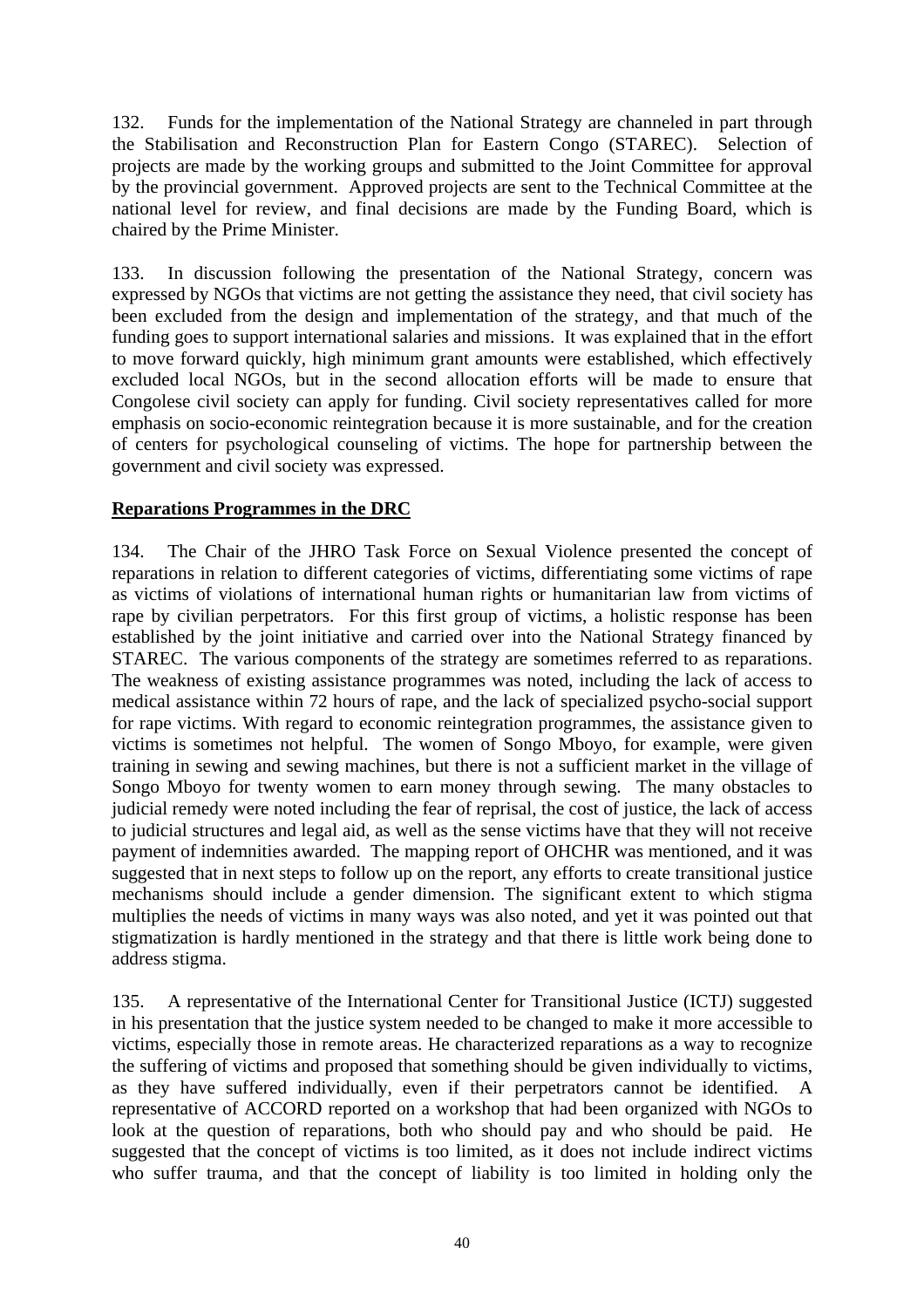perpetrator liable. He suggested that other countries such as Canada, which has a broad definition of victim, might serve as a model.

136. The UNDP representative suggested a distinction be made between perpetrators from armed forces and civilian perpetrators. She suggested three types of reparation: individual reparation, reparation to individuals as part of the community, and reparations to the community itself, which recognize the community as a victim. Ensuring that the individual is supported rather than rejected by the community is an aspect of reparations that has not been considered. With regard to formal justice, she questioned the idea that victims do not go to court because they do not get payment of indemnities, as this is not the only aim of formal justice, and she noted that amicable agreements play an important role as there are only four tribunals in the Kivus. Amicable agreements are part of the explanation as to why victims do not access the formal system, and she suggested that in communities where the individual is not as important as the community, further research on traditional justice should be done.

# **Next Steps**

137. The Special Rapporteur on the Rights of Women in Africa of the African Commission on Human Rights noted that a resolution had been passed in 2007 by the African Union on the right to remedy and reparations in DRC. She noted that the DRC has implemented a number of reforms, including legislative reform and the adoption of the National Strategy. She also noted that the DRC has ratified the Protocol to the African Charter of Human Rights on the Rights of African Women. However, she said there has been no response from the government to many urgent appeals that have been sent with regard to women's rights and sexual violence in the DRC. The commitment of the government is needed, and she suggested that a regional approach should be integrated into the UN efforts.

138. The UNIFEM representative spoke of the normalization of rape that happens when rape is committed on a massive scale. She spoke of the need for a woman-centered approach and said the fight against impunity must be matched by assistance to victims, with reparations including state responsibility, truth, security and guarantees of non-repetition, compensation, acknowledgement, respect and non-stigmatization. She recalled that in Sierra Leone what women wanted was an apology, but it never came. She mentioned the challenges in qualification of victims to access reparations - if not through the judicial system, then how and quantification of damages, as there is a wide variety of needs which change over time. She also noted the threat of repetition, questioning whether there can be reparation without peace; the potential predation by perpetrators or husbands who return when the victim receives monetary compensation; and the contradictions of authorities granting reparations yet not arresting perpetrators. Having enumerated these challenges, the UNIFEM representative noted that they should not be a bar to change. She cited successful reparations programs in a number of countries including collective reparations in Morocco, individual reparations in Sierra Leone, and community as well as individual reparations in Algeria.

139. The day ended with a presentation from Honorata Kizende, a survivor/activist, who expressed hope that solutions would come from the villages up to the big cities. She noted that there are many rural victims in Bukavu who don't like living in the city, but they know that if they go back to their villages they will be attacked. She expressed concern that local NGOs are neglected, and that of the millions of dollars of funds that come in, only thousands go to those actually implementing the programmes. She spoke of these programmes being done without survivors but for survivors, with the consequence that the programmes do not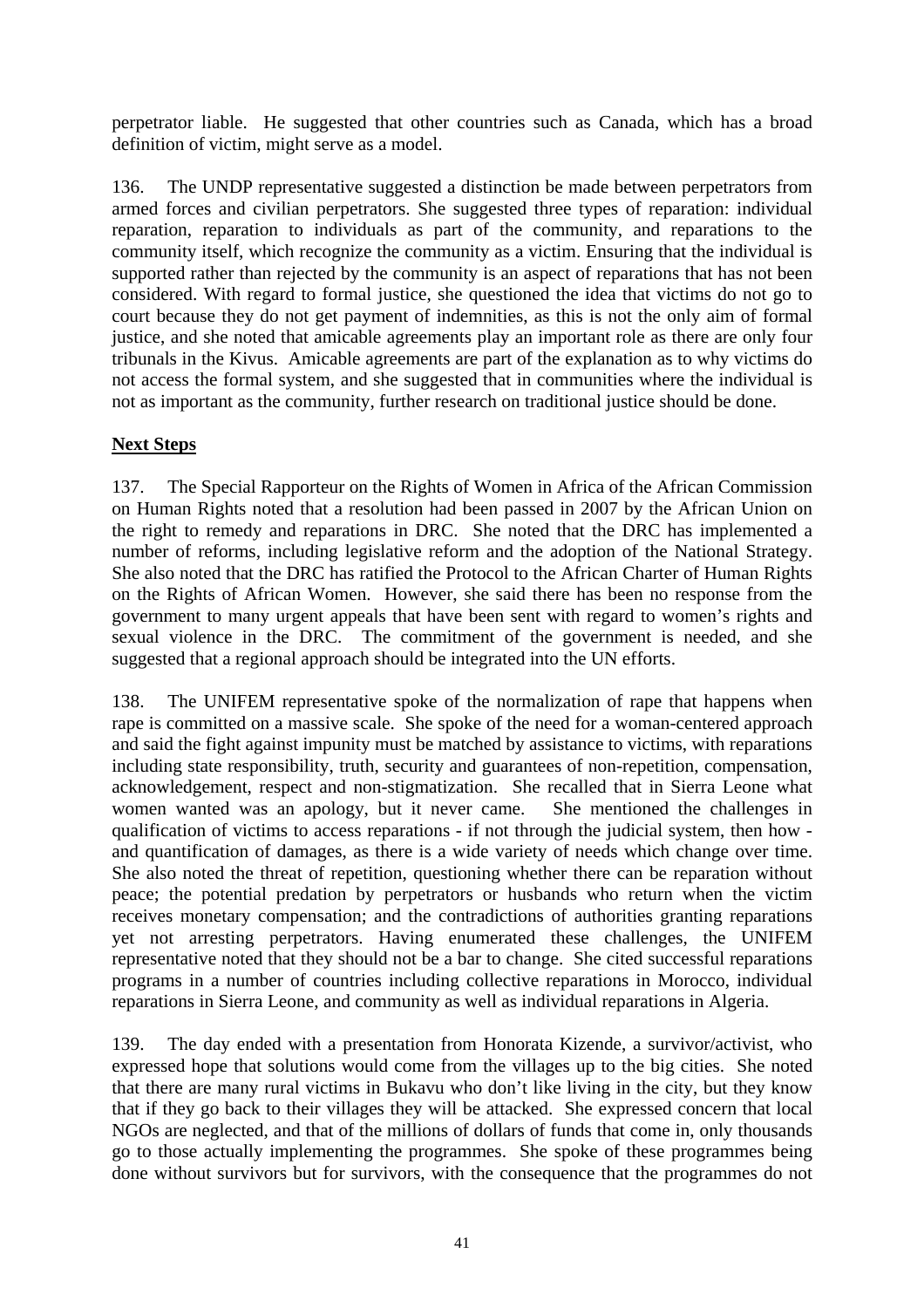always address the needs. She also noted that organizations often speak of survivors as "their" rape victims and reminded all that survivors are human beings and capable women. Another survivor then shared her story of a brutal rape she suffered while pregnant with twins who were cut from her and killed. She urged the inclusion of survivors in conferences and meetings, and she urged that all victims be taken care of, in the West as well as the East.

140. The panel welcomed all the ideas and experience that had been shared, as well as the testimony of the survivors, and thanked all the participants for their invaluable input into its work.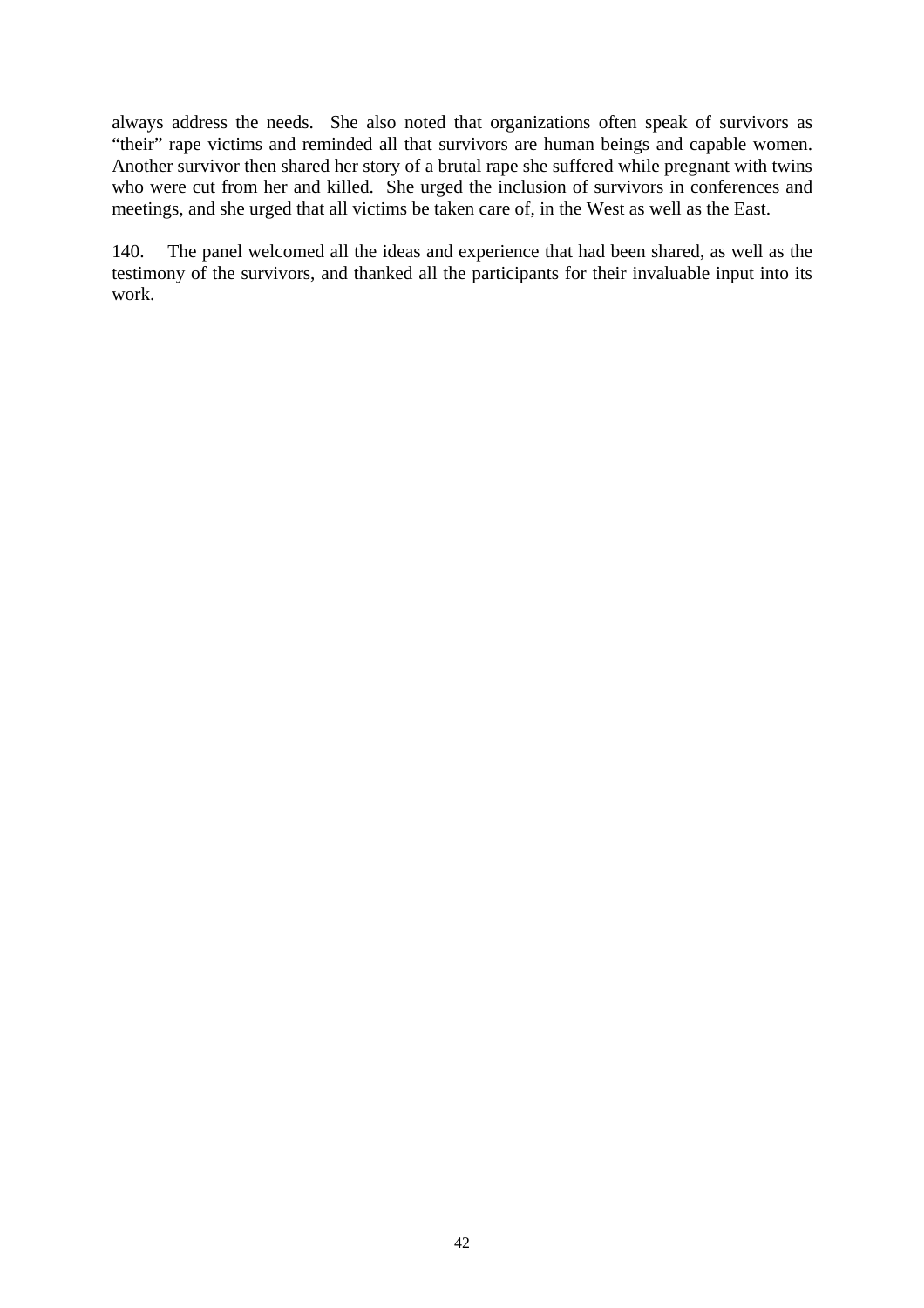### **VI. REPARATIONS**

141. As the normative framework to guide its discussions on reparations, the panel has relied on the *Basic Principles and Guidelines on the Right to a Remedy and Reparation for Victims of Gross Violations of International Human Rights Law and Serious Violations of International Humanitarian Law, adopted by the General Assembly in 2005.*<sup>[15](#page-42-0)</sup> The *Basic Principles and Guidelines* outline the duty of states to provide effective remedies, including reparation, to victims of these violations, and it defines victims as those who have individually or collectively suffered harm resulting from gross violations of international human rights law or serious violations of international humanitarian law. [16](#page-42-1) The *Basic Principles and Guidelines* further provide that a person shall be considered a victim regardless of whether the perpetrator is identified, arrested, prosecuted, or convicted.[17](#page-42-2)

142. Most of the victims interviewed by the panel were raped by government soldiers or by other armed militia in the context of widespread attacks on civilians, circumstances which clearly fall within the legal framework defined by the *Basic Principles and Guidelines*. The panel also noted the connection between rape by civilian perpetrators and armed conflict, and the widely held view that the unprecedented scale of rape in the DRC, including rape by civilians, is a consequence of the war. As the witness who recounted the case of a young boy raped by shepherds said:

All this happens because of lack of peace, because these bandits and rapists are still in the forests. Shepherds have learned from them to rape, and the government is too weak to punish them.

The impunity with which rape has been used as a weapon of war has permeated society as a result of which women collectively suffer harm. This nexus between armed conflict and rapes committed by civilian perpetrators, some of whom may be demobilized soldiers, would justify a broad and inclusive interpretation of the scope of victims falling within the framework of the *Basic Principles and Guidelines.*

143. The African Union Protocol on the Rights of Women in Africa, adopted in 2003 and ratified by the DRC in 2009, calls on states to "establish mechanisms and accessible services for effective information, rehabilitation and reparation for victims of violence against women." This obligation is framed in the Protocol as a component of the right to life, integrity and security, without limitation to victims of armed conflict.  $18$ 

144. Five forms of reparation are delineated in the *Basic Principles and Guidelines*[19](#page-42-4):

• **Restitution** to restore the victim as much as possible to her/his original situation before the violations occurred. This would include the return of property, reinstatement of employment, and return to one's place of residence. The Basic Principles and Guidelines also mention the restoration of "family life" as part of

 $\overline{a}$ 

<span id="page-42-0"></span><sup>15</sup> See *Basic Principles and Guidelines on the Right to a Remedy and Reparation for Victims of Gross Violations of International Human Rights Law and Serious Violations of the International Humanitarian Law*,

<span id="page-42-3"></span>

<span id="page-42-2"></span><span id="page-42-1"></span><sup>&</sup>lt;sup>16</sup> Basic Principles and Guidelines, par. 8.<br><sup>17</sup> Basic Principles and Guidelines, par. 9<br><sup>18</sup> Protocol to the African Charter on Human and Peoples' Rights on the Rights of Women in Africa, adopted on 11 July 2003.

<span id="page-42-4"></span><sup>19</sup> *Basic Principles and Guidelines*, par.18 to 23.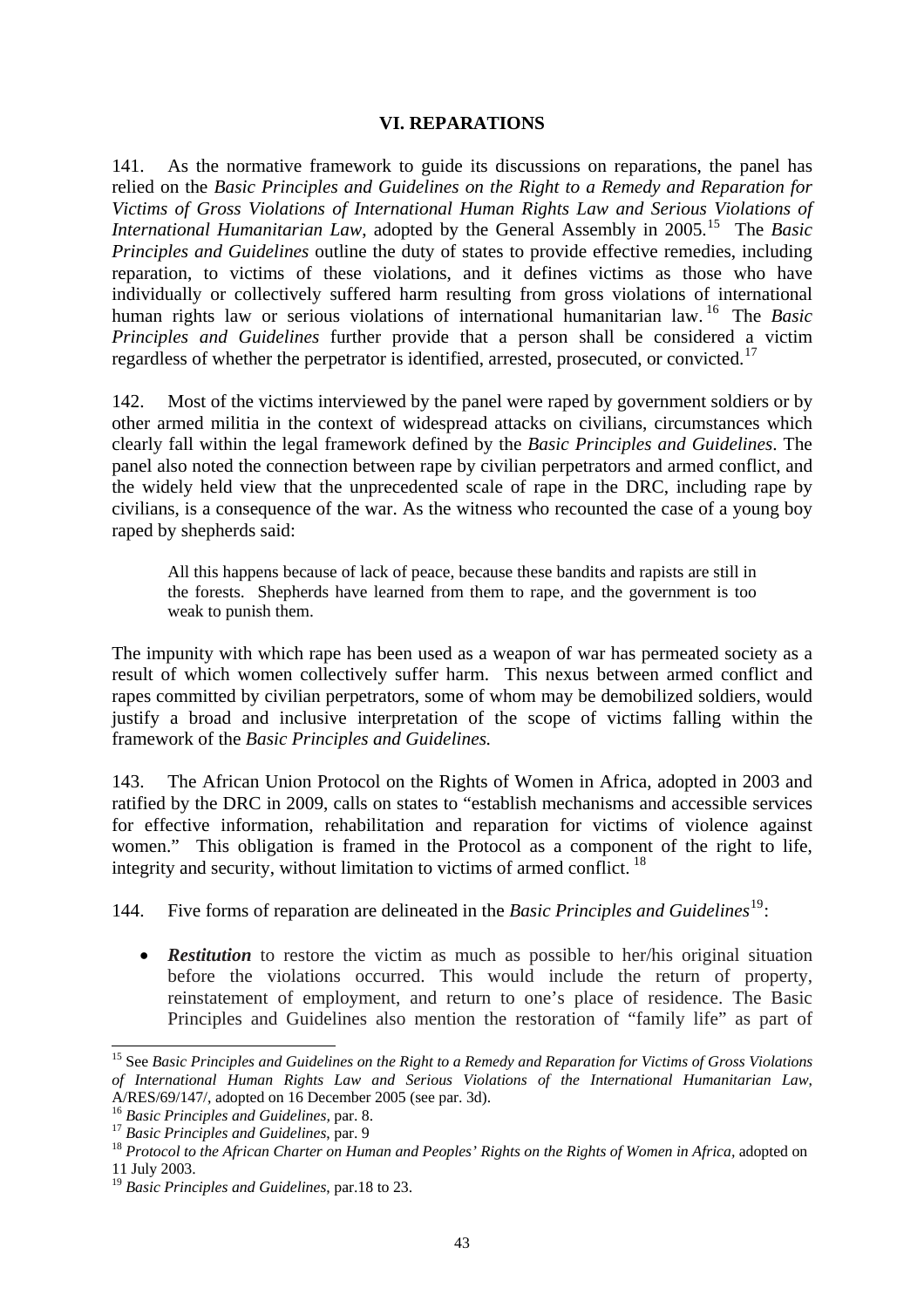restitution. For victims of sexual violence in the DRC restitution might include helping victims recover the jobs they have lost, the homes they have lost, and even the family ties they have lost as a result of stigmatization.

- *Compensation* for any economically assessable damage for physical or mental harm, for lost opportunities, including employment and education, for material damages and loss of earnings, for moral damage, and for costs incurred for legal, medical, psychological and other services. For victims of sexual violence in the DRC compensation might include support to cover the cost of medicines and surgical procedures, the cost of schooling for the children of victims as well as for the victims themselves, and compensation for the value of houses burned, property looted, and lost income.
- *Rehabilitation* including medical and psychological care, as well as legal and social services. In the DRC there is universal acknowledgment of the tremendous unmet need for rehabilitative services, in particular medical and psychological care.
- *Satisfaction* including *inter alia* truth-seeking measures, public apologies, judicial and administrative sanctions, commemoration and tribute, as well as measures aimed at cessation of continuing violations. For victims of sexual violence in the DRC whose perpetrators can be identified, satisfaction would require the arrest, prosecution, conviction and imprisonment of perpetrators. Addressing the lack of access to justice, particularly in remote areas, would require additional resources for a variety of urgent needs such as transport for law enforcement personnel, establishment of detention and court facilities within reachable distance, and budgetary provision for payment of indemnities. Victims who met with the panel also expressed interest in commemorative measures, such as the dedication of hospitals and schools to victims, as a form of public recognition of their suffering. Many witnesses expressed the sense they have that no one knows or cares about what happened to them. As one witness remarked, no one has apologized to them and such an apology would be helpful even "just to cool down their minds."
- *Guarantees of non-repetition* are what so many victims in the Kivus urged the panel to highlight as their greatest need in the process of recovery. Strengthening and reform of institutional structures, such as the judicial system and the security sector, is envisioned in the *Basic Principles and Guidelines* and would help deter sexual violence. For victims of sexual violence in the DRC, the ultimate guarantee of nonrepetition would be the restoration of peace and security. Addressing the underlying gender dimensions and root causes of sexual violence would also be an integral component of any meaningful and sustainable guarantee of non-repetition.

145. The right of victims to reparation may give rise to some level of state responsibility to ensure that they have access to reparation even in cases where direct responsibility of the state cannot be established. In those cases where the state can be held directly responsible for the violation, such as rape committed by armed forces of the government, courts have held the state liable together with individual perpetrators *in solidum*. In other cases as well the *Basic Principles and Guidelines* provide: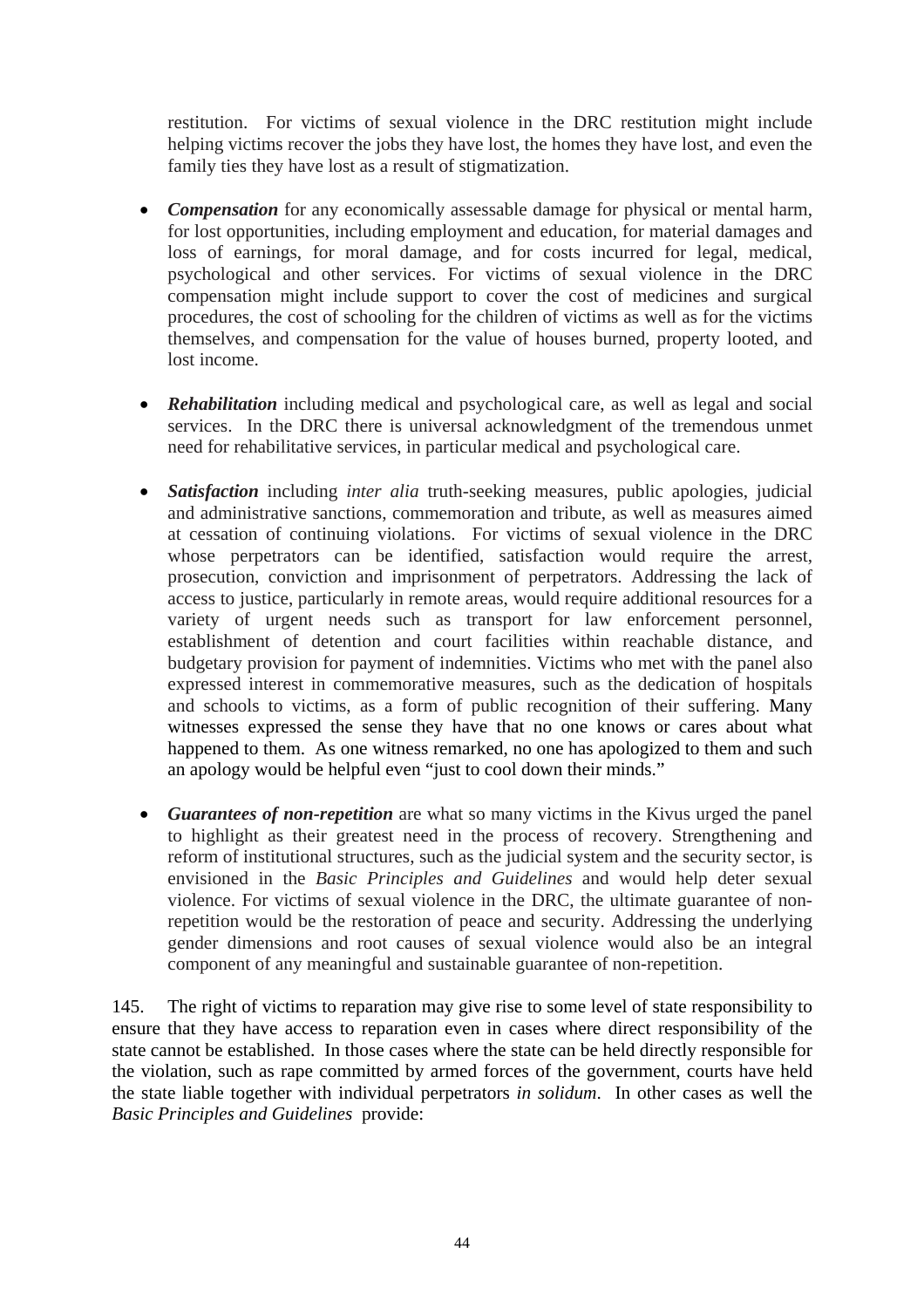States should endeavour to establish national programmes for reparation and other assistance to victims in the event that the parties liable for the harm suffered are unable or unwilling to meet their obligations. $^{20}$  $^{20}$  $^{20}$ 

146. The right to reparation is recognized by the following provisions of Congolese law:

Civil Code, Article 258: Any act whatsoever that causes harm to another obliges the person by whose offence the harm was caused to make amends for this harm.

Civil Code, Article 259: A person is responsible not only for the harm caused by his/her own action, but also the harm caused by acts committed by persons answerable to him/her, or matters that are within his/her responsibility.

In numerous discussions, victims and others raised with the panel the issue of the failure of the government to carry out its responsibility to protect its citizens. To the extent it has failed in this responsibility, it may have some responsibility for reparations in cases where direct responsibility of the state is not established. The responsibility of the international community was also raised with reference to the transnational dimension of the conflict that has given rise to the violations.<sup>[21](#page-44-1)</sup>

147. The panel heard many views on the relative benefits and drawbacks of individual vs. collective reparations. Some considered the benefit of collective reparations, such as the building of a hospital or a school, to be that the entire community would benefit, with some recognition that the community as a whole had suffered harm. For others who had been through the justice system and were frustrated by their inability to execute the judgments awarded to them, collective reparations seemed inequitable precisely because of its collective nature, which failed to distinguish and could be seen as minimizing the particular harm done to individual victims. On the other hand, for individuals who were unable even to secure a judgment, despite their efforts to do so, the indemnities awarded to other victims seemed unfairly selective and inequitable to them, as they had been subjected to similar violations and experienced comparable suffering.

148. Certain needs are more readily dealt with on a collective basis, whereas other needs can only be addressed on an individual basis. Repeatedly the suggestion was made that both collective and individual reparations should be provided for. Collective reparations may not require the qualification of victims. In the village of Songo Mboyo, where there is an association of survivors of sexual violence, the contribution of a boat to help them transport their goods and support their income-generating activity is an example of the type of benefit that could constitute collective reparation, which requires little or no screening.

149. With regard to individual reparations, depending on the nature of the reparation, some process of qualification for victims would be required. For in-kind benefits addressing individual needs, such as medical procedures or psychological counseling, a lighter and less demanding process might be required, whereas for monetary compensation, the risk of fraudulent claims would be higher and a higher burden of proof would be merited, if not through judicial proceeding then through an administrative process. Access to judicial

<span id="page-44-0"></span> $20$  Basic Principles and Guidelines par. 16.

<span id="page-44-1"></span><sup>&</sup>lt;sup>21</sup> In a decision issued on 19 December 2005, the International Court of Justice ordered Uganda to pay reparations to the DRC for serious violations of human rights and of international humanitarian law committed by its armed forces on DRC territory. ICJ, Armed Activities on the Territory of the Congo (*DRC* v. *Uganda*), 19 December 2005, para. 259-260.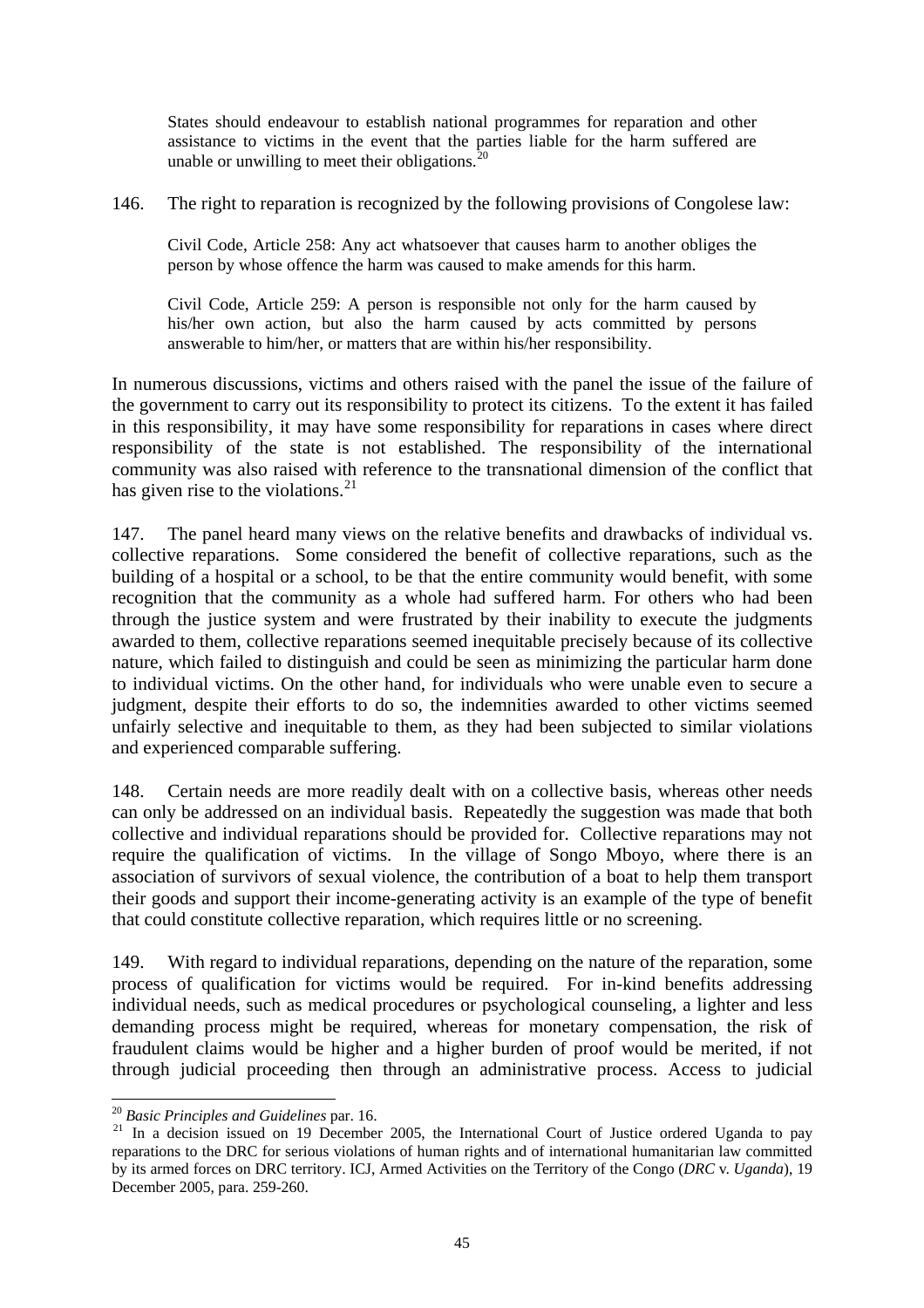reparations in the DRC is currently limited to those who can identify and secure the arrest of their perpetrators. It was suggested by some that monetary compensation could raise security concerns for beneficiaries and that credit-based methods of delivery might be safer than the dispensation of cash.

150. Symbolic reparations, such as the statue built in Shabunda as a memorial to the suffering of women in war or the idea of a public apology, were welcomed by those whom the panel consulted, but clear preference was expressed for tangible benefits to address the more concrete needs of victims, to which a symbolic component might be attached.

151. As there are services available to victims in the DRC as well as ongoing efforts to build needed infrastructure, particularly in urban centers, a distinction should be drawn between humanitarian assistance and reparations, or between development programmes and reparations. The medical services and psychological counseling sought by so many victims are currently delivered in the context of humanitarian assistance, while similarly the construction of hospitals and schools is a component of ongoing development work. Humanitarian and development programmes deliver basic goods and services to which all citizens are entitled. When these goods and services are given to victims, what might distinguish them as reparations would be an element of redress, which acknowledges the harm suffered and recognizes that these goods and services are being given to remedy that harm, as well as some component of recognition of the state's responsibility to protect its citizens. It was suggested that the public dedication by government officials, for example, of a hospital to victims of sexual violence, or a school to their children, could render the school or hospital a form of collective reparation that brings victims some sense of justice and restoration of dignity. These efforts should go hand in hand with truth seeking exercises, the fight against impunity, and long-term efforts to ensure access by the entire population to *inter alia* health care and education.

152. It has been suggested that reparations programmes should not be limited to victims of sexual violence, and the argument made that highlighting sexual violence and singling out its victims could foster resentment and promote stigmatization. One of the key aspects of sexual violence in the DRC is the stigmatization of victims. The reparation needs of victims of sexual violence may be caused more by the stigmatization than the sexual violence itself. A woman displaced from her home by her husband needs a home because of stigmatization. Similarly, her loss of income and inability to pay school fees and care for her children results from the loss of her marriage, rather than the sexual violence she suffered. These additional consequent harms are unique to sexual violence and should be addressed not only in terms of the needs they create but also in terms of their root cause, which is stigmatization. The cost of not addressing stigmatization directly is far greater than the cost of addressing it. Stigma is noted by the Mapping Report of the Office of the High Commissioner for Human Rights as one of the criteria that can be used in defining the scope of a reparations programme to benefit those who have suffered the most and have the greatest need of assistance. Other criteria include the seriousness of the violation and the physical or mental health consequences of the violation for the victims. <sup>[22](#page-45-0)</sup>

 $\overline{a}$ 

<span id="page-45-0"></span><sup>&</sup>lt;sup>22</sup> Report of the Mapping Exercise documenting the most serious violations of human rights and international *humanitarian law committed within the territory of the Democratic Republic of the Congo between March 1993 and June 2003*, August 2010, para 1104.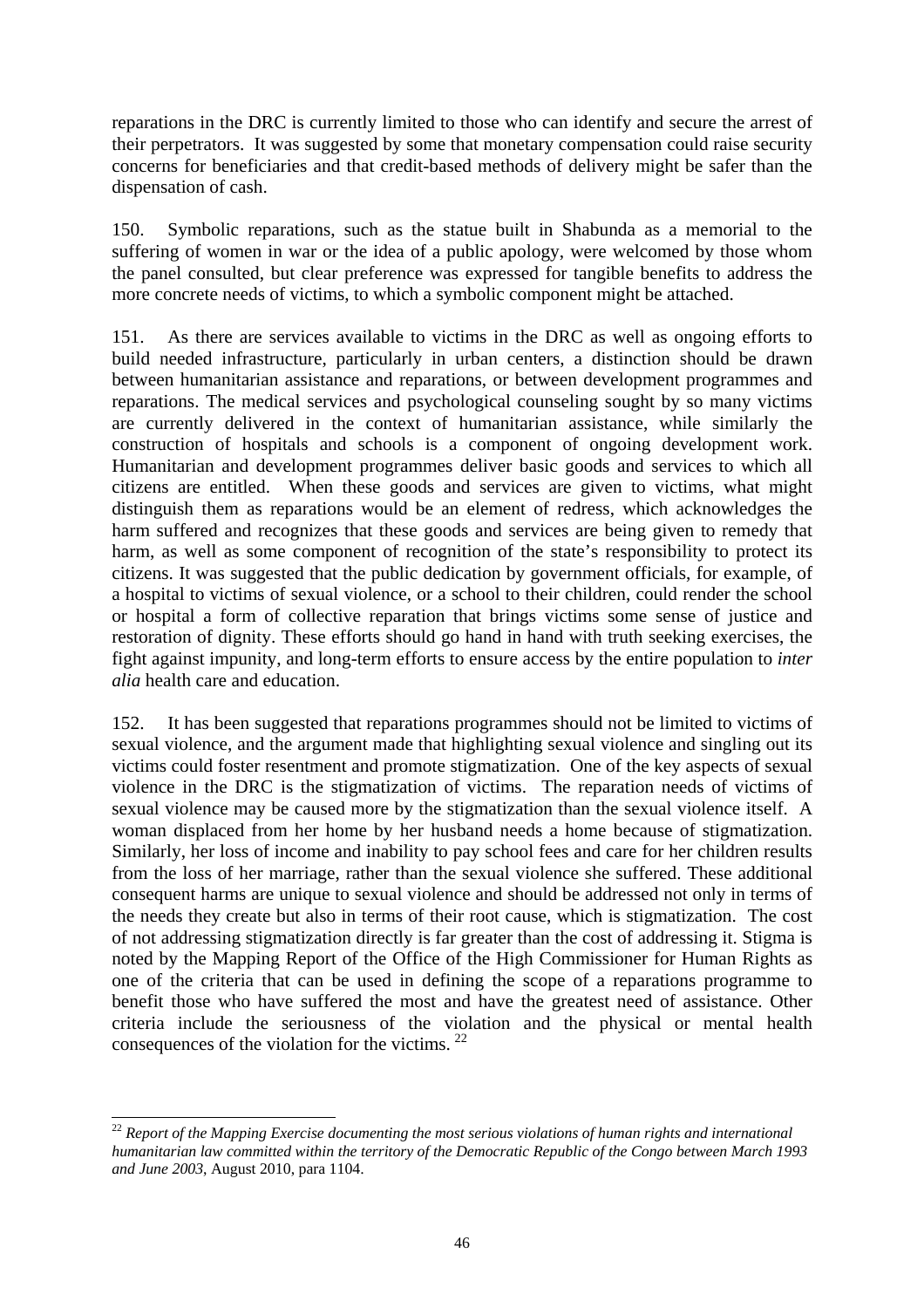153. More than financial resources, political will is needed to end the stigmatization of victims and restore their dignity. As the Special Rapporteur on Violence Against Women has noted:

[A]cts of violence against women are part of a larger system of gender hierarchy that can only be fully grasped when seen in the broader structural context. Therefore, adequate reparations for women cannot simply be about returning them to where they were before the individual instance of violence, but instead should strive to have a transformative potential.<sup>[23](#page-46-0)</sup>

This need to raise the status of victims of sexual violence and publicly shift the blame from victims to their perpetrators is integral to the reparation of victims of sexual violence and adds a unique dimension to the task. The reparations fund envisioned by the National Strategy to Combat Gender-Based Violence in the DRC is a fund specifically for victims of sexual violence.

 $\overline{a}$ 

<span id="page-46-0"></span> $^{23}$  Report of the Special Rapporteur on Violence against Women, its causes and consequences, Rashida Manjoo, A/HRC/14/22, 19 April 2010, para. 31.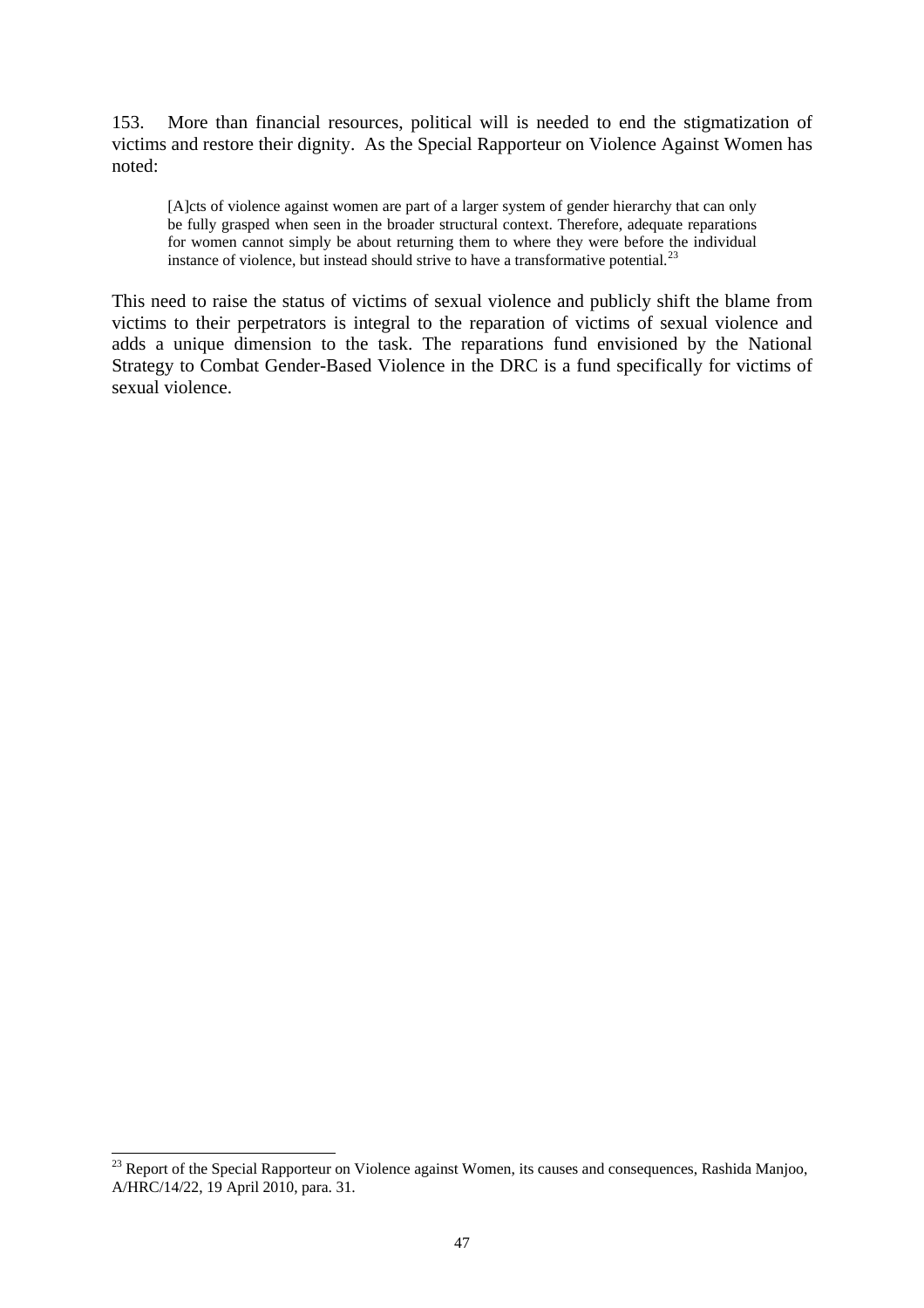## **VII. FINDINGS AND RECOMMENDATIONS**

## **Findings**

1. The panel registered a clear call - from victims, civil society, and government authorities – for reparations. On a massive scale, women have been victimized by sexual violence in the context of the armed conflict that has plagued and in some parts of the country continues to plague the DRC. The lives they knew have been largely destroyed, and they are suffering greatly - physically, psychologically, and materially. This victimization continues and is compounded by the stigma they often face in families and communities. Their husbands desert them, and they are socially ostracized. Often this rejection is further compounded for victims who suffer from fistula, victims who become pregnant and bear children as a result of rape, or victims who contract sexually transmitted diseases, including HIV/AIDS.

2. Despite all their own often desperate personal needs, the victims who met with the panel expressed concern first and foremost for their children. They are determined but in many cases unable to send their children to school. The rejection by their husbands, or in some cases the death of their husbands, has left women without the means of support they had relied on, and often without shelter. Displaced, they do not have any means of survival or the ability to care for their children. Victims the panel met with who have contracted HIV/AIDS are deeply troubled by concern over what will happen to their children when they die.

3. While there are some programs that directly support victims of sexual violence, notably medical services and particularly in the urban centres, the tremendous needs of these victims are largely unmet. Health care and education were among the highest priorities conveyed repeatedly to the panel by the victims. Many victims who met with the panel expressed the need for socio-economic reintegration programmes, although some who had accessed such programmes indicated a need to ensure that they are sustainable and tailored to the economic context.

4. The panel was struck by the difference between the urban centres and the villages it visited in each province. In remote areas there is so little infrastructure that access to any form of assistance or reparation is virtually non-existent. The hospitals in Shabunda and Komanda are very poorly equipped, and in Songo Mboyo, a very remote village, the panel was apprised of medical needs that simply could not be met. Most women in rural areas are unable to get medical assistance within 72 hours of rape. There is no court in Shabunda, and the court of peace that is under construction will only deal with minor cases, with no jurisdiction to try rape cases. When the nearest prisons and courts are hundreds of kilometres away, justice is inaccessible and effectively denied. For the legal system to operate properly, certain structures need to be in place. Transport is a critical need. Even in Bukavu, the panel noted that the police officer responsible for sexual violence investigations has only a motorcycle, which makes it impossible for her to transport arrested persons to detention facilities. Similarly in Mbandaka, the police unit for sexual violence and protection of children has no vehicle and is therefore unable to travel to many villages. The panel was very heartened by the engagement and commitment of provincial and local authorities, but they do not have the resources they desperately need to address the various needs of victims of sexual violence.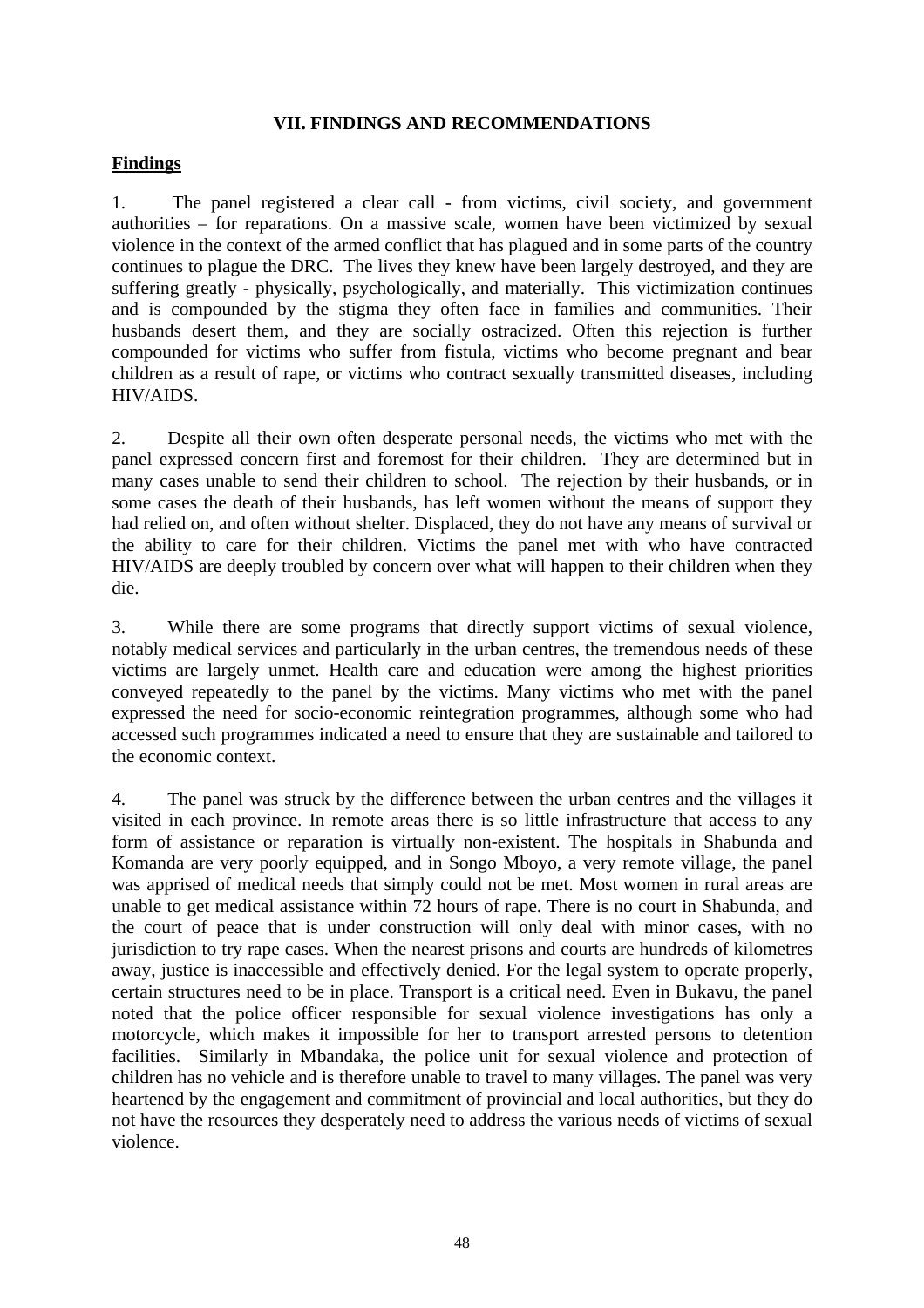5. The hope expressed by victims was that their suffering should not be forgotten, that it should be recognized and acknowledged. Public apologies and other forms of tribute would be welcomed by victims of sexual violence. Not only would such gestures of support be helpful to them psychologically, they would be helpful in promoting their acceptance by the community and reversing the stigmatization they suffer. Victims would particularly welcome monuments that memorialize their suffering by providing tangible benefits that address their needs, such as schools and hospitals.

6. For those victims of sexual violence who are able to overcome the many challenges of bringing a case to court and getting a judgment that condemns the perpetrators and awards them reparations in the form of damages and interest, there is great frustration. The perpetrators escape and do not serve their sentences, and the indemnity awards are not paid, even in those cases where the state has been held liable *in solidum*. This is a matter of widespread concern to judicial officers and provincial government authorities, as well as civil society and the victims themselves. The failure to pay these awards is undermining the judiciary and the confidence of victims in the justice system. As a result, in search of justice, victims are increasingly turning to the informal tradition of amicable agreements, a familydriven system that does not generally benefit victims. The National Strategy to Combat Gender-Based Violence calls for the payment of indemnities awarded by the courts, but there is virtually no budgetary provision for this payment, and the panel is not aware of any immediate plans to secure funding within the budget for these payments, which are a legal obligation of the government.

7. Most victims are unable to seek justice through the courts because they cannot identify their perpetrators, or in some cases their perpetrators have not been arrested, leaving these victims with no possibility of access to reparation through judicial proceedings as the justice system does not provide for reparations in the absence of the perpetrator. Yet the harm suffered by these victims is the same or comparable to the harm suffered by others who do have access to the courts. The denial of recourse to victims who do not know or cannot find their perpetrators is perceived by them as unfair.

8. The Kivus, unlike the other provinces visited by the panel, are still plagued by ongoing armed conflict, which continues to victimize the population. The victims from North and South Kivu interviewed by the panel have the same basic needs as victims elsewhere – for health care, psychiatric counselling, housing, and a means of livelihood. Many lost everything when their villages were looted and their houses burned to the ground. All are deeply traumatized by the atrocities to which they have been subjected. Yet to restore their lives and regain their dignity, they start with peace and security as their first and most immediate personal need. Without peace and security, the restoration of all else they have lost would not have meaning to them for fear that they could lose it all again at any time. The continuing destruction must stop before rebuilding can begin. The panel notes Article 10 of the African Union Protocol on the Rights of Women in Africa, which provides: "Women have a right to a peaceful existence and the right to participate in the promotion and maintenance of peace."<sup>[24](#page-48-0)</sup>

9. Countless young men have grown up in the bush, without proper care and education. These men have continued to rape and kill, rather than learn to read and write. Government forces have also continued to violate the civilians they are mandated to protect. Evident

<span id="page-48-0"></span> $\overline{a}$  $24$  African Protocol on Women's Rights, Article 10, para. 1.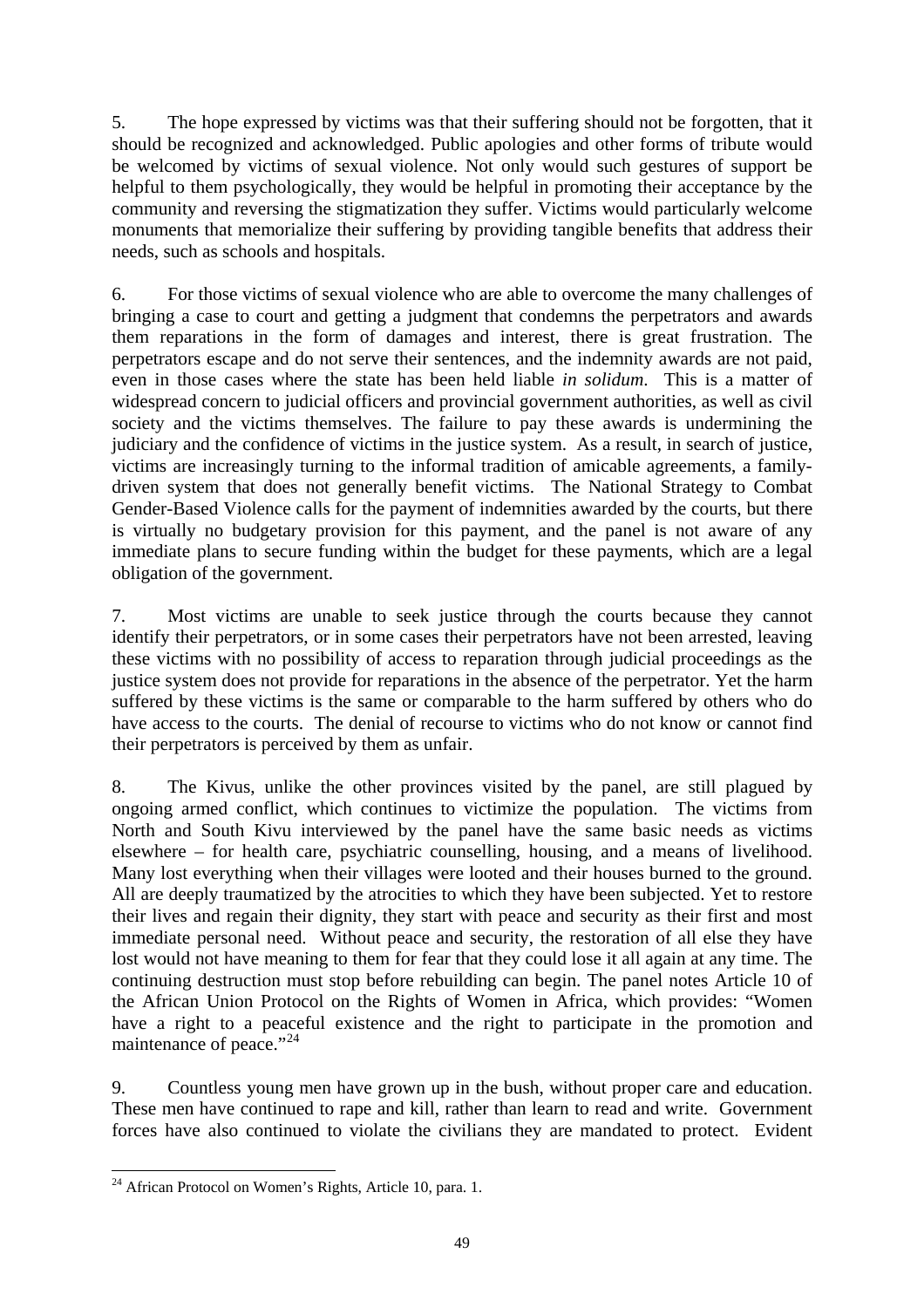factors include lack of training, inadequate salaries, and the integration of other armed groups into the national army without proper vetting.

10. In Orientale Province, there is a greater sense of security and more of a post-conflict context than in the Kivus. More time has passed since the victims interviewed by the panel were subjected to mass rapes and other atrocities. There is more talk among these victims of reconciliation and forgiveness, although there are many displaced victims and the needs of all victims remain great. In Bunia, as well as Komanda, the panel met a number of victims who have been raped by civilians. There seems to have been a significant increase in the incidence of rape since the war, and many victims related this increase to the war, as having created an environment in which rape was committed routinely with impunity. Victims of rape by civilian perpetrators suffer much of the same harm as victims of rape by armed forces. Their husbands reject them, they become pregnant as a result of the rape, they have medical concerns, and they are stigmatized by the community, left often to fend for themselves and their children alone, without any support.

11. In Equateur, victims of sexual violence have had greater access to legal recourse, thanks mainly to the activism of NGOs offering victims legal support. A synergy between the medical and legal service providers led to the two court judgments reviewed by the panel, in Mbandaka and Songo Mboyo respectively. Access to courts, however, has not yet delivered justice to the women who sought legal remedies. Their victories to date are hollow, as they have seen their perpetrators escape from jail and they have not yet received any payment of the indemnities awarded to them. In this context, the panel noted a greater sense of rights and entitlement to reparations than elsewhere, but the inability to realize these rights has led to a high level of frustration and anger. Expectations have been raised and dashed, and the women who had the courage to bring cases and bear witness in court find themselves mocked, particularly by elements of the armed forces, who frequently confront them and sometimes threaten them.

12. The panel noted that among plaintiffs who have obtained court judgments, there is not the same interest in collective reparations as there is among other victims of sexual violence. Some of these plaintiffs are concerned that collective reparations will benefit everyone, and not particularly those who have been victimized. This is understandable due to the toll that their individual cases have taken on them. In Songo Mboyo, there seems to be some tension between the women who have judgments awaiting execution and the women who filed cases at the same time, which are yet to be tried pending arrest of the perpetrators. These women all suffered from the same rampage, and yet they have received differential treatment in their efforts to secure justice due to circumstances beyond their control. To them it is virtually a matter of chance that their perpetrators were among, or not among, those arrested and brought to trial. Meanwhile, for other victims, the outcome to date for both of these other groups – failure to secure a judgment or failure to secure implementation of the judgment – serves as a deterrent to potential plaintiffs.

13. There are a number of male victims of sexual violence in the DRC, and it is difficult for them to come forward and speak about what happened to them. Like the women who have been raped, men who have been raped suffer from stigmatization, which can take a somewhat different form. The male victims interviewed by the panel talked of being raped as being treated "like a wife," and they are humiliated by others for identifying or being identified with a group of victims who are virtually all women.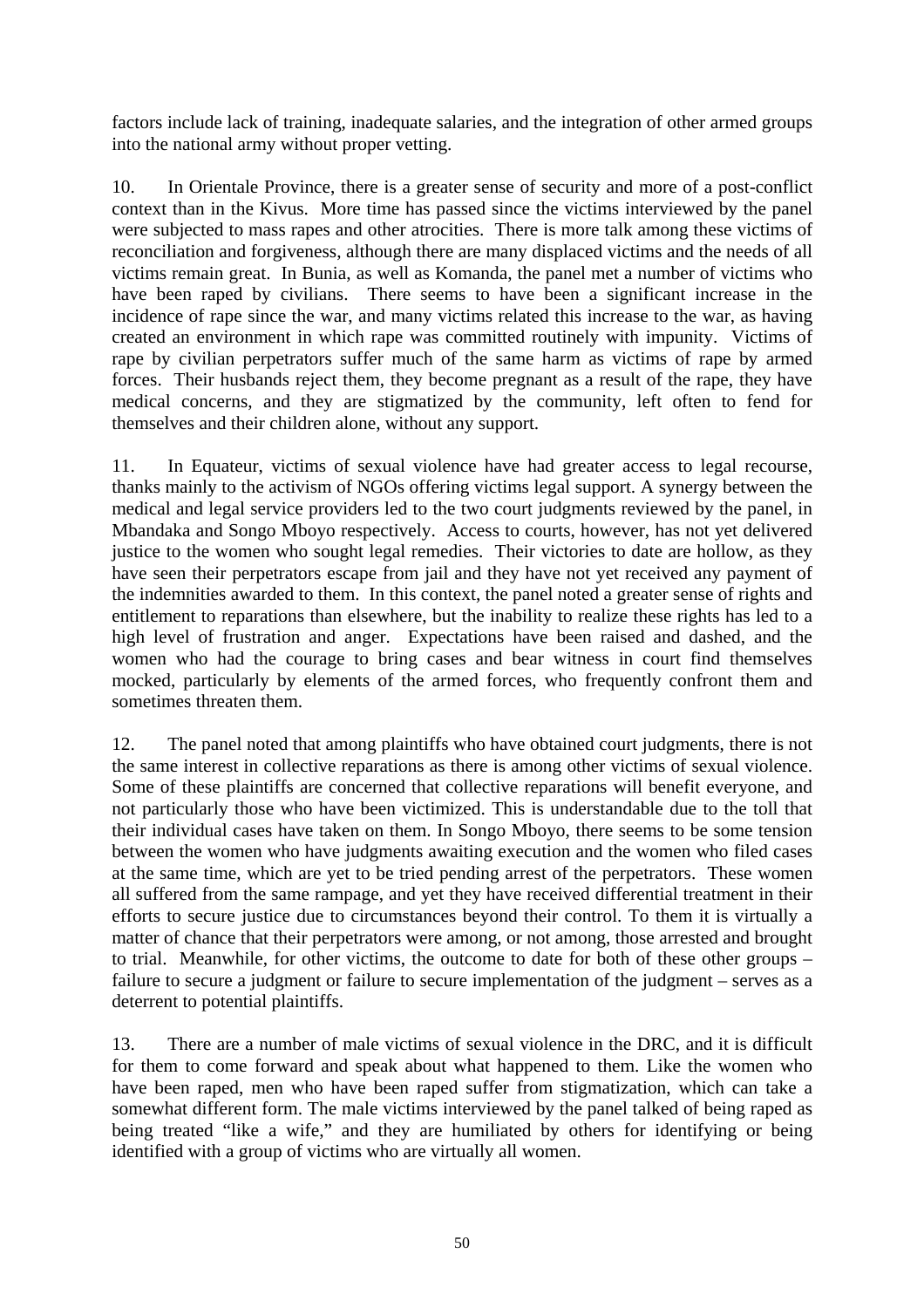14. Although the victims who met with the panel did not for the most part articulate a conscious right to reparation, they are very clear on what they need to try to restore their lives and dignity. The impact of the violation differs from victim to victim, and for this reason there is not one solution that would work for all victims. Justice would be better served by different responses to different circumstances. For the woman whose husband rejected her and who is deeply troubled by the fact that she can no longer afford to send her children to school, school fees or free schooling for her children will restore in some part what she has lost. For the girl who became pregnant as a result of rape and has now left school to take care of her child, child support and the ability to go back to school will restore some part of what she has lost. For the woman suffering from fistula, which causes everyone in her community to shun her, an operation to repair the damage will restore some part of what she has lost and mitigate the stigma she feels. For the woman who unknowingly infected her husband with HIV/AIDS, and was thrown out of her own home with her children when her husband died, a house where she and her children can live in peace will restore some part of what she has lost and help her begin to rebuild her life.

15. While there is no way to erase the harm that has been suffered by victims, addressing their losses is the starting point for reparations. While many of the needs are costly and require resources, there are other forms of reparation that would cost almost nothing and have a great impact in restoring dignity and giving some sense of justice to the Congolese women and men who have suffered the stigma of sexual violence. Public recognition of the harm and public support for them, particularly at the highest levels of government, will go a long way to help change the culture that blames victims of sexual violence rather than blaming their perpetrators. This is a second victimization that continues to cause harm and greatly increases the suffering of these women. Sexual violence and the stigma of sexual violence are by no means unique to the DRC. They are manifestations of the culture of gender discrimination that persists around the world.

16. The panel was deeply moved by the many Congolese men who spoke strongly in support of victims of sexual violence  $-$  by the old man in a village who refused to leave his wife after she was raped even though he was urged to do so by other men, by the Vice-Governor of South Kivu who clearly and publicly stated that victims of sexual violence are not to blame, and by the District Commissioner of Ituri who expressed great concern for rape victims who are rejected by their family and by society, saying "we have to put ourselves in the shoes of women to defend them and help them find again their honour and dignity." These voices must be amplified and these men seen as a model of change for all to follow.

17. The stigmatization of victims often generates re-victimization in the aftermath of sexual violence and a second wave of harm, as a result of rejection by husbands and communities. When victims most need support, the withdrawal of all sources of support and the isolation of the victims can be as damaging as the sexual violence itself. Shifting the stigma from the victims to the perpetrators, as well as all those who do not support the victims, would have a great impact on the ability of victims to reclaim their dignity and rebuild their lives. Yet this issue does not seem to be centrally on the agenda of those working to address sexual violence. While stigmatization was often mentioned at the roundtables, the panel did not learn much about concrete programs or actions that have been taken to address it. As pointed out in the Kinshasa forum, stigmatization is barely mentioned in the National Strategy to Combat Gender-Based Violence. It is one of the most difficult but one of the most important challenges, and the panel considers that there is tremendous potential, without any additional resources, for political leaders as well as community leaders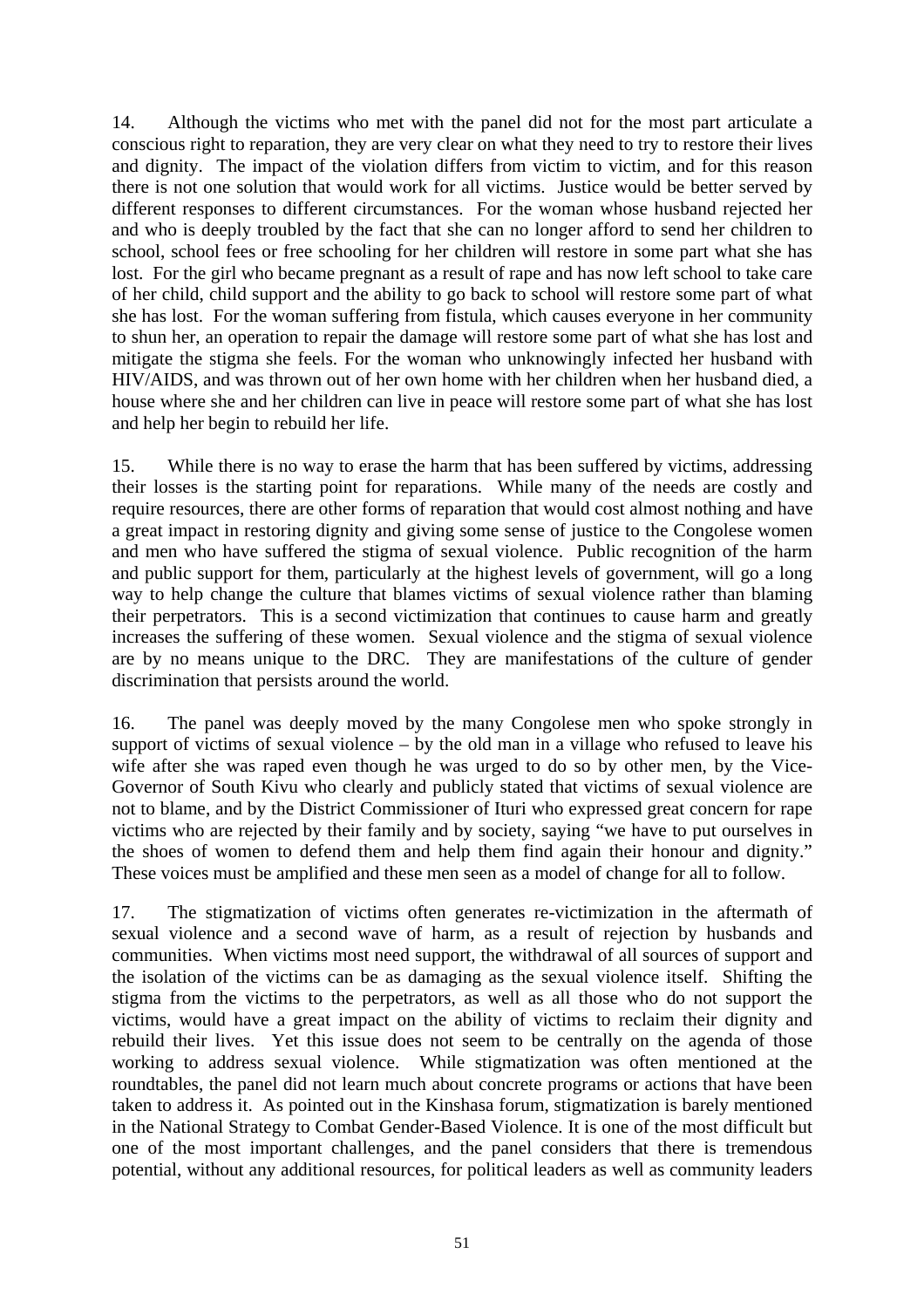to have a great impact in the reduction of the harm caused by stigma. There is clearly a critical role for men to play in this effort, and the panel noted that its roundtables were comprised mainly of men. Given a chance, Congolese women can lead the country in postconflict recovery. Although they have suffered unimaginable indignities, they have maintained their strength and courage. It is recognition and respect of others that they are lacking.

18. Listening to victims directly can itself be of significant value, giving them an opportunity to tell their stories and share their many burdens. In welcoming the panel, many victims conveyed their appreciation for the affirmation they took from its presence that what was happening to them was of concern to others, including the international community. There are many acts of solidarity and compassion that would cost little or nothing and go a long way in reversing the sense of shame that victims are made to feel and restoring the sense of dignity to which they are entitled.

19. There is clearly an enormous need for psychological counselling to which few victims have had access. While there are some groups of victims and informal mechanisms of support, some victims told the panel that they had no one to talk to about what had happened to them and its aftermath.

20. Victims are as much a source of solutions as a source of information and have many ideas to contribute to the dialogue on reparations and effective delivery of much needed support and services. Victims of sexual violence know their needs best, and are best placed to address concerns regarding the distribution of reparations, including the need to ensure that reparations programs are equitable as well as the security needs for victims who might receive monetary payouts and possible credit-based alternatives. Key stakeholders in civil society and the judicial sector are actively engaged in a dialogue that offers clear analysis of the challenges faced and constructive thoughts on ways in which to enable victims to gain access to remedies and reparations. Provincial authorities also expressed commitment to the protection of victims of sexual violence, manifesting significant political will to try to address their needs and an interest in reparations programming at the provincial level.

21. The creation of a reparations fund mechanism for victims of sexual violence whose perpetrators are unidentified or insolvent is envisioned by the National Strategy to Combat Gender-Based Violence, as a component of the fight against impunity.<sup>[25](#page-51-0)</sup> There is widespread support for the creation of such a fund, and many thoughts and questions under discussion as to how it should work – where the funding would come from, who would administer the fund, how victims would be qualified, and what benefits would be given to them – in-kind or monetary compensation or both, individual or collective reparations or both. But there does not appear to be a formal, structured discussion taking place that would address these questions, in consultation with key stakeholders including the victims themselves, and lead to the actual creation of the fund. The timeframe for the creation of the reparations fund set forth in the Plan of Action developed for the National Strategy is 2009-2010, but to date no

 $\overline{a}$ 

<span id="page-51-0"></span> $25$  Section D.2 of the National Strategy Plan of Action on indemnities encourages garnishment to guarantee payment of damages and interests by civil parties (D.2.2), calls for simplification of the procedure for execution of compensation (D.2.3) and augmentation of the capacity of victims to claim compensation (D.2.4). Section D.3 on "other forms of reparations to be put in place" calls for the implementation of statutes for reparation (D.3.1) and execution of payments *in solidum* by the State (D.3.2) and the creation of a reparation fund mechanism for victims who don't know their perpetrators and victims whose perpetrators are insolvent (D.3.3.).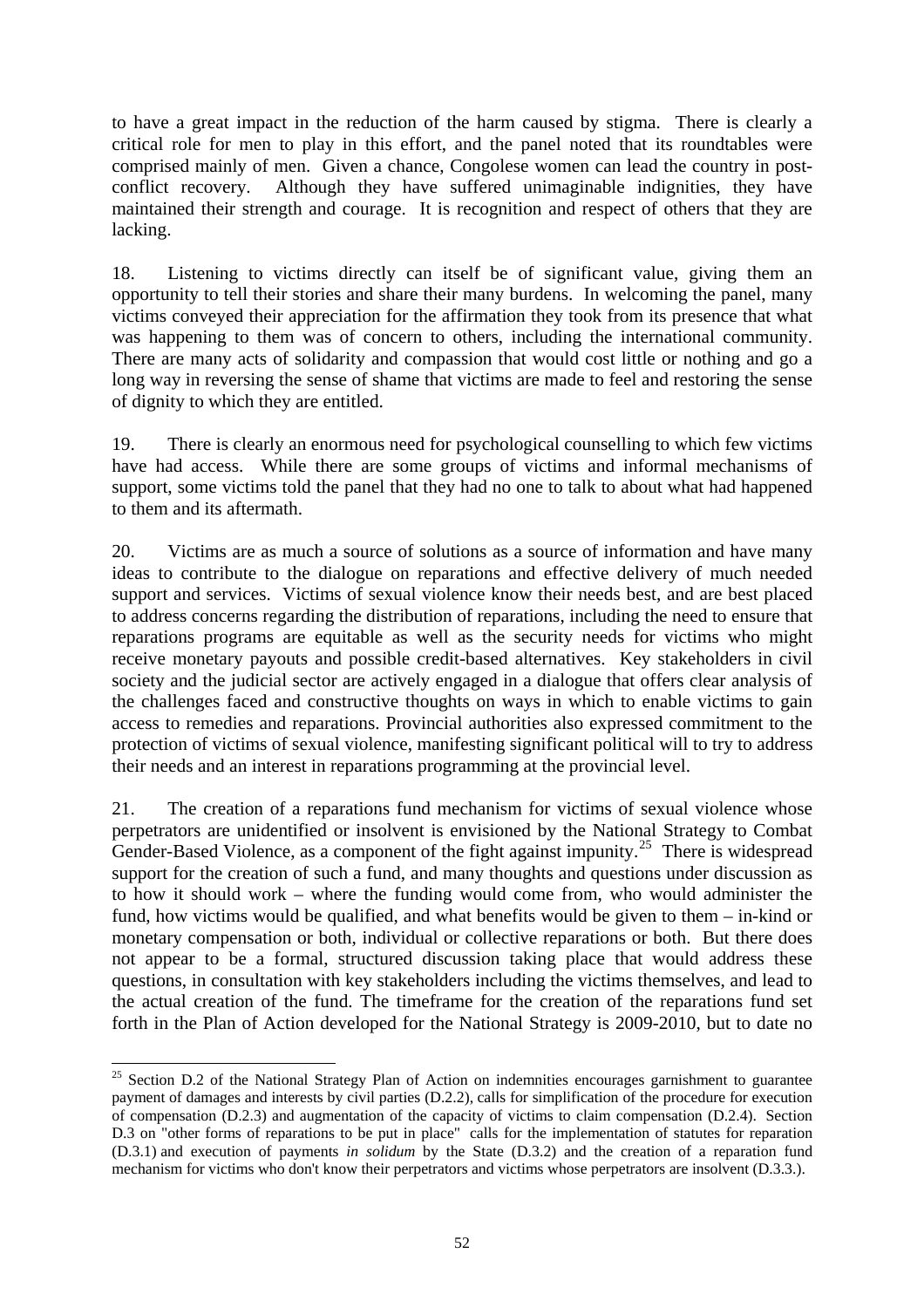funding from STAREC or other sources has been allocated for implementation of this deliverable.

22. Victims have a right to reparations, which include restitution, compensation, rehabilitation, satisfaction, and guarantees of non-repetition. There is a need to highlight the responsibility of the government in this regard, with support from the international community. The conflict in DRC is transnational and there is a commonly held view among victims, civil society, and government authorities that there is an international responsibility as well as a national one to address the resulting harm. States have a responsibility to ensure that victims have access to effective remedies, including reparations. Sexual violence has been perpetrated with impunity by illegal armed groups, as well as by national security forces, and a culture of impunity has been created which has led to a widely noted increase in sexual violence perpetrated by civilians. Rape on an unprecedented scale in DRC is a product of the war, and women are collectively suffering harm as a result.

# **Recommendations**

1. The panel urges the High Commissioner to continue her advocacy on behalf of victims of sexual violence in DRC, integrating the need for reparations with ongoing efforts to combat impunity. The voices of victims reflected in this report should be amplified, and the panel hopes that the High Commissioner will share this report widely and support implementation of its recommendations, in consultation with the Government of the DRC. Engagement with the Government of the DRC should continue and efforts undertaken to find practical ways in which to help deliver justice, including restorative justice, to victims of sexual violence. The panel makes the following general recommendations to support such efforts.

2. The restoration of lasting peace and security in all of the DRC is an imperative in itself. It is also urgently needed to begin to restore the lives of countless victims of rape and to curb the rampant sexual violence in the country. Efforts to restore peace and security in eastern DRC should be intensified, with support from countries in the region and from the international community. Women should participate equally and be fully involved in all efforts to resolve the conflict, in faithful implementation of Security Council Resolutions 1325 and 1820, which underscore the important role of women in the maintenance of peace and security. The demobilization of armed groups should be given the highest priority, and efforts should be made to address the needs and future of former combatants so as to ensure their successful reintegration into civilian life in the interest of peace and security. The armed forces and national police should be vetted, properly trained, and adequately paid.

3. Greater efforts should be made to bring perpetrators to justice, including officers with command responsibility. Even in those cases where the perpetrators are unknown but can be identified as belonging to a particular group of armed forces, group commanders should be held responsible for the conduct of their troops. The Government of the DRC should ensure the timely arrest, investigation and prosecution of those who have been named as perpetrators, as well as engagement of command responsibility. The efforts of MONUSCO to reinforce the proper functioning of the formal justice sector should continue and be reinforced.

4. Greater access to medical care, psychological counseling, and legal recourse should be provided to victims of sexual violence, particularly in rural areas, by the construction of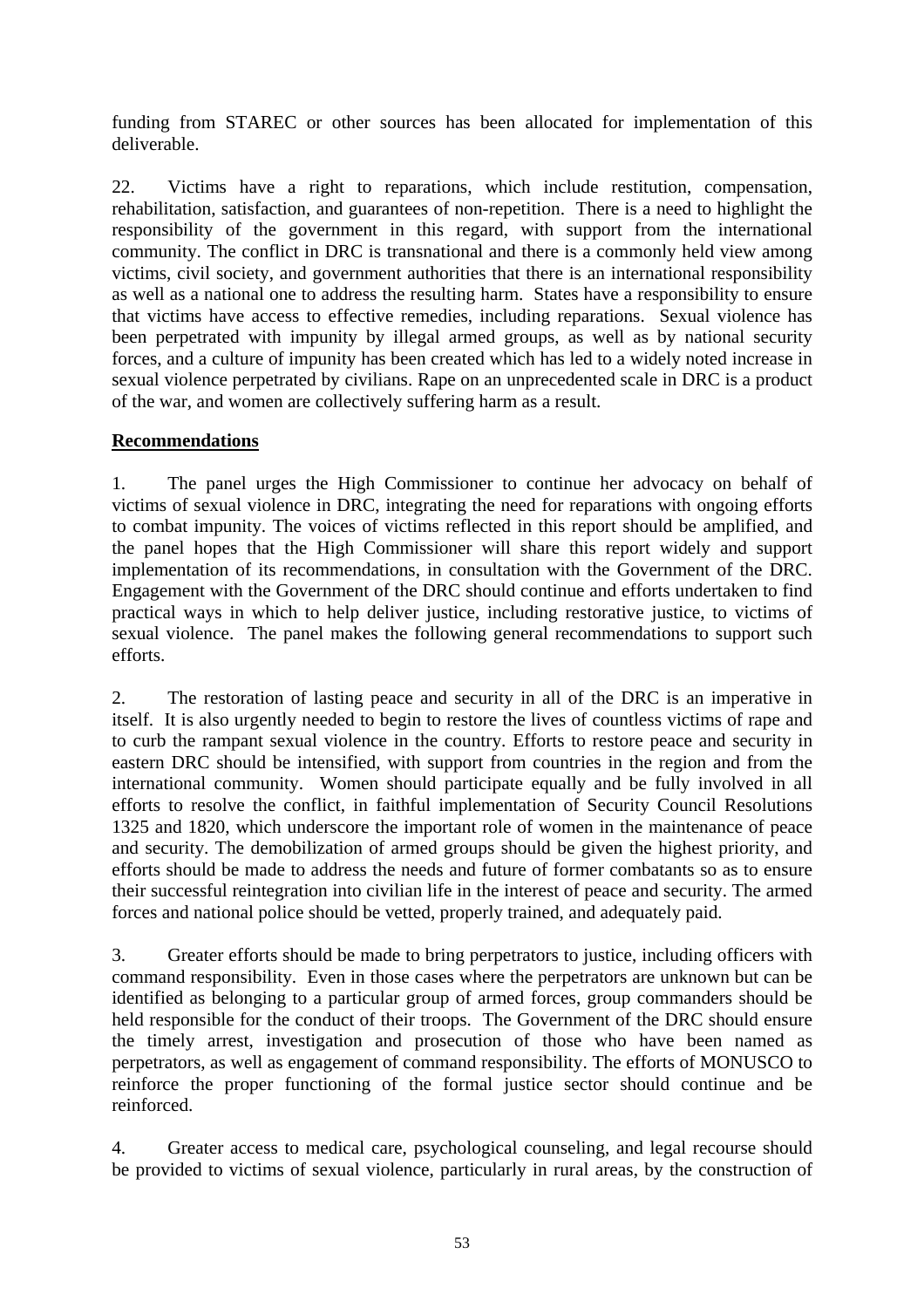hospitals, courts, and prisons, supplemented by mobile health clinics and mobile courts and staffed by properly trained and equipped medical and law enforcement personnel. Access would be facilitated by the building of roads, as well as the provision of means of transport. In a place like Shabunda, for example, there should be a court with jurisdiction to try cases of sexual violence, a prison to detain perpetrators, and a road to enable access other than by foot or by helicopter.

5. Funding to support victims of sexual violence should go directly to victims of sexual violence to help them address the basic needs they have as a result of the harm they have suffered. These needs include health care, housing, education for themselves and their children, and a sustainable means of livelihood. All forms of support should be provided in a manner that is empowering to victims and helps them regain the ability to take charge of their lives, and survivors of sexual violence should be given the opportunity and encouraged to play a leadership role in efforts to support other victims of sexual violence.

6. The Government of the DRC should take immediate action to pay the damages and interest that have already been awarded to victims by the courts, in installments if necessary.

7. A fund to support reparations for victims of sexual violence in the DRC, the need for which is foreseen in the National Strategy to Combat Gender-Based Violence, should be established as a matter of priority. The governance of a reparations fund should include representatives of the Government, the United Nations, donors, civil society, and survivors themselves, to best ensure accountability for the allocation of funding and the expenditure of funds. Such a fund should benefit victims of sexual violence in all parts of the country, not just Eastern Congo. [26](#page-53-0) There must be some element of government contribution to a reparations fund in recognition of its responsibility to victims. This participation could take various forms including in-kind contributions (such as land for building homes), percentage allocation of costs (for example in paying indemnity awards granted in court cases), and symbolic reparations that publicly recognize the harm suffered by victims (for example by dedicating schools, hospitals, or other monuments to the victims).

8. The reparations fund should have the flexibility to respond differently to different needs in different places. Because the context varies from province to province, a decentralized model that allows for reparation projects to be formulated at the local or provincial, as well as the national level, would be more effective in tailoring reparations, particularly collective reparations, to the needs of the victims individually as well as collectively. A reparations fund should be restricted to Congolese-led initiatives so as to help build national capacity, within civil society and the government, particularly at local and provincial levels, and to help maximize the funding that reaches the victims themselves. The design of a reparations fund should be formulated in close consultation with victims of sexual violence, as well as civil society. OHCHR should partner with an entity such as UN Women, which has experience with in-country funds that support nationally based initiatives, in the process moving forward to further consider the creation of a reparations fund, in consultation with the Government, the SRSG on Sexual Violence in Conflict, and other relevant UN entities including the Joint Task Force on Sexual Violence in the DRC.

 $\overline{a}$ 

<span id="page-53-0"></span><sup>&</sup>lt;sup>26</sup> While a reparations project could be funded within the framework of STAREC, as it is part of the National Strategy Action Plan, such funding would limit the scope of the fund to Eastern Congo.